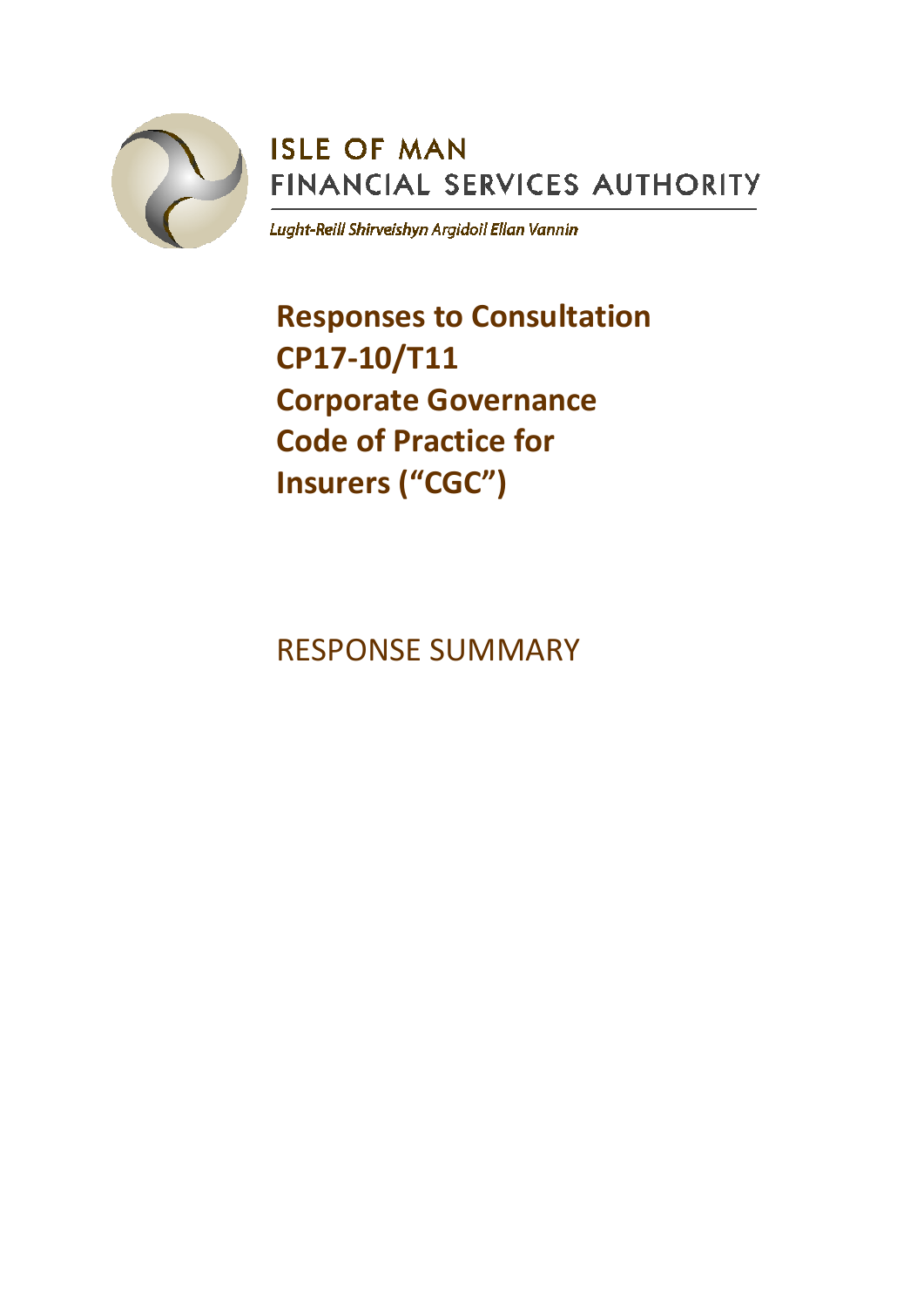*This paper is issued by the Isle of Man Financial Services Authority ("the Authority"), the regulatory authority responsible for the supervision of the financial services, insurance and pensions sectors in the Isle of Man.* 

*It summarises the responses received to consultation CP17-10/T11, Corporate Governance Code of Practice for Insurers ("CGC").*

*Issue date 28 June 2018*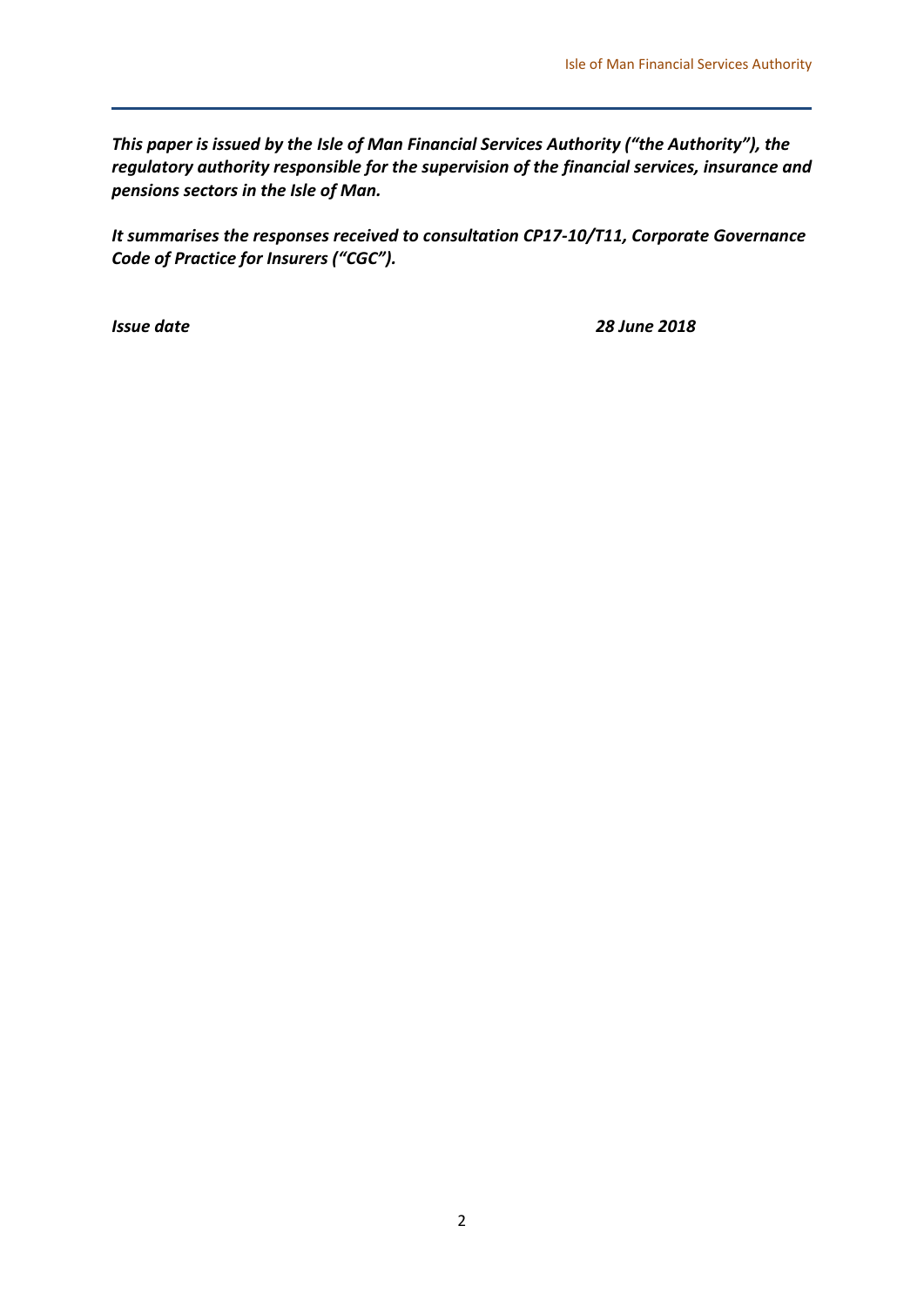#### **1. Introduction**

During the period between 30 August 2017 and 17 November 2017 (including an extended period from 27 October 2017 to 17 November 2017 which was allowed following request from industry), the Authority conducted a consultation relating to the draft updated CGC.

The purpose of this paper is to detail the feedback received to the consultation and the Authority's responses to that feedback. The Authority's responses include details of changes that have been made following the consultation exercise and indicate where the Authority will engage further with the non-life insurance industry in relation to certain aspects of the draft updated CGC.

#### **2. Responses received**

Feedback to the consultation is set out in Appendix I together with the Authority's responses.

#### **3. Contact details**

Any queries should be directed to Alan Rowe [\(alan.rowe@iomfsa.im\)](mailto:alan.rowe@iomfsa.im).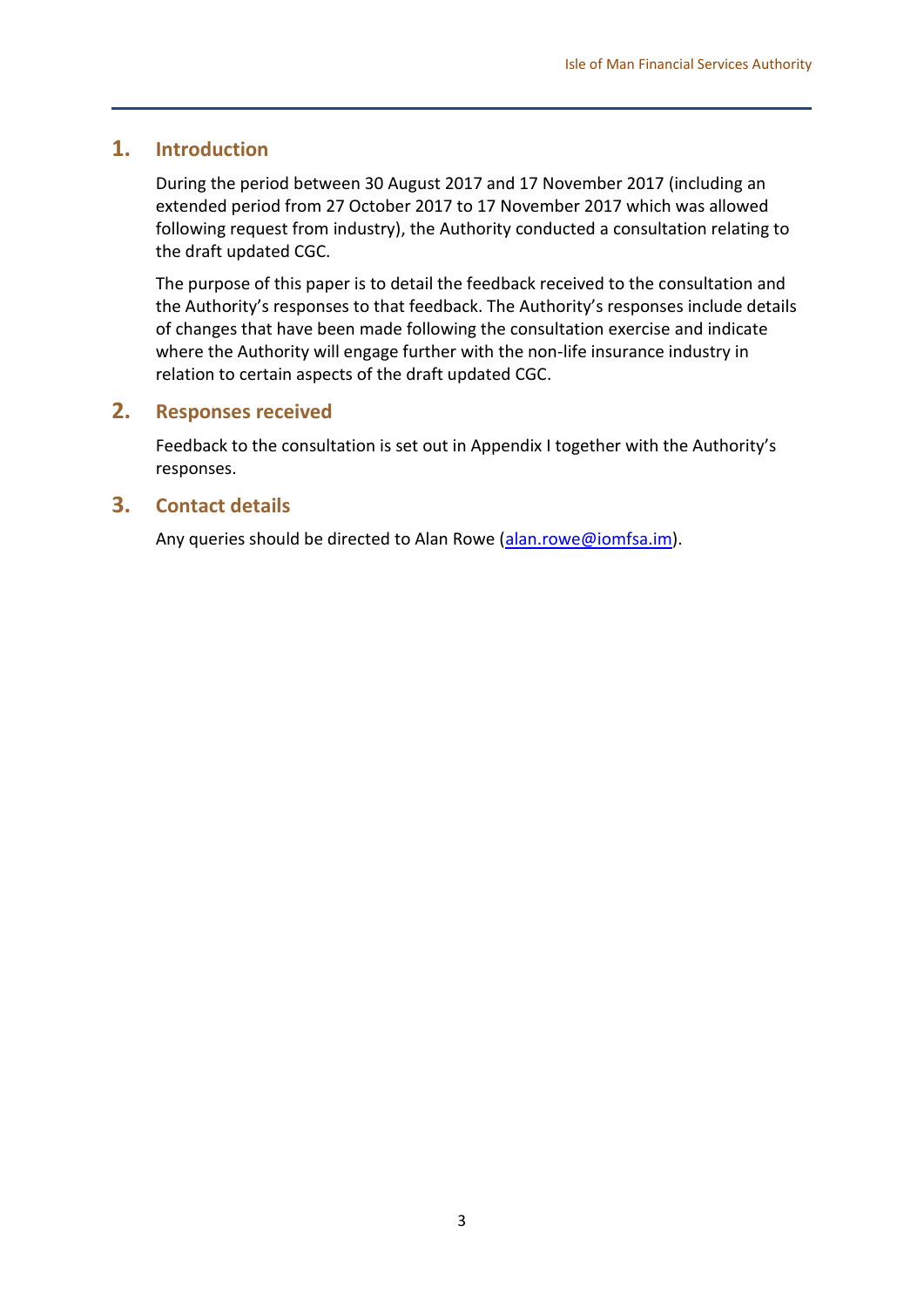#### **APPENDIX 1**

In this Appendix the Authority's responses to comments received are shown in BLUE text, otherwise text is shown in black.

### **A. Details of comments received from industry body in respect of the consultation:**

#### **Details of comments received from industry body in respect of the consultation:**

The only industry body to respond was the Isle of Man Captive Association (IOMCA), as follows.

This response in not intended to focus on the detail of the draft Corporate Governance Code of Practice for Insurers ("CGC") as the Managers have provided their own specific feedback in this regard. However, we consider that an Industry overview relating to what we perceive as the impact of the draft CGC on the Isle of Man's captive industry is highly appropriate.

The draft CGC is not proportional and applies to all licensed insurance companies and therefore encompasses a broad range of insurers which include major life insurers underwriting purely third party insurance and captive insurers underwriting largely the insurance risks of its parent company. Clearly the risk profiles of the two examples are vastly different yet the draft CGC doesn't make any concession in respect of captive insurance companies and what is a widely understood fact, that these insurance vehicles present an inherently low risk. [The Authority's response: The principle of proportionality runs through the entire CGC such that the CGC is to be applied by each insurer proportionate to the insurer, its business and risk exposure. However, the CGC also sets out certain mandatory minimum requirements. Concerning these minimums, we have considered the comments received from industry and our responses are included in the remainder of this document.]

There are a number of areas of concern with the key one being the proposed requirement for an actuarial function. IOMCA do not believe this requirement is valid and is not consistent with the risk profiles of many captives. IOMCA has reviewed the Regulation in both Guernsey and Bermuda and there is no requirement for captive insurance companies to have an actuarial function in either of these jurisdictions. Clearly Guernsey and Bermuda, particularly the former, are our closest competitors and any requirement for an actuarial function will severely impact the IOM's ability to attract new business. This point has been validated by the risk consulting teams within the global captive managers, who have commented that such a requirement would disadvantage the IOM in a captive feasibility study.

Staying with IOMCA's concerns relating to the actuarial function, we have considered the position in relation to our existing captive base and have also received feedback and concern from a number of clients via discussions at very recent board meetings. Any requirement for an actuarial function will create unnecessary pressure on the cost-base of the licensed entity and needless to say this will be unwelcome and unwarranted and the industry will face a heightened risk of redomiciliation to jurisdictions with a captive friendly regulatory regime or,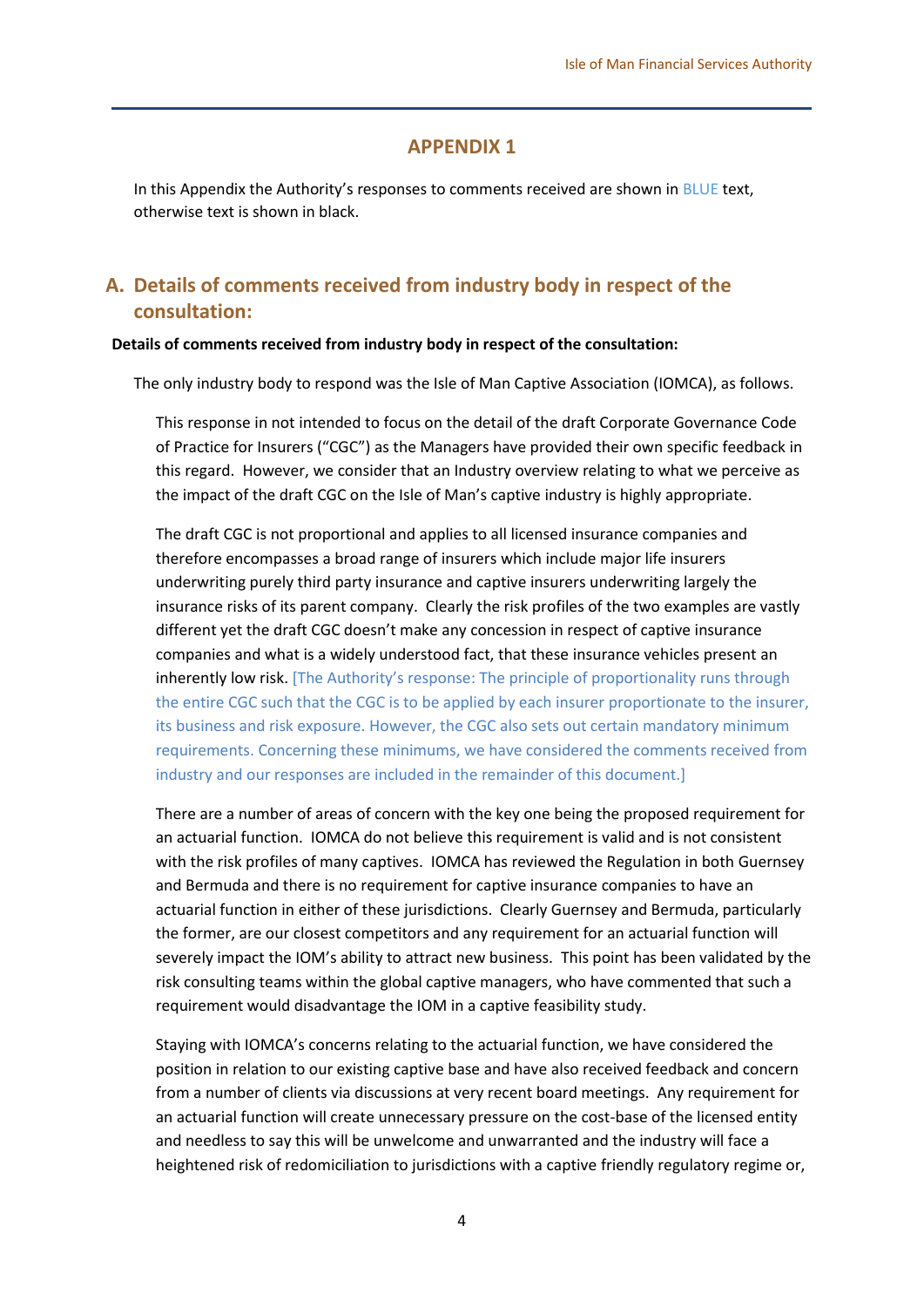the risk of closure especially for the smaller captives or those already in run-off. Needless to say, such outcomes will effectively reduce headcount within the captive sector and support industries. [The Authority's response: The minimum actuarial requirements set out in the consultation document attracted a number of comments from respondents. The Authority accepts that a reduction in those requirements may be appropriate for some insurers and the Authority intends to have further engagement with the non-life sector to that end. In relation to captives, this will also depend on finalisation of a definition for 'captive' and corresponding class of authorisation, and we look forward to engagement with the non-life sector in that regard.]

Ideally, we would welcome a CGC which relates purely to the captive sector and is proportional in nature, being streamlined to reflect the low risks which captives present. IOMCA believe that this would be not only welcomed by the Managers but also by parent companies and non-executive directors. Further, it is believed that such a captive focused approach would provide a strong marketing angle for the sector. It should also be noted that unfortunately captive owners and consultants are very unlikely to take the time to understand when and where proportionality will apply and will opt for domiciles that have a straightforward regulatory framework and can "tick the box" quickly. Following discussions with some local NEDs, they would also welcome a simplified and separate CGC rather than trying to interpret how a complicated code should be applied to each of the Captives they are appointed to. This also creates pressure on the Managers in terms of providing greater guidance to the Board and is a further layering of cost. In the interest of the future of the captive industry, IOMCA would be prepared to contribute to the costs of an independent consultant to produce a captive CGC in consultation with IOMFSA and IOMCA. [The Authority's response: As indicated variously in this document, the Authority intends to have further engagement with the non-life sector concerning the proportionality of the CGC (notably in relation to actuarial and ERM/ORSA requirements). Subject to the outcome of that engagement, the Authority will consider the non-life sector's request for a simplified, captivespecific code, including the risk-basis supporting any desired changes.]

We appreciate the reasons why the "definition of a captive" has stalled previously; however, it is increasingly important that we finalise this in the short-term In order that the future regulatory framework recognises this. [The Authority's response: We look forward to IOMCA engaging with the Authority in relation to the necessary process in order to reach an appropriate regulatory definition of captive and, by way of that definition, finalising one or more corresponding classes of authorisation.]

We note that the intended effective date is 1 January 2019. Given that the current draft CGC doesn't have any provision for proportionality [The Authority's response: We disagree, subject to some minimums, proportionality is a fundamental principle applicable to CGC.] and we strongly believe that there should be a CGC bespoke to the captive sector [The Authority's response: See comments above concerning a captive-specific code.], we propose that a further consultation on the CGC is necessary [The Authority's response: A further consultation would, of course, be considered depending on the degree to which the proposals in this consultation are subsequently changed.]. It is IOMCA's opinion that the current draft CGC has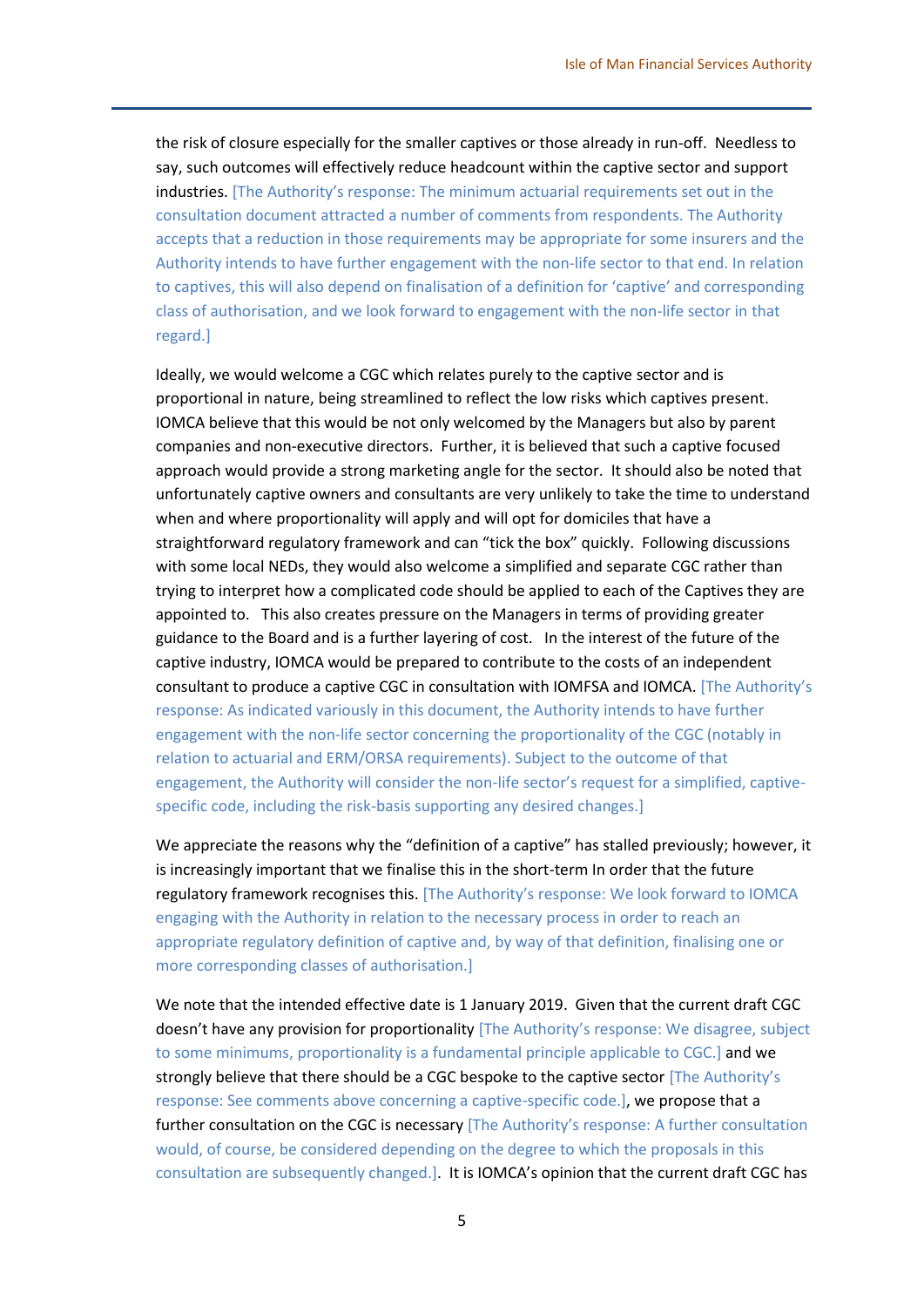wide ranging negative implications for the future of the Island's captive insurance sector [The Authority's response: in addition to the actual and potential changes indicated in this document, we look forward to further engagement with the non-life sector concerning any potential implications.].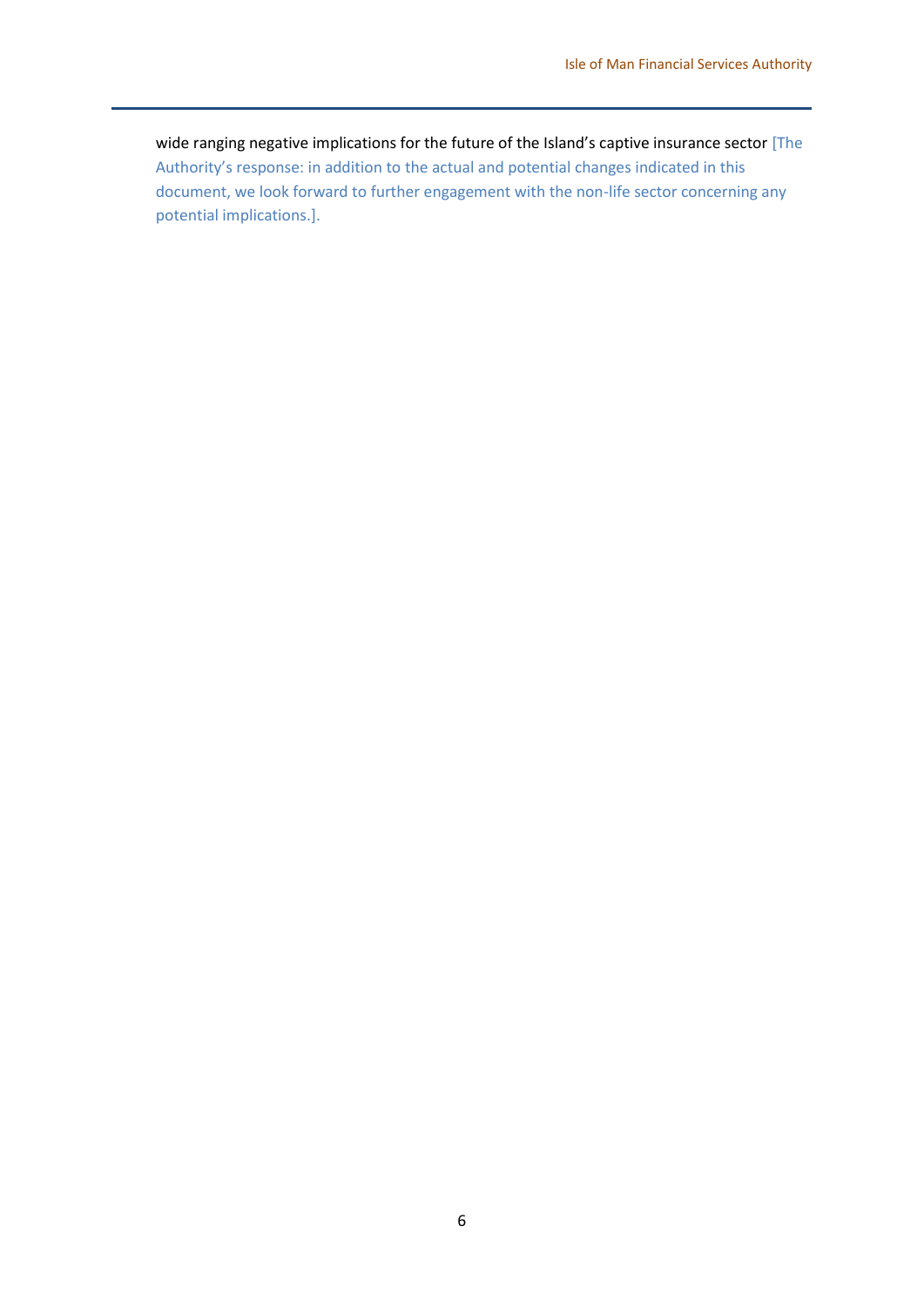| Paragraph                               | <b>Comment received</b>                                                                                                                                                                                                                                                                       | The Authority's response.                                                                                                               |
|-----------------------------------------|-----------------------------------------------------------------------------------------------------------------------------------------------------------------------------------------------------------------------------------------------------------------------------------------------|-----------------------------------------------------------------------------------------------------------------------------------------|
| in<br>proposed<br>revised<br><b>CGC</b> |                                                                                                                                                                                                                                                                                               | (Unless indicated otherwise, cross<br>references to paragraphs of the CGC are<br>numbered as appearing in the proposed<br>revised CGC). |
| General                                 | [Company] have conducted a detailed<br>review of the paper and are supportive<br>of the proposed changes to the<br>Corporate Governance Code. As it<br>stands, we have no further comments<br>to add.                                                                                         | Noted.                                                                                                                                  |
| General                                 | Following the publication of the above<br>Consultation, I can confirm that<br>[Company] has carried out a review of<br>the Consultation and the amended<br>Corporate Governance Code and we<br>have no concerns or comments to make<br>at this time.                                          | Noted.                                                                                                                                  |
| General                                 | I am writing on behalf of [Company] the<br>above consultation paper has been<br>reviewed and I can confirm that we<br>have no comments.                                                                                                                                                       | Noted.                                                                                                                                  |
| General                                 | I am writing to confirm that [Company]<br>have no material feedback with regards<br>to the amended CGC.<br>It may be that we require some<br>clarification on some issues as we begin<br>to work through our action plan to<br>update systems and will contact the<br>Authority if required.  | Noted.                                                                                                                                  |
| General                                 | This is just a courtesy note to advise<br>that [Company] have no comments in<br>regard to the proposed changes to the<br>Corporate Governance Code.<br>Consequently we do not propose to<br>submit a formal response.<br>We would however like to thank the<br>Authority for affording us the | Noted.                                                                                                                                  |

## **B. Details of comments received from individuals (corporate or natural persons) in respect of the consultation:**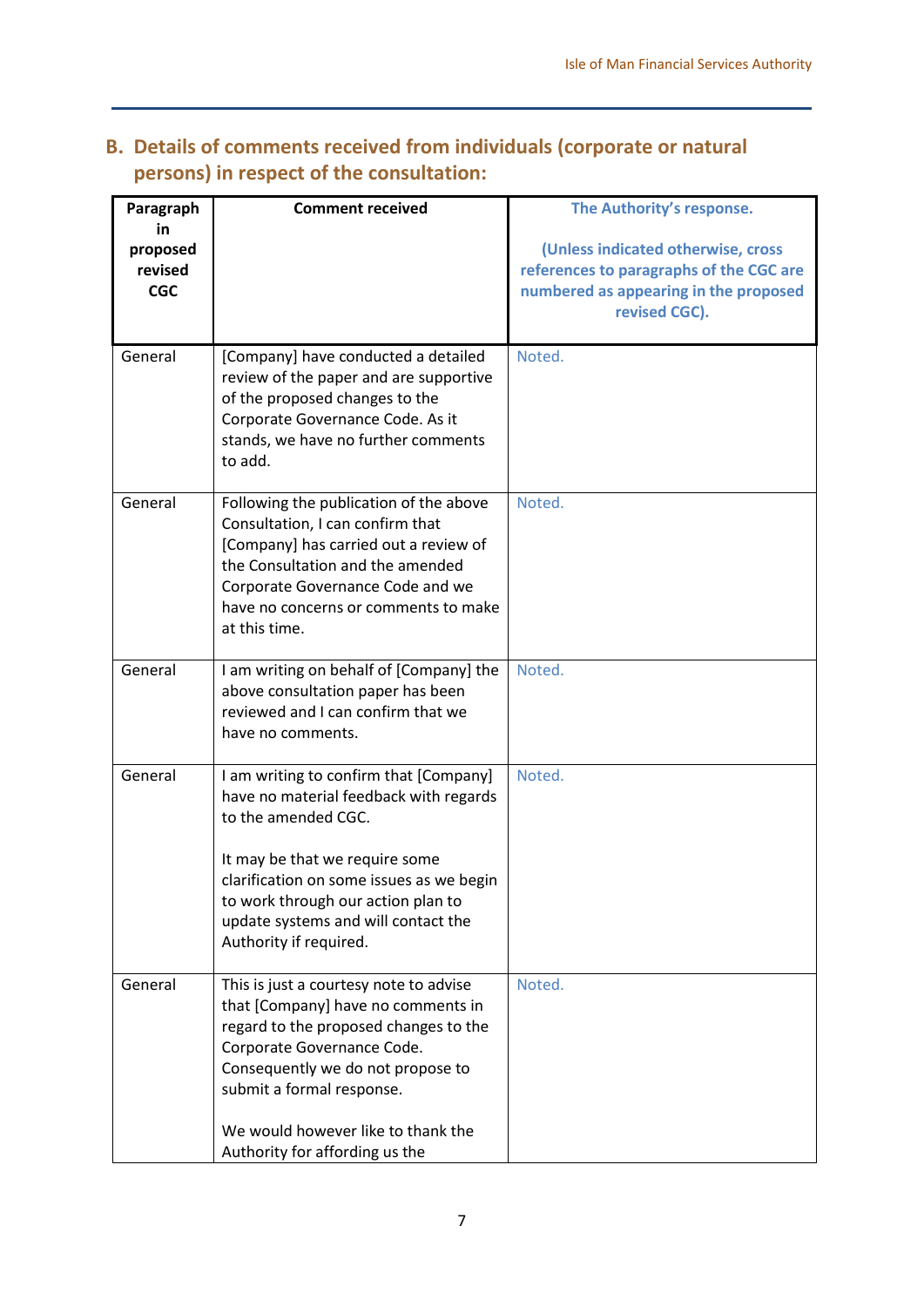|         | opportunity to participate in this<br>Consultation.                                                                                                                                                                                                                                                                                                                                                                                        |                                                                                                                                                                                                                                                                                                                                                                                                                                                                                                                                                   |
|---------|--------------------------------------------------------------------------------------------------------------------------------------------------------------------------------------------------------------------------------------------------------------------------------------------------------------------------------------------------------------------------------------------------------------------------------------------|---------------------------------------------------------------------------------------------------------------------------------------------------------------------------------------------------------------------------------------------------------------------------------------------------------------------------------------------------------------------------------------------------------------------------------------------------------------------------------------------------------------------------------------------------|
| General | [Company] is well prepared in line with<br>the Conduct of Business "Roadmap"<br>and welcomes the proposed changes to<br>the CGC.<br>We have no additional comments at<br>this stage and will await the further<br>consultation in April 2018.                                                                                                                                                                                              | Concerning the April 2018 consultation<br>(in respect of a governance code for<br>Registered Insurance Managers), given<br>the volume of insurance consultations<br>being undertaken at present, a separate<br>code in respect of insurance managers is<br>not being pursued at the present time<br>but will be kept under review.                                                                                                                                                                                                                |
| General | It is noted that a further consultation<br>exercise is to be carried out in April<br>2018 that will relate to the actual<br>Insurance Manager operation.                                                                                                                                                                                                                                                                                   | Given the volume of insurance<br>consultations being undertaken at<br>present, a separate code in respect of<br>insurance managers is not being pursued<br>at the present time but will be kept under<br>review.                                                                                                                                                                                                                                                                                                                                  |
| General | It is recognised that the frequently<br>updated and broadly circulated<br>Roadmap has consistently flagged this<br>process and timing. Specifically<br>included within the Roadmap are<br>reference to the total balance sheet<br>approach, ERM etc.                                                                                                                                                                                       | Noted.                                                                                                                                                                                                                                                                                                                                                                                                                                                                                                                                            |
| General | It is recognised that this consultation is<br>primarily focused on 3 core areas:<br>Actuarial requirements.<br>a.<br>Enterprise Risk Management* /<br>b.<br>ORSA (Own Risk Self Assessment)<br>Reporting (enhanced).<br>c.<br>* Not simply annual but a living and<br>breathing work tool.                                                                                                                                                 | Noted.                                                                                                                                                                                                                                                                                                                                                                                                                                                                                                                                            |
| General | Run off<br>This market is very different from the<br>"Live" position. Once a Company is in<br>run-off, the key thing for everyone is to<br>try and extend the life of the company<br>for as long as possible, thus maximising<br>the timescale for policyholders to make<br>a claim. No new funds will be collected<br>by the company either in premium or<br>capital funds so the funds need to be<br>managed as efficiently as possible. | An insurer in run-off may be exposed to a<br>reduced range of risks. However, its risk<br>profile may still be very significant and in<br>some cases more significant than an<br>insurer still actively taking on new<br>business.<br>Just because an insurer is in run-off does<br>not, in itself, justify a lesser degree of<br>governance. Good governance would<br>include, for example, a run-off insurer<br>having an appropriate capital adequacy<br>policy (including capital retention policy)<br>to ensure that it has a lifespan which |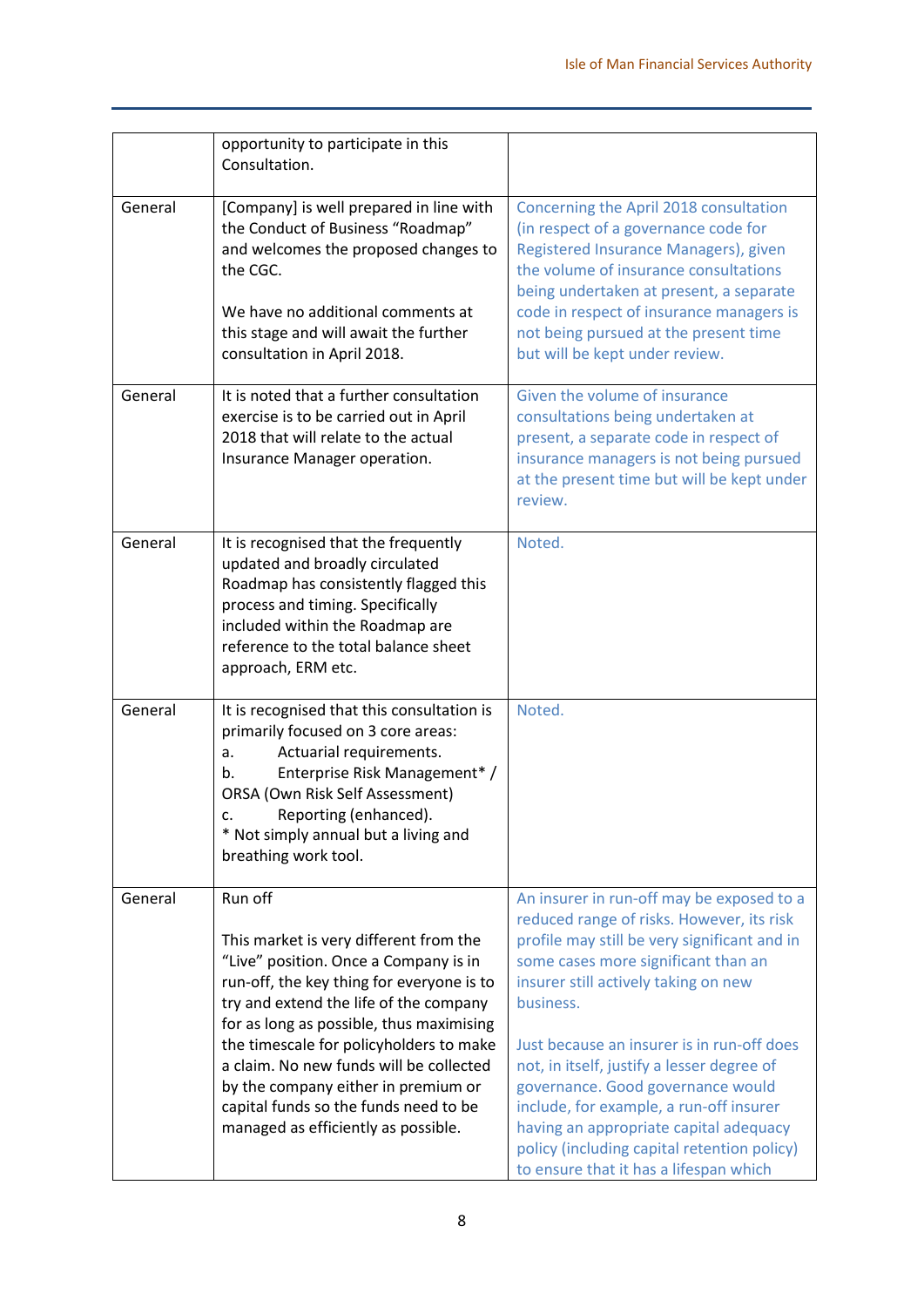|         | As I see it there are really only two real | enables it to meet its legacy obligations   |
|---------|--------------------------------------------|---------------------------------------------|
|         | risks to the life of the company.          | and comply with its regulatory              |
|         |                                            | responsibilities. The CGC is part of those  |
|         | Firstly, the expense run (net of any       | responsibilities and is required to be      |
|         | investment income) will ultimately eat     | applied proportionately to each insurer's   |
|         | into the company's funds and at some       | circumstances, including proportionate to   |
|         | point the Directors will need to appoint   | a run-off insurer's circumstances.          |
|         | a liquidator. Clearly the lower the        |                                             |
|         | expenses can be kept the longer the        | As indicated elsewhere in this document,    |
|         | potential life of the company and thus     | the Authority intends to have further       |
|         | maximum protection for policyholders.      | engagement with the non-life sector         |
|         |                                            | concerning proportionality, and especially  |
|         | At this juncture, I would state the        | in areas such as actuarial and ERM/ORSA.    |
|         | obvious that the more onerous the          | We would anticipate this process also       |
|         | regulatory requirements the greater        | encompassing cases of insurers in run-off.  |
|         | the costs and thus the quicker funds       |                                             |
|         | will be extinguished.                      |                                             |
|         |                                            |                                             |
|         | Secondly, when the company is notified     |                                             |
|         | of new net claims, the potential cost      |                                             |
|         | implication is immediately assessed. It    |                                             |
|         | is normal for any notifications to lessen  |                                             |
|         | as time passes once new business           |                                             |
|         | acceptance has ceased.                     |                                             |
|         |                                            |                                             |
|         | These really are the main issues facing    |                                             |
|         | company's in run off and therefore we      |                                             |
|         | would like to see CGC appropriately and    |                                             |
|         | proportionately cater for this class of    |                                             |
|         | company. Two potential options I see       |                                             |
|         | are to create a new insurance class with   |                                             |
|         | specific reductions in CGC requirements    |                                             |
|         | to reflect the above or to create          |                                             |
|         | exemptions from the majority of the        |                                             |
|         | CGC. The directors already have            |                                             |
|         | fiduciary duties under the company's       |                                             |
|         | act and I strongly believe this should     |                                             |
|         | consider this as part of the consultation  |                                             |
|         | process.                                   |                                             |
|         |                                            |                                             |
| General | Pure Class 12.                             | We agree that it is desirable to finalise a |
|         | I agree with the view expressed at the     | regulatory definition and classification(s) |
|         | recent meeting that we need to revisit     | for captive business so that requirements   |
|         | the definition and come to a landing       | can be applied according to the risks       |
|         | between industry and yourselves on         | involved.                                   |
|         | what a true captive is, reflecting the     |                                             |
|         | pure group relationship nature.            |                                             |
|         | Regulations around this class must be      |                                             |
|         | hugely reduced as it should not pose       |                                             |
|         | any great exposure to the Regulators       |                                             |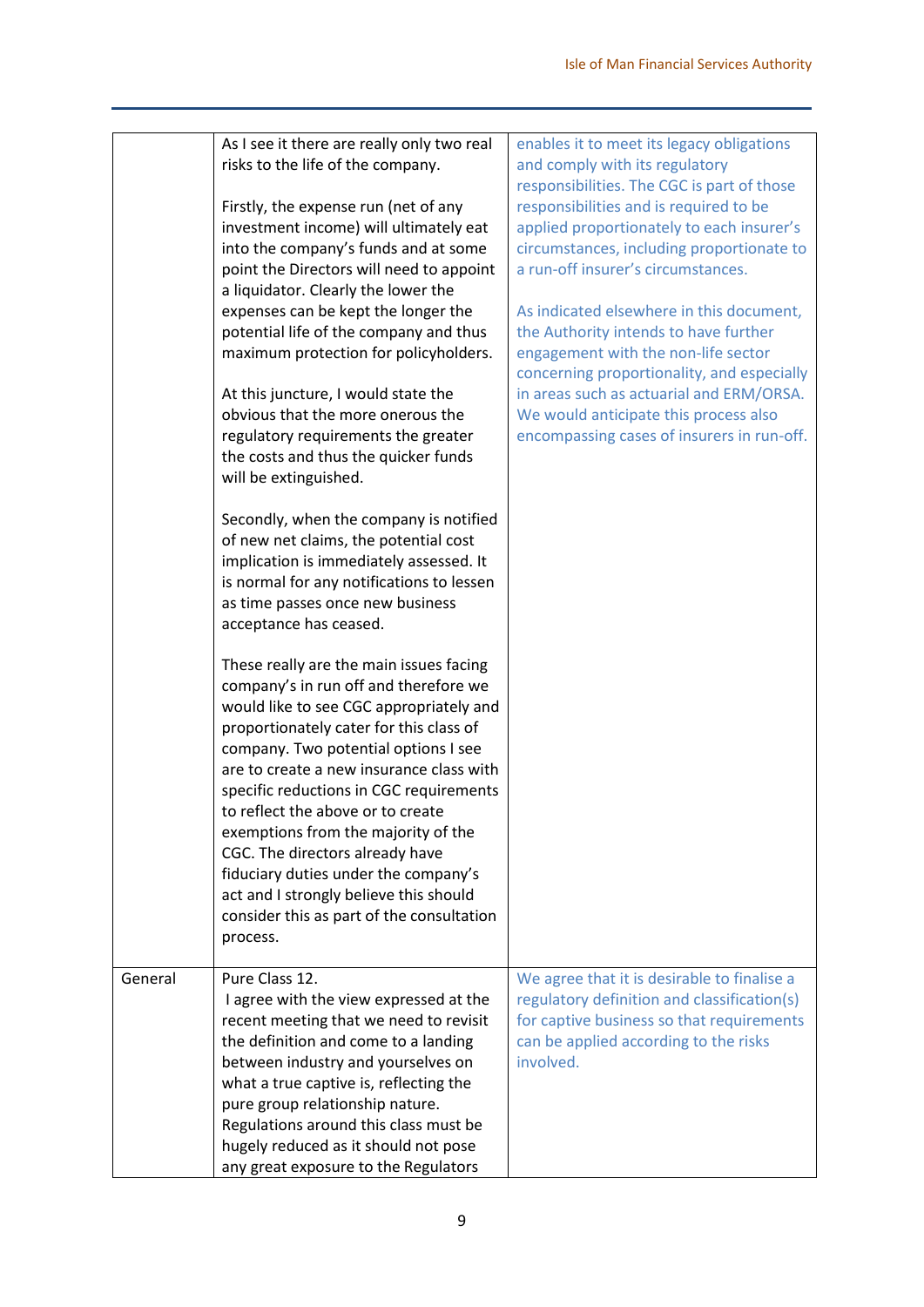|         | given the insured and insurer are the<br>same people/group. It should then be<br>possible to carve out this class and<br>reduce the workload on new<br>legislative/regulatory matters for both<br>clients and the regulators alike.<br>Everyone can then focus their efforts<br>on insurers with third party exposures.                                                                                                                                                                                                                                                                                                                                                                                                                                                                  |                                                                                                                                                                                                                                                                                                                                                                                                                                                                                                                                                                                                                                                                                       |
|---------|------------------------------------------------------------------------------------------------------------------------------------------------------------------------------------------------------------------------------------------------------------------------------------------------------------------------------------------------------------------------------------------------------------------------------------------------------------------------------------------------------------------------------------------------------------------------------------------------------------------------------------------------------------------------------------------------------------------------------------------------------------------------------------------|---------------------------------------------------------------------------------------------------------------------------------------------------------------------------------------------------------------------------------------------------------------------------------------------------------------------------------------------------------------------------------------------------------------------------------------------------------------------------------------------------------------------------------------------------------------------------------------------------------------------------------------------------------------------------------------|
| General | We understand the Island is committed<br>to compliance with the International<br>Association of Insurance Supervisors -<br>Insurance Core Principles ("ICP"),<br>however this Code appears to be<br>geared towards the<br>possibility/probability of the whole<br>Island's insurance sector being able to<br>gain Solvency II equivalence. We<br>understand that this Solvency II<br>equivalence has been requested by the<br>Life sector; however the Captive sector<br>has specifically indicated that Solvency<br>II equivalence does not bring about any<br>benefits to the Captives or their<br>shareholders (e.g. Access to EU<br>markets) and would indeed result in<br>significant negative impacts (e.g.<br>increased capital requirements,<br>increased administration costs). | We acknowledge that the content of the<br>proposals for actuarial function and<br>ERM/ORSA in the draft CGC are similar to<br>Solvency II and that these include<br>requirements about which the Island's<br>captive managers on behalf of captive<br>insurers have raised concerns. As<br>indicated elsewhere in this document,<br>the Authority intends to have further<br>engagement with the non-life sector<br>(including captives) concerning<br>proportionality, and especially in areas<br>such as actuarial and ERM/ORSA.                                                                                                                                                    |
| General | ICP 8 Risk Management and Internal<br>Controls state that "the Systems and<br>functions should be adequate for the<br>nature scale and complexity of the<br>insurer's business and risks  "<br>(8.0.2) and " the nature of the<br>systems that the insurer has is<br>dependent on many factors. These<br>include the insurer's risk profile "<br>(8.0.3), therefore using the principle of<br>proportionality on the Risk<br>Management and Internal Controls<br>which applies proportionality to the<br>framework as a whole.<br>Unfortunately the Code as currently                                                                                                                                                                                                                    | The ICPs require each of the control<br>functions referred to in the CGC, as<br>illustrated in ICP standard 8 which states<br>that "The supervisor requires an insurer<br>to have, as part of its overall corporate<br>governance framework, effective systems<br>of risk management and internal controls,<br>including effective functions for risk<br>management, compliance, actuarial<br>matters and internal audit."<br>The CGC reflects these requirements and<br>allows for proportionality, as follows.<br>The updated CGC has a general provision<br>in relation to proportionality (paragraph<br>7) as well as more particular<br>proportionality provisions relating to - |
|         | written imposes the requirement for a<br>prescribed (not allowing                                                                                                                                                                                                                                                                                                                                                                                                                                                                                                                                                                                                                                                                                                                        | risk management system and<br>function (paragraph 59(a));                                                                                                                                                                                                                                                                                                                                                                                                                                                                                                                                                                                                                             |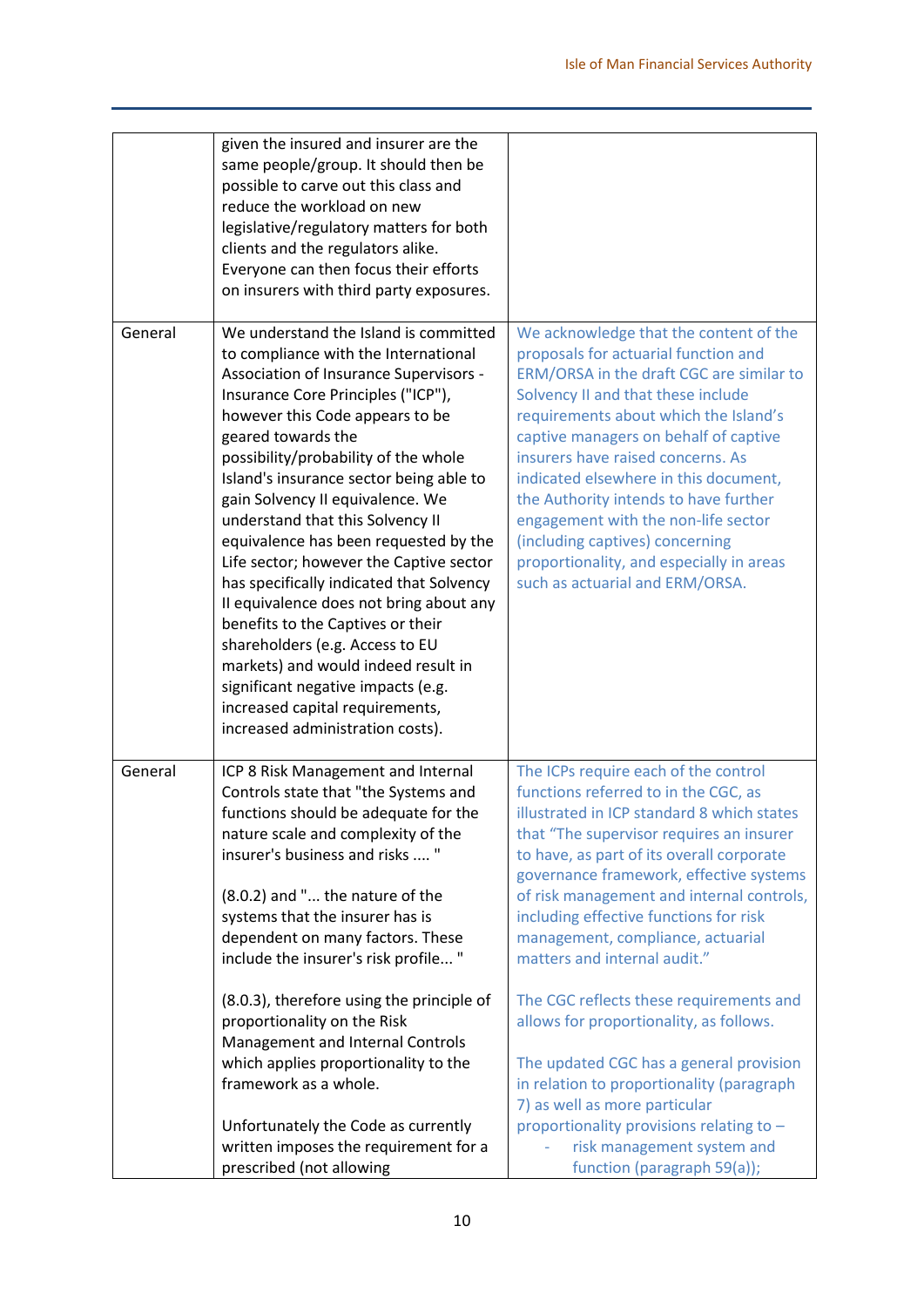|                | proportionality) Risk Management and<br>Internal Controls framework and only<br>allows proportionality at a section or<br>function level.<br>Therefore, we believe that<br>proportionality should be applied to the<br>Risk Management and Internal Controls<br>framework as a whole rather than at a<br>section or function level.                                                                                                                                                                                          | internal controls (paragraphs<br>$68(2)$ ;<br>internal audit function<br>(paragraph 49);<br>compliance function (paragraph<br>53); and<br>actuarial function (paragraph<br>$44(1)$ ).<br>As such we believe that the CGC has a<br>scope consistent with the ICPs and,<br>subject to further engagement over<br>actuarial and ERM/ORSA requirements,<br>sufficient provisions allowing for<br>proportionality both collectively and on a<br>control function level.                                                                                                                                                                                                                                                                            |
|----------------|------------------------------------------------------------------------------------------------------------------------------------------------------------------------------------------------------------------------------------------------------------------------------------------------------------------------------------------------------------------------------------------------------------------------------------------------------------------------------------------------------------------------------|-----------------------------------------------------------------------------------------------------------------------------------------------------------------------------------------------------------------------------------------------------------------------------------------------------------------------------------------------------------------------------------------------------------------------------------------------------------------------------------------------------------------------------------------------------------------------------------------------------------------------------------------------------------------------------------------------------------------------------------------------|
| General        | We note throughout the addition in<br>parts of the words 'adequate',<br>'appropriate' and 'effective'. As these<br>concepts form the basis of the principle<br>of 'proportionality', are the words not<br>superfluous?                                                                                                                                                                                                                                                                                                       | We agree that 'adequate' and<br>'appropriate' are components of<br>'proportionality' and paragraph 7 reflects<br>this.<br>In the existing CGC it was considered<br>appropriate to use this language<br>throughout as it actively reinforced the<br>key criteria needed to be met by the<br>various governance implementation<br>measures in order for them to be<br>considered as proportionate. The<br>proposed updated CGC continues this.                                                                                                                                                                                                                                                                                                  |
| $\overline{2}$ | why so long to bring them into<br>operation? I suppose the question I<br>would pose to the FSA is if it can wait<br>this long (given that the core Code has<br>been in force since 2010) is it really<br>important enough to make these<br>changes? This is especially in the<br>context that the consultation process<br>would have highlighted the thinking of<br>the FSA and proposed changes for<br>some time already and the "delay" (my<br>word) to 1st January 2019 just seems a<br>bit too generous to the industry? | The Island's policy of maintaining an<br>appropriate degree of compliance with<br>international insurance standards is an<br>ongoing process and necessitates<br>updates from time to time. This is such an<br>update and is therefore sufficiently<br>important to warrant the change.<br>The CGC forms part of the development<br>of the wider insurance regulatory<br>framework and the timing of its<br>introduction is intended to suitably<br>coincide with the introduction of the<br>wider insurance framework with which it<br>is to some extent integrated. Also, given<br>the potentially challenging nature of the<br>proposed changes, the lead-in time also<br>allows for amendments to be made in<br>response to consultation. |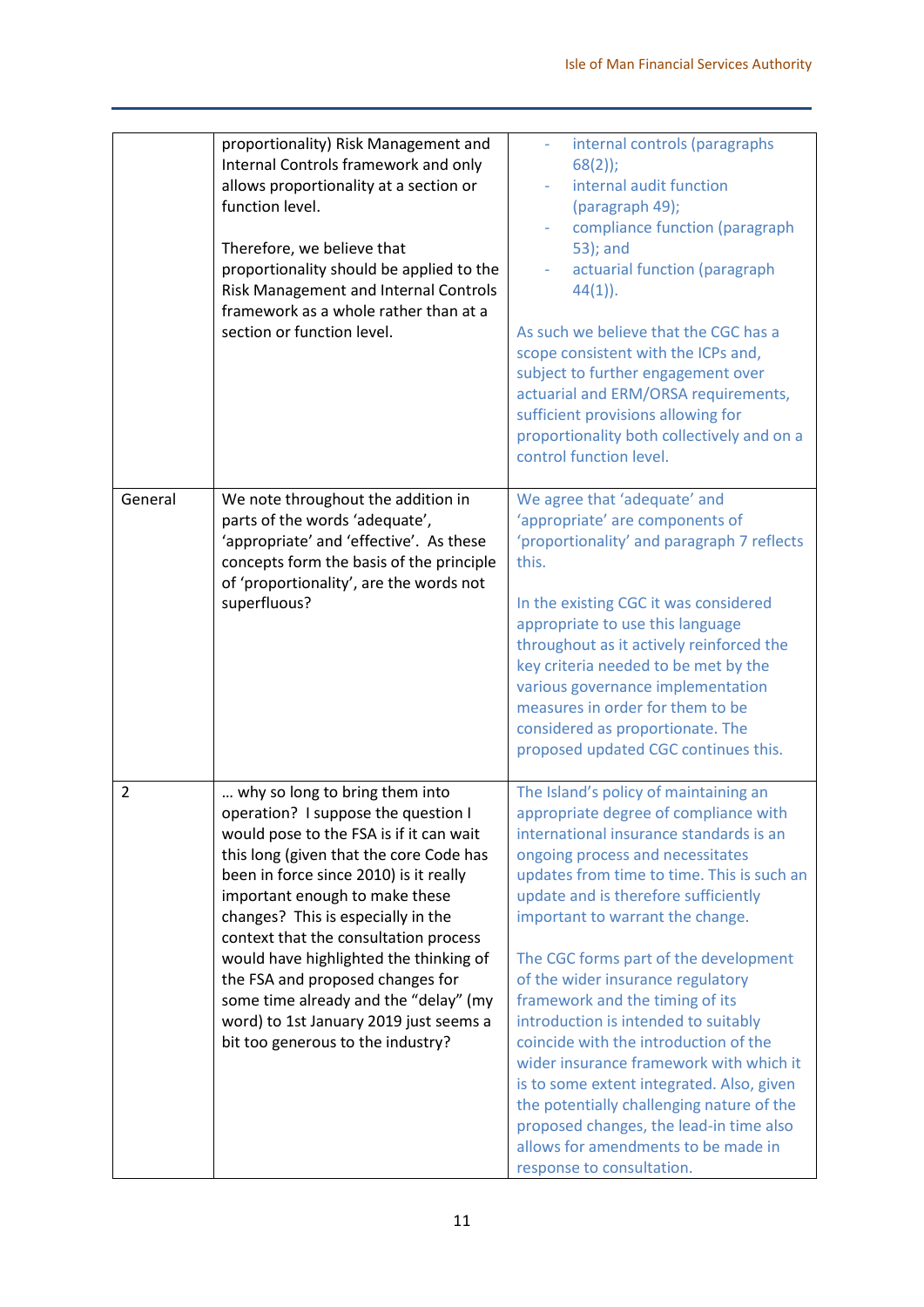| $\overline{2}$ | It is noted that this Consultation (CP17-<br>10/T11) is proposed to be effective 1<br>January 2019.                                                                                                                                                                                                                                                                                                                                                                                                                                                                                                                | Noted.                                                                                                                                                                                                                                                                                                                                                                                                                                                                                                                                                                              |
|----------------|--------------------------------------------------------------------------------------------------------------------------------------------------------------------------------------------------------------------------------------------------------------------------------------------------------------------------------------------------------------------------------------------------------------------------------------------------------------------------------------------------------------------------------------------------------------------------------------------------------------------|-------------------------------------------------------------------------------------------------------------------------------------------------------------------------------------------------------------------------------------------------------------------------------------------------------------------------------------------------------------------------------------------------------------------------------------------------------------------------------------------------------------------------------------------------------------------------------------|
| 5              | Is an insurance manager expected to<br>complete a certificate to confirm it has<br>complied with the CGC or is the<br>obligation on the insurer which has<br>outsourced activities to make sure the<br>insurance manager has complied?                                                                                                                                                                                                                                                                                                                                                                             | As set out under paragraph 8 and<br>Schedule 3 of the CGC, the certificate on<br>corporate governance is to be completed<br>and submitted in respect of the insurer in<br>question. This is specifically for on behalf<br>of the insurer's board of directors.                                                                                                                                                                                                                                                                                                                      |
| 6              | Should this section allow for the<br>Authority to approve other jurisdictions                                                                                                                                                                                                                                                                                                                                                                                                                                                                                                                                      | We note your comments and will amend<br>the wording of paragraph 6 to the<br>following: "A person authorised to carry<br>on an insurance business in the United<br>Kingdom, any Member State of the<br>European Union or any other jurisdiction<br>which is acceptable to the Authority is<br>exempt from sub-paragraph 5(b)."                                                                                                                                                                                                                                                      |
| $\overline{7}$ | when the initial consultation on the<br>original Code came out I felt that the<br>Schedule 1 (Risks) was an extremely<br>good piece of work in setting the<br>benchmark from which insurers can<br>build on and work. In a sense a<br>minimum that they need to ensure they<br>have properly covered. Is there merit<br>in setting out some minimum<br>requirements or framework for insurers<br>to follow? All models work until they<br>do not! One only has to look at [insurer<br>name deleted] in this context.                                                                                               | We note your comments in respect of<br>Schedule 1.<br>The Authority considers that the<br>proposed CGC contains sufficient<br>minimum stipulations at this time.                                                                                                                                                                                                                                                                                                                                                                                                                    |
| 7              | Page 7, Guidance Note 7 states<br>"appropriate and effective measures<br>that meet the CGC's requirements in a<br>way that is proportionate to the nature,<br>scale and complexity of the insurer".<br>The principle of proportionality is also<br>reiterated on page 7 of 43 (Executive<br>Summary). This principle is<br>fundamentally key to our (captive)<br>sector and is consistent with one of the<br>primary selling points in having a<br>captive insurer in the Isle of Man. It is<br>vital that the sector does not over<br>regulate an industry that is for all<br>intents and purposes insuring group | The Authority supports applying<br>proportionality to its regulatory<br>framework in meeting its objectives.<br>Concerning the feedback to which you<br>refer, this was given in relation to<br>potential qualifying criteria for a lower<br>regulatory capital requirement as part of<br>the QIS exercises which are still ongoing.<br>Until such time as the definition /<br>authorisation classification(s) for captive<br>business have been finalised it is, of<br>course, premature to make assumptions<br>as to how many insurers would be<br>considered as "pure" captives. |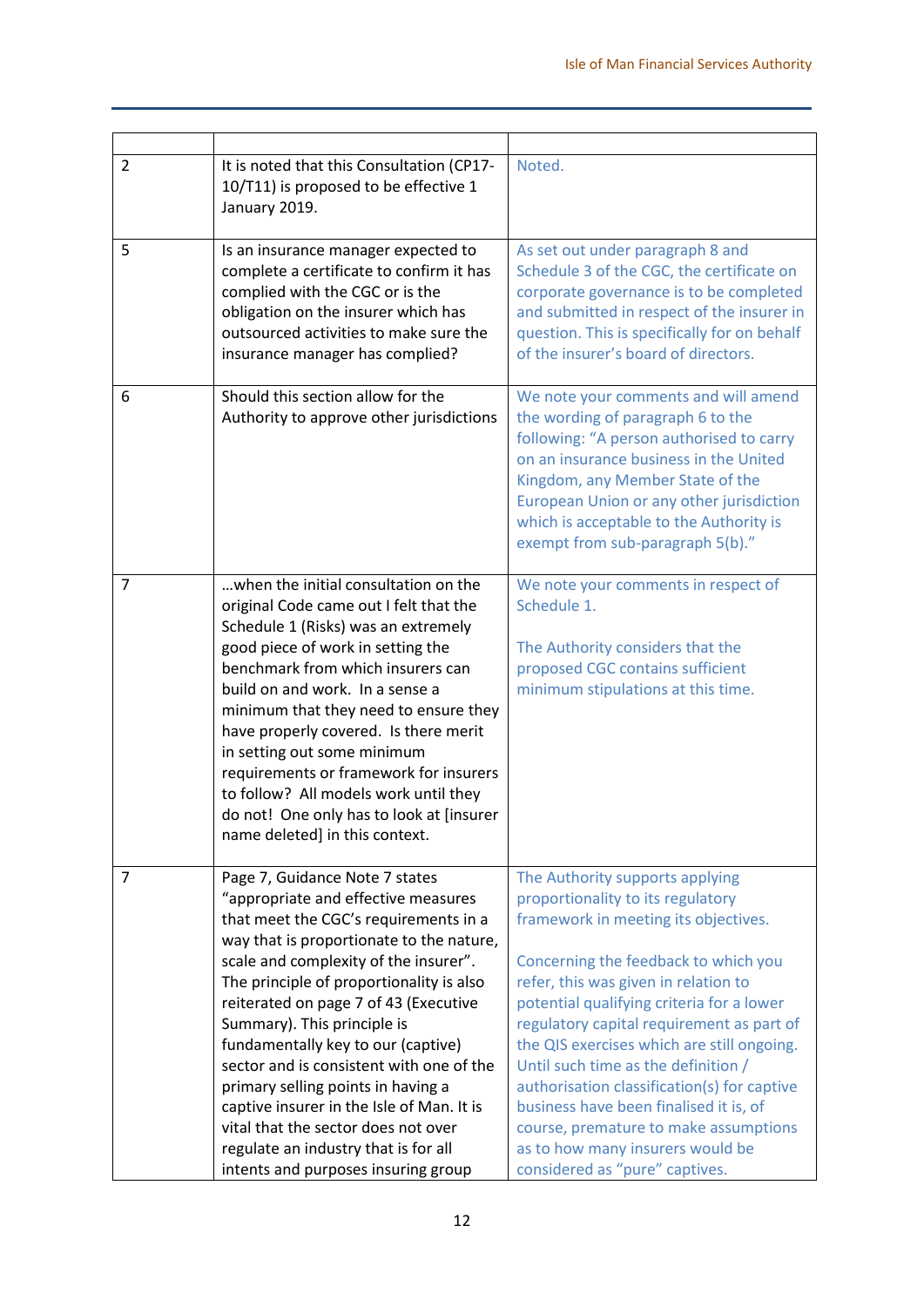|   | shareholder risks (during a QIS 3<br>feedback session [FSA officer]<br>confirmed that the analysis by the<br>IOMFSA of all QIS 3 industry returns<br>demonstrated that circa 85% of the<br>captives would fall under the broad<br>definition of a "pure" captive.                                             |                                                                                                                                                                                                                                                                                                                                                                                                                                                                                                                                                                                                                                                                                                          |
|---|---------------------------------------------------------------------------------------------------------------------------------------------------------------------------------------------------------------------------------------------------------------------------------------------------------------|----------------------------------------------------------------------------------------------------------------------------------------------------------------------------------------------------------------------------------------------------------------------------------------------------------------------------------------------------------------------------------------------------------------------------------------------------------------------------------------------------------------------------------------------------------------------------------------------------------------------------------------------------------------------------------------------------------|
| 9 | my apologies but with a lawyers hat<br>on I do not believe the use of the word<br>"honest" is appropriate - you can act<br>honestly but still create a legal mess!!<br>Would "lawful" be more appropriate<br>and consistent with Section 10?<br>Honesty is best left in the context of<br>culture and ethics. | The requirement to act honestly has been<br>in the CGC since 2010. We believe that it<br>is appropriate for the CGC, alongside its<br>other requirements (including those in<br>relation to complying with relevant laws<br>and regulations), to require insurers<br>generally to conduct themselves in an<br>honest manner (i.e. to put into practice<br>the principle of honesty, including having<br>a supporting culture).<br>Put another way, the CGC is advocating<br>against dishonest behaviour by or on<br>behalf of insurers. We do not see how<br>this is inappropriate for a corresponding<br>corporate governance code of practice.                                                         |
| 9 | A theme is consideration to corporate<br>ethical values being strongly held,<br>conspicuous and supported by<br>appropriate systems. All entirely agreed<br>in relation to third party insurance but<br>perhaps not so relevant for "pure"<br>captives?                                                       | The ethical values proposed are to carry<br>on insurance business with due care, skill<br>and diligence; and in a manner that-<br>is honest and straightforward;<br>ensures [the insurer's] risks are<br>managed adequately,<br>appropriately and effectively;<br>is consistent with the long term<br>interests [as applicable] and<br>viability of the insurer; and<br>adequately recognises and<br>protects the rights, interests and<br>information needs of [the<br>insurer's] policyholders and other<br>stakeholders to ensure they are<br>treated fairly.<br>When applied proportionately, we do not<br>see how these values are necessarily<br>inconsistent with any responsibly run<br>captive. |
| 9 | 9 (1) (b) (ii) "ensures its risks are<br>managed adequately, appropriately and<br>effectively."                                                                                                                                                                                                               | We note your comments and, for the<br>avoidance of any potential confusion, we<br>will amend the wording of paragraph                                                                                                                                                                                                                                                                                                                                                                                                                                                                                                                                                                                    |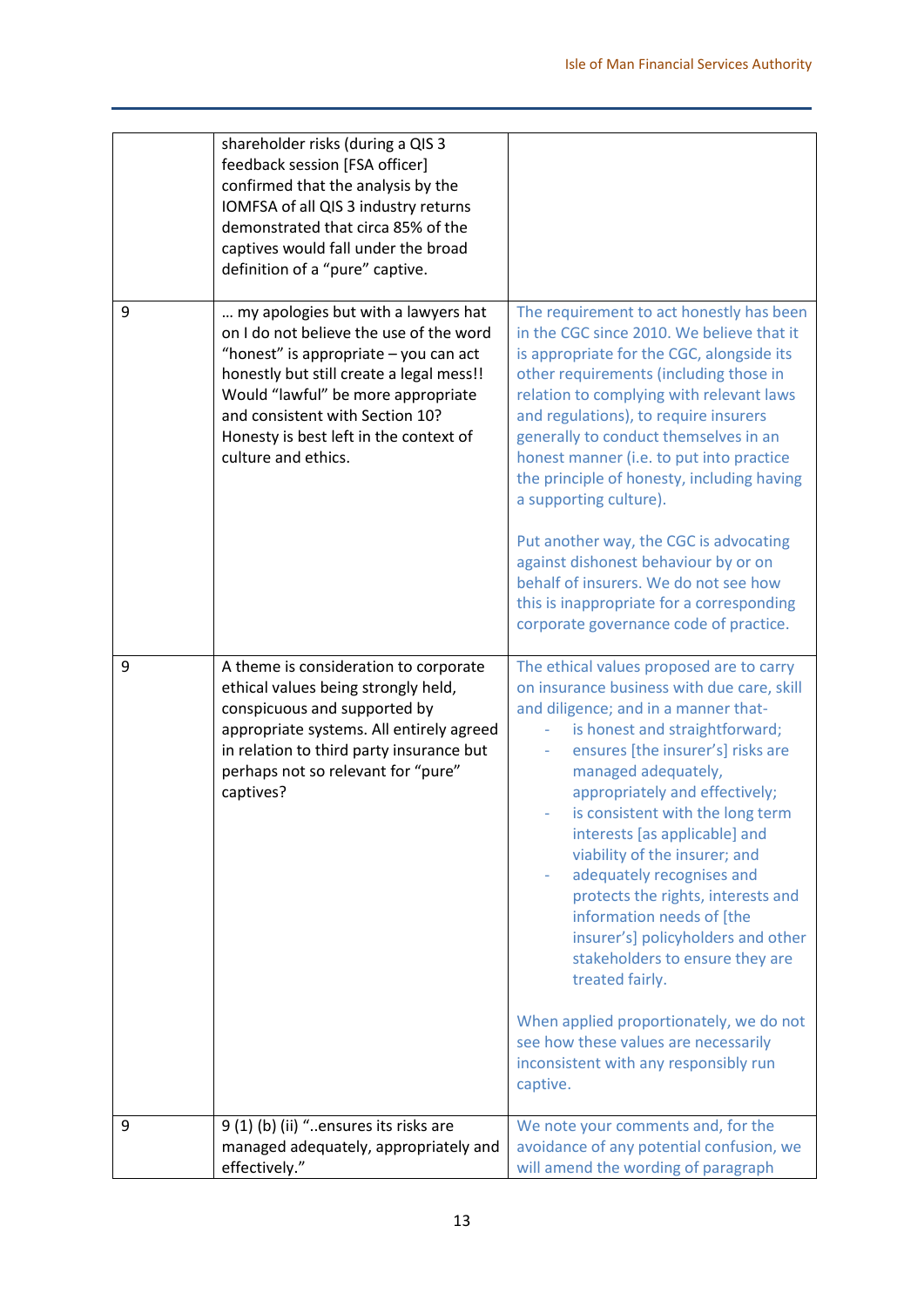|    | ICP 8 requires an "effective system of<br>risk management", and states "the risk<br>management system is designed and<br>operated to identify, assess, monitor,<br>manage and report on all reasonably<br>foreseeable material risks of the insurer<br>in a timely manner. It takes into<br>account the probability, potential<br>impact and time duration of risks".<br>There are a subtle but fundamental<br>differences between the above two<br>statements.<br>It is not possible for an insurer to<br>manage all "its risks".<br>We acknowledge the need for a risk<br>management system defined in ICP 8,<br>however it is not possible or practical to<br>ensure ALL risks are managed<br>effectively. We would therefore suggest<br>"all reasonably foreseeable material<br>risks", In line with 36 (f) (ii) & 60 (a)                                                    | 9(1)(b)(ii) to the following: "ensures its<br>reasonably foreseeable, relevant and<br>material risks are managed adequately,<br>appropriately and effectively;"                                                                                                                                                                                                                                                                                                                                                                                                                                                                                                                                                                                                                                                                                                                  |
|----|----------------------------------------------------------------------------------------------------------------------------------------------------------------------------------------------------------------------------------------------------------------------------------------------------------------------------------------------------------------------------------------------------------------------------------------------------------------------------------------------------------------------------------------------------------------------------------------------------------------------------------------------------------------------------------------------------------------------------------------------------------------------------------------------------------------------------------------------------------------------------------|----------------------------------------------------------------------------------------------------------------------------------------------------------------------------------------------------------------------------------------------------------------------------------------------------------------------------------------------------------------------------------------------------------------------------------------------------------------------------------------------------------------------------------------------------------------------------------------------------------------------------------------------------------------------------------------------------------------------------------------------------------------------------------------------------------------------------------------------------------------------------------|
| 10 | I still remain of the view (since the<br>drafting/initial consultation on the<br>original code) that these 2 lines are one<br>of the most contentious for the<br>industry. The license holders who have<br>restricted their markets to UK and/or<br>through licensed branches (doing local<br>business) only have no issues and this<br>works for them - though how one<br>applies this retrospectively to business<br>already written prior to 2010 is a<br>matter for the FSA and the license<br>holder in terms of how it is reported or<br>indeed whether it is covered by the<br>certification requirements of Section 8.<br>Whilst I would not expect the FSA to<br>revisit this I still think that (as an off<br>shore center - or whatever terminology<br>one today wants to use) some thinking<br>outside the box is needed.<br>One option (which ties into the delayed | We do not agree with the suggestion that<br>the requirements in paragraph 10 should<br>be limited by reference to the 3 sales and<br>marketing routes suggested (i.e. we<br>disagree with the idea that, where sales<br>and marketing are conducted via one or<br>more of these particular sales routes,<br>then the CGC should not require the<br>insurer to have regard for any applicable<br>non-Isle of Man laws or regulations).<br>It should also be noted that paragraph 10<br>applies to all of the insurer's activities<br>and not just the laws and regulations<br>applicable to its sales and marketing.<br>The requirements of this paragraph are<br>consistent with the principles of good<br>governance and risk management and<br>also support more detailed requirements<br>being developed in other new legislation<br>being progressed through the Authority's |
|    | consultation on intermediaries) is<br>potentially to change the language to                                                                                                                                                                                                                                                                                                                                                                                                                                                                                                                                                                                                                                                                                                                                                                                                      | ICP Project, such as in areas around                                                                                                                                                                                                                                                                                                                                                                                                                                                                                                                                                                                                                                                                                                                                                                                                                                             |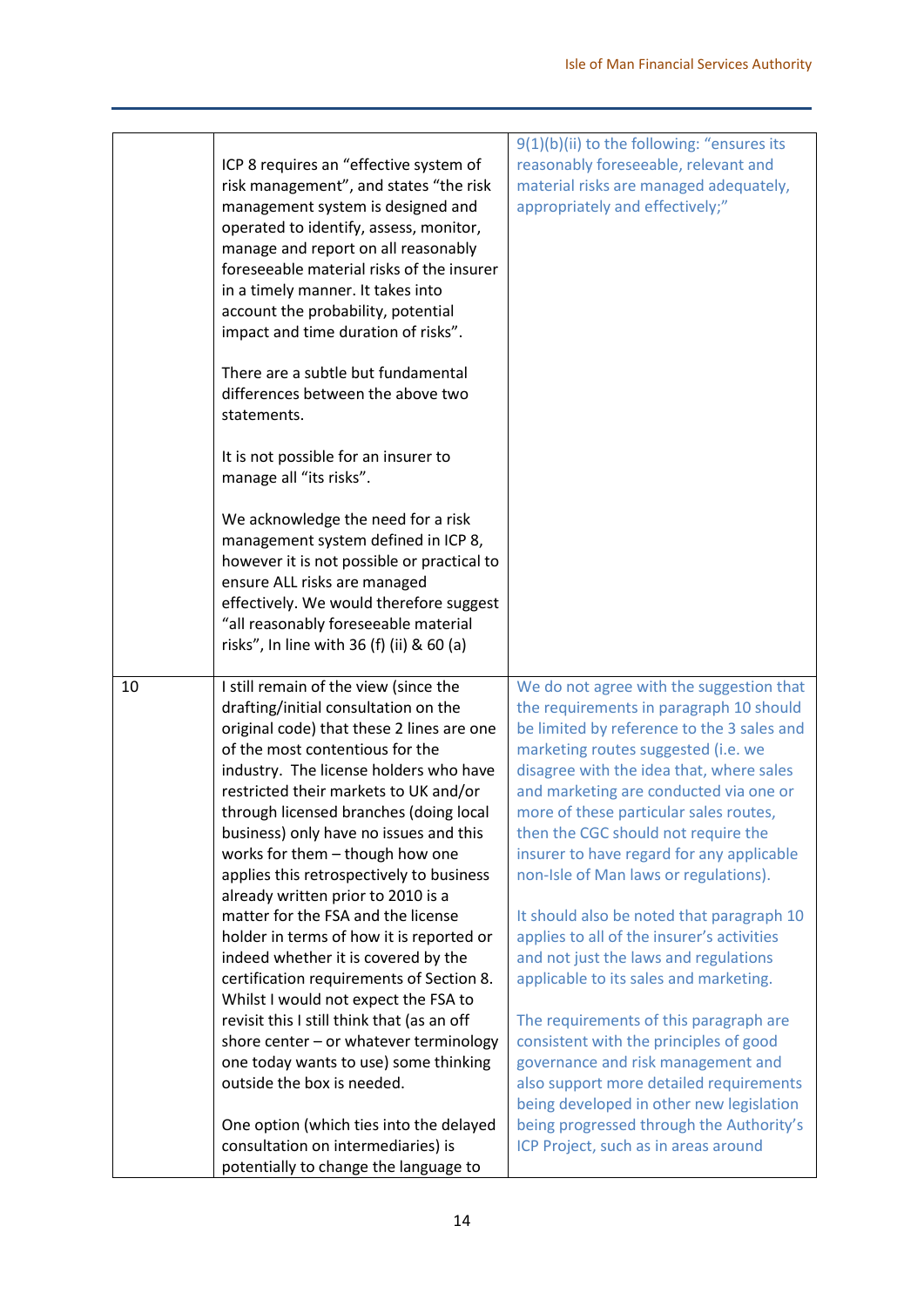| something like "An insurer has an           | conduct of business, consistent with |
|---------------------------------------------|--------------------------------------|
| obligation to identify and comply with      | international standards.             |
| all its legal and regulatory obligations in |                                      |
| the Isle of Man and take all reasonable     |                                      |
| steps to do so on the basis of (i) doing    |                                      |
| any business directly through use of        |                                      |
| internet, without any intermediary; (ii)    |                                      |
| through the use of a regulated              |                                      |
| intermediary (the intermediary to be        |                                      |
| regulated in the country of residence of    |                                      |
|                                             |                                      |
| the policyholder); or (iii) where an        |                                      |
| unregulated intermediary is used this       |                                      |
| will be on the basis that such              |                                      |
| intermediary is the agent of the            |                                      |
| insurer"                                    |                                      |
|                                             |                                      |
| The business models would need to be        |                                      |
| changed - point (iii) is not new and is in  |                                      |
| essence a reflection of the Appointed       |                                      |
| Representative structure of old in the      |                                      |
| UK - and for business from this channel     |                                      |
| I would expect insurers to provide a        |                                      |
| simpler product with only managed           |                                      |
| funds from major institutions to            |                                      |
| manage their risks re advice, and beef      |                                      |
| up their compliance/new business            |                                      |
| department to be able to assess the         |                                      |
| needs and requirements of the               |                                      |
| policyholder.                               |                                      |
|                                             |                                      |
| However, something like the above has       |                                      |
| the potential to allow for the differing    |                                      |
| current models to continue as               |                                      |
| otherwise the question any                  |                                      |
| policyholder has a right to ask the FSA is  |                                      |
| what is their position if I am sold an Isle |                                      |
| of Man policy where the insurer is not      |                                      |
| registered locally and this has been sold   |                                      |
| through an unregulated broker (but one      |                                      |
| who has direct commission terms with        |                                      |
| the insurer). It may be time where a        |                                      |
| simple Yes or No is provided for the        |                                      |
| long term benefit of the                    |                                      |
| insurers/policyholders and also the long    |                                      |
|                                             |                                      |
| term planning for this industry in the      |                                      |
| Isle of Man. In the light of CRS I          |                                      |
| personally believe that there is still a    |                                      |
| big market for an Isle of Man based         |                                      |
| insurer as individuals are looking more     |                                      |
| and more to ensure that they have a         |                                      |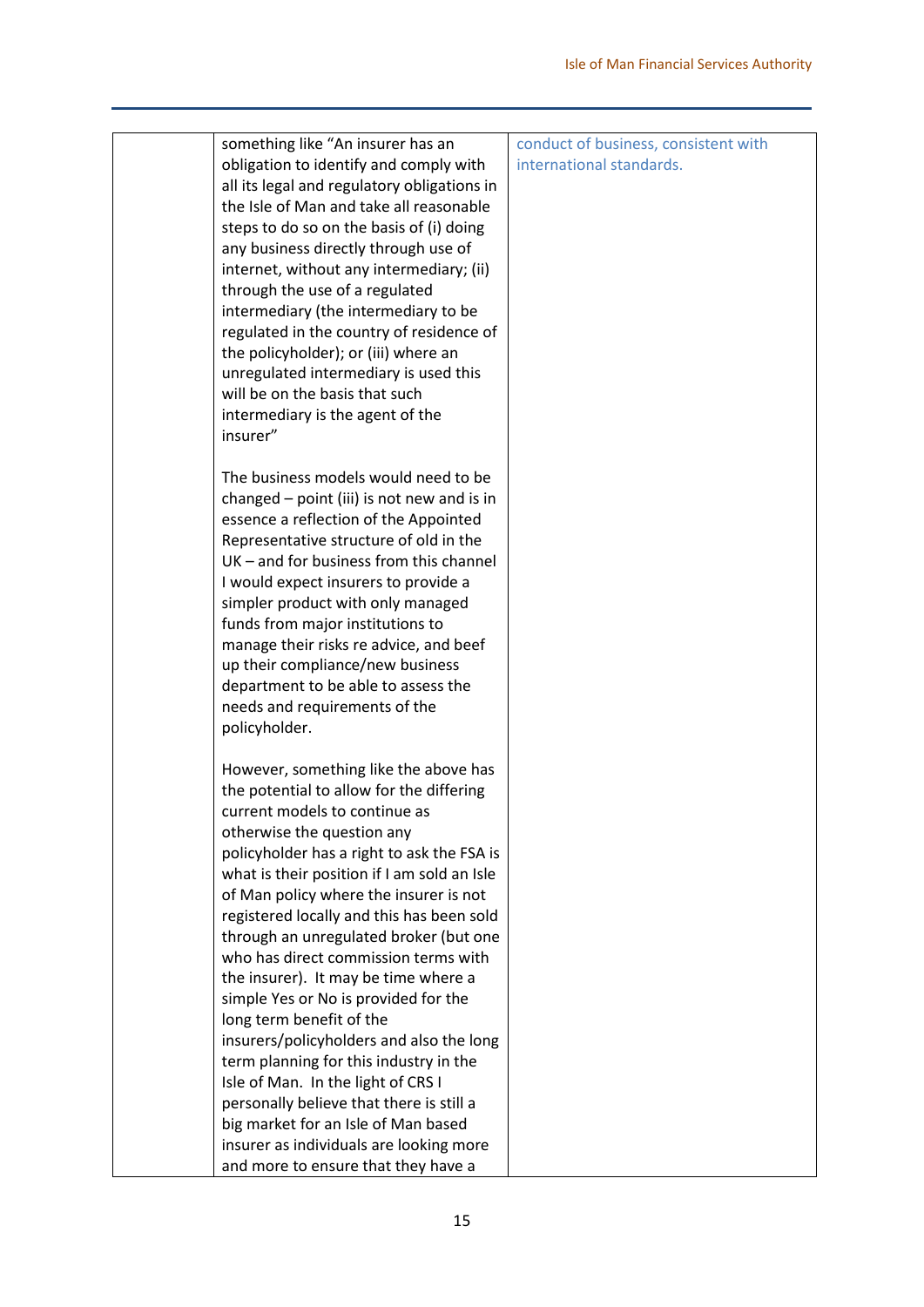|    | nest egg outside their main resident<br>country in a different currency - as such<br>as long as the policyholder is able to<br>fund an Isle of Man policy premiums in<br>the currency chosen, why should not<br>the Isle of Man be prepared to accept<br>this?<br>Further I believe that Section 10 as<br>worded must give potential issues for<br>auditors and the Ombudsman in their<br>interactions with the insurer and/or the<br>policyholder. Also to senior<br>management and others, given the<br>cross reference to Section 10 in two or<br>three other sections of this Code.                                                                                                                                                                                                                                                                                                                                                                                                                                                                                                                               |                                                                                                                                                                                                                                                                                                                                                                                                                                                                                                                                                                                                                                                                                                                                                                                                                                                                                                                                         |
|----|-----------------------------------------------------------------------------------------------------------------------------------------------------------------------------------------------------------------------------------------------------------------------------------------------------------------------------------------------------------------------------------------------------------------------------------------------------------------------------------------------------------------------------------------------------------------------------------------------------------------------------------------------------------------------------------------------------------------------------------------------------------------------------------------------------------------------------------------------------------------------------------------------------------------------------------------------------------------------------------------------------------------------------------------------------------------------------------------------------------------------|-----------------------------------------------------------------------------------------------------------------------------------------------------------------------------------------------------------------------------------------------------------------------------------------------------------------------------------------------------------------------------------------------------------------------------------------------------------------------------------------------------------------------------------------------------------------------------------------------------------------------------------------------------------------------------------------------------------------------------------------------------------------------------------------------------------------------------------------------------------------------------------------------------------------------------------------|
| 11 | the sentiment and intent is clear - I<br>suppose a mirror of this is why do the<br>insurers not apply the same focus to<br>policyholder investments! From my<br>experience the biggest issue for the<br>industry has always been choice of<br>assets that they allow the intermediary<br>to put into a policy (frankly the legal<br>fiction that the policyholder chose the<br>asset would not stand up to scrutiny)<br>and in many instances where the<br>intermediary also received a<br>commission from the fund manager (on<br>top of the commission from the<br>insurer). Some obligation on the<br>insurer on financial management of<br>policyholder assets has merit - even if it<br>were simply that they need to invest in<br>funds on an institutional basis and seek<br>to have all marketing allowances<br>rebated back to the policyholder would<br>go a long way. This would be some sort<br>of hybrid of the current position in the<br>UK.<br>I simply make a point at this section as I<br>believe that there is merit in having one<br>which is from a policyholder<br>perspective and protection. | Although your comments do not directly<br>relate to paragraph 11, we note your<br>suggestion that there should be a similar<br>type of requirement governing the<br>investment of policyholder funds in<br>relation to unit-linked business. The<br>purpose of such guidelines being<br>designed to ensure the fair treatment of<br>policyholders rather than simply ensuring<br>the adequacy of the insurer's<br>capital/liquidity.<br>Provisions for the general fair treatment<br>of policyholders and the appropriateness<br>of insurers' product for target markets,<br>including promotion and distribution, are<br>expanded upon in the draft Insurance<br>(Conduct of Business) (Long Term<br>Business) Code 2018. This Code will<br>include provisions for the reduction of<br>the risk of policyholder detriment, which<br>will be applicable to investment of<br>policyholder funds in relation to unit-<br>linked business. |
| 11 | we feel "and other financial<br>resources" in 11(a) should not be<br>removed. To enable the Authority to                                                                                                                                                                                                                                                                                                                                                                                                                                                                                                                                                                                                                                                                                                                                                                                                                                                                                                                                                                                                              | We note your comments and will amend<br>paragraph 11 to reinstate the words<br>"and other financial resources".                                                                                                                                                                                                                                                                                                                                                                                                                                                                                                                                                                                                                                                                                                                                                                                                                         |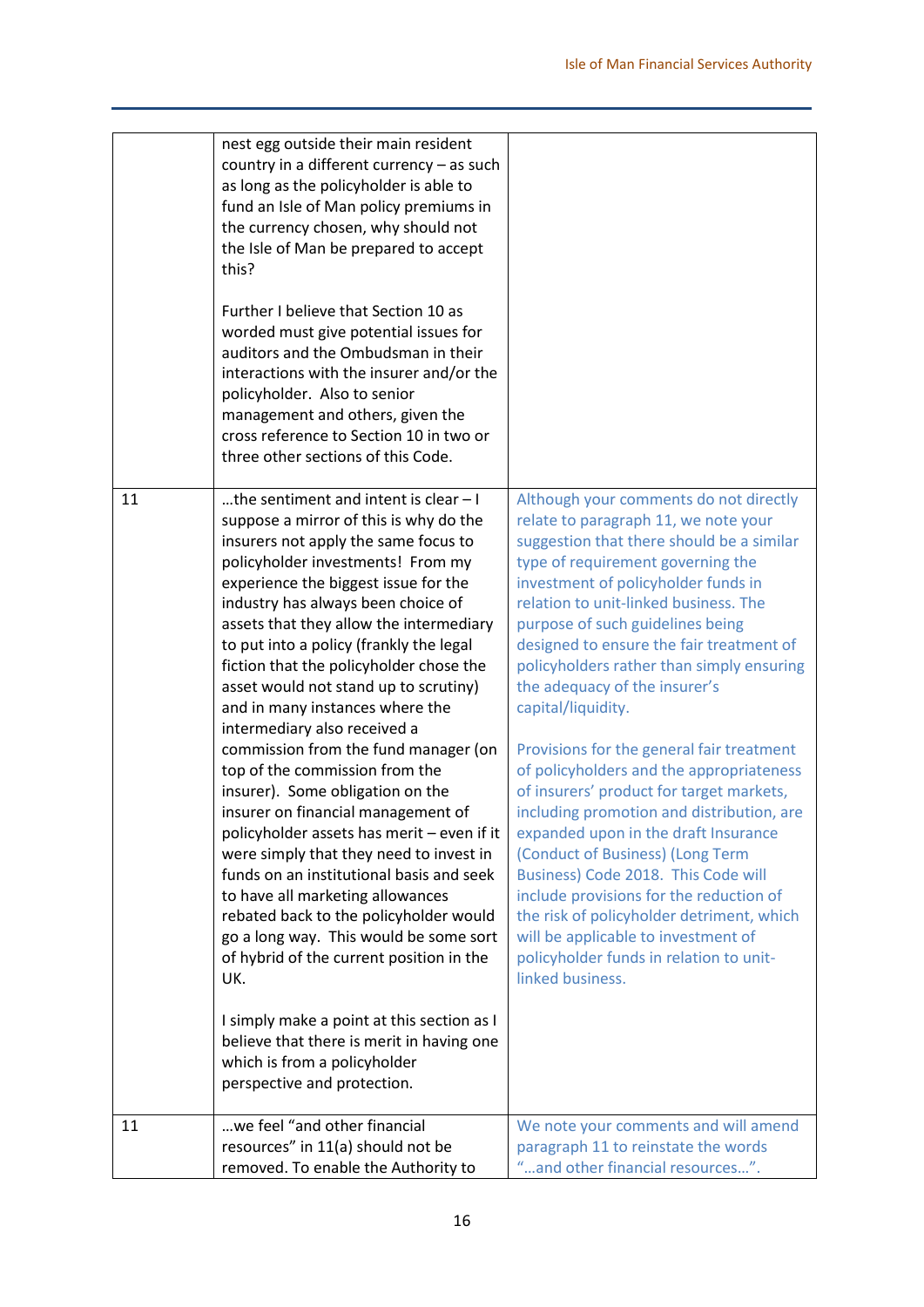|           | accept e.g. letters of credit inwards,<br>secondary capital.                                                                                                                                                                                                                                                                                                                                                                                                                                                                                                                                                                                                | In addition, for consistency, we will<br>amend paragraphs $6(i)$ and $8(1)(d)$ of<br>Schedule 2 to refer to "capital and<br>other financial resources".                                                                                                                                                                                                                                                                                                                                             |
|-----------|-------------------------------------------------------------------------------------------------------------------------------------------------------------------------------------------------------------------------------------------------------------------------------------------------------------------------------------------------------------------------------------------------------------------------------------------------------------------------------------------------------------------------------------------------------------------------------------------------------------------------------------------------------------|-----------------------------------------------------------------------------------------------------------------------------------------------------------------------------------------------------------------------------------------------------------------------------------------------------------------------------------------------------------------------------------------------------------------------------------------------------------------------------------------------------|
| 12        | As most Captives have external<br>regulated insurance managers, this<br>paragraph needs to deal with these<br>appointments.                                                                                                                                                                                                                                                                                                                                                                                                                                                                                                                                 | We note your comments and will amend<br>paragraph 12 by substituting the word<br>"staff" with "human resources (whether<br>employed or outsourced)".                                                                                                                                                                                                                                                                                                                                                |
| 13        | as per the point made in Section 11 I<br>believe you may need to go further<br>than simply "safeguard" which is really<br>more towards having appropriate<br>custody arrangements. What about<br>credit, regulatory risk, etc. posed by the<br>actual fund that the insurer is prepared<br>to allow on its platform. Should this<br>not be alluded to or covered here?                                                                                                                                                                                                                                                                                      | We note your suggestion that a form of<br>risk-based guidelines governing the<br>investment of policyholder funds in<br>relation to unit-linked business is needed.<br>As referred to above, in relation to<br>paragraph 11, the draft Insurance<br>(Conduct of Business) (Long Term<br>Business) Code 2018 will include<br>provisions for the reduction of the risks<br>to policyholders arising from an insurer's<br>handling of policyholder assets.                                             |
| 14 and 15 | is there is a need for the FSA to<br>require a minimum template of what<br>they require this to cover? This is<br>especially so in order to comply with<br>sub section 14 (b). Also is there merit<br>in making reference to electronic copies<br>and indeed a statement that electronic<br>copies would be as acceptable as the<br>original certified copy? Simply looking<br>to a modernised and up to date<br>approach - also could (given the<br>emergence of e: gaming on the Isle of<br>Man) give a push towards an insurer<br>who may want to be an electronic only<br>insurer?<br>[Concerning section 15]  see Section<br>14 re a minimum template? | The Authority does not at this time<br>propose to set out a minimum template<br>of what records are to be maintained<br>under paragraph 14(b), including as it<br>relates to documents under paragraph<br>15. However, this does not prevent the<br>Authority from doing so in the future if<br>need be.<br>This provision does not prohibit<br>electronic record keeping where<br>appropriate in accordance with<br>applicable legislation such as the<br><b>Electronic Transactions Act 2000.</b> |
| 14        | bullet (c) talks about a 6 year<br>requirement for record retention. How<br>does this correlate with the<br>requirement (at point of closure of a<br>captive) where the Manager is required<br>to provide comfort to the IOMFSA that<br>all cover written during the lifetime of                                                                                                                                                                                                                                                                                                                                                                            | The 6 year requirement is an existing<br>provision and not part of the proposed<br>updates.<br>Subject to any relevant laws to the<br>contrary, we would agree that a<br>document which is still needed to show                                                                                                                                                                                                                                                                                     |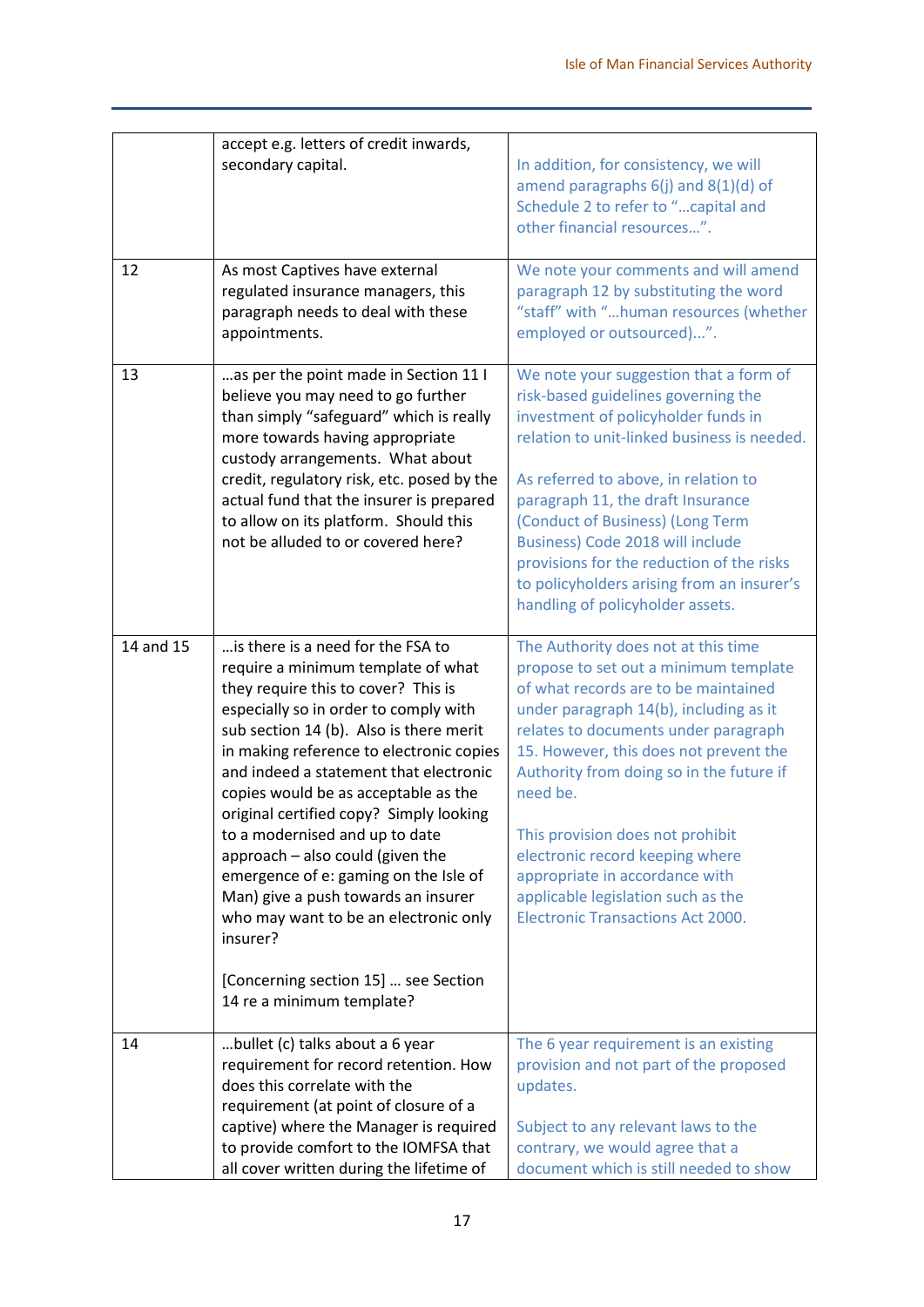|    | the captive is closed with no potential<br>future liabilities? Does the "or, if later,<br>it ceases to be relevant" allow captive<br>managers to keep records for as long as<br>a company is under their management? | that an insurance contract has been fully<br>terminated may, when an insurer intends<br>to close down, be relevant to verifying<br>that an insurer has permanently ceased<br>its regulated insurance activities. In the<br>event of an intended closure, reference<br>to such proof is not simply relevant to<br>providing "comfort" to this Authority, but<br>is primarily relevant to the persons in<br>charge of the insurer being able to<br>properly satisfy themselves that a<br>regulatory authorisation is no longer<br>required by law before they seek to<br>surrender it.                           |
|----|----------------------------------------------------------------------------------------------------------------------------------------------------------------------------------------------------------------------|----------------------------------------------------------------------------------------------------------------------------------------------------------------------------------------------------------------------------------------------------------------------------------------------------------------------------------------------------------------------------------------------------------------------------------------------------------------------------------------------------------------------------------------------------------------------------------------------------------------|
| 14 | This should be tied into obligations<br>under GDPR.                                                                                                                                                                  | We agree that it would be appropriate to<br>clarify how the CGC works alongside an<br>applicable non-retention requirement<br>under data protection legislation,<br>including in relation to GDPR.<br>Consequently we propose to amend<br>paragraph 14(c) as follows: "without<br>limiting any other applicable retention<br>requirement, or other legal requirement<br>upon the insurer to delete, rectify or<br>block data in accordance with data<br>protection legislation, any such record<br>must be kept for at least six years from<br>the date it is made or, if later, it ceases to<br>be relevant". |
| 14 | How does this clause relate to the EU<br>GDPR, and any request by a data<br>subject for the deletion of data held by<br>an insurer?                                                                                  | We agree that it would be appropriate to<br>clarify how the CGC works alongside an<br>applicable non-retention requirement<br>under data protection legislation,<br>including in relation to GDPR.<br>Consequently we propose to amend<br>paragraph 14(c) as follows: "without<br>limiting any other applicable retention<br>requirement, or other legal requirement<br>upon the insurer to delete, rectify or<br>block data in accordance with data<br>protection legislation, any such record<br>must be kept for at least six years from<br>the date it is made or, if later, it ceases to<br>be relevant". |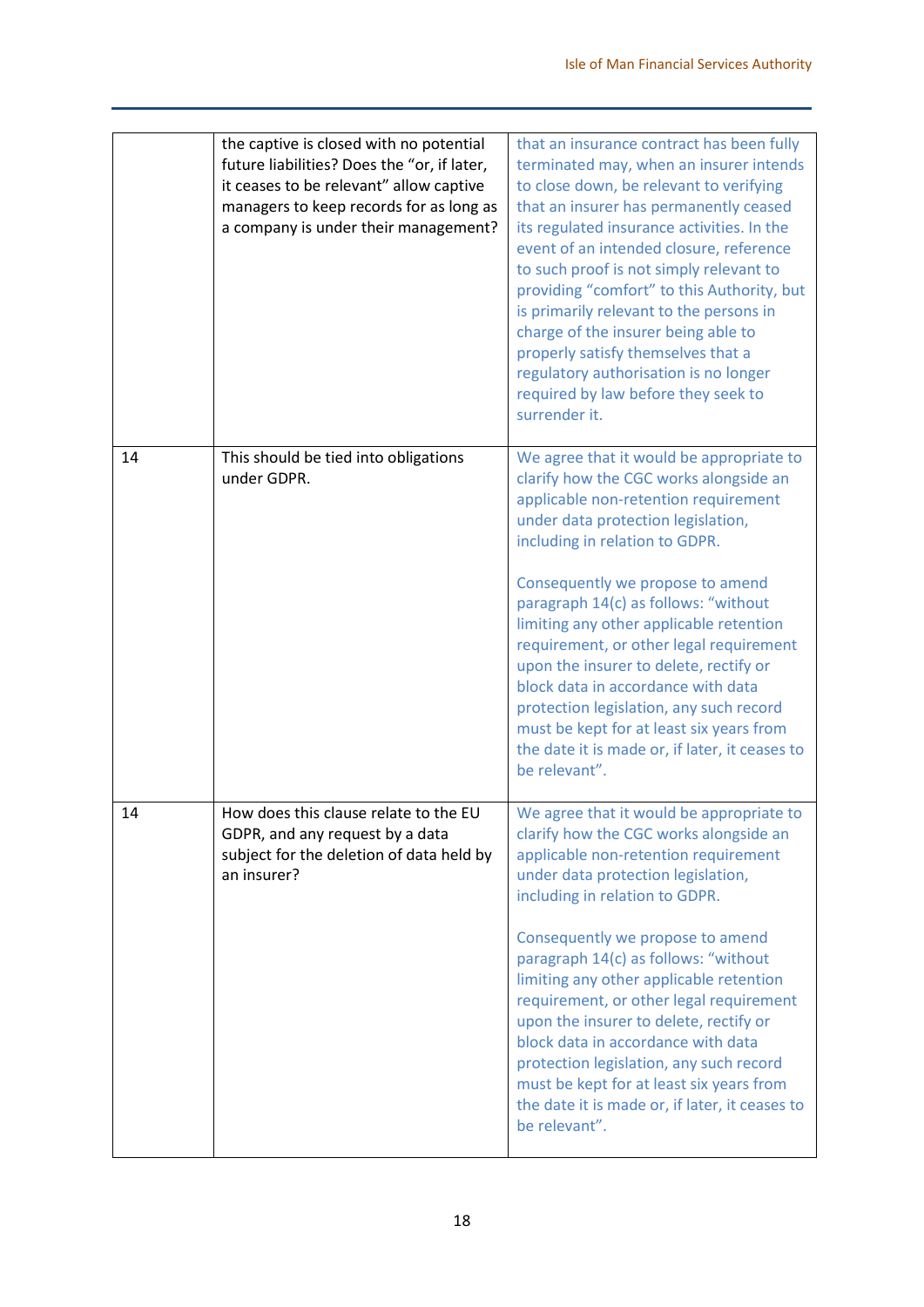| 14    | We note the inclusion of the phrase<br>'including documentation of its internal<br>organisation' and seek clarification<br>from the Authority of what is intended.                                                                                                                                                                                                                                                                                                                                                                                                                                                                               | The type of internal organisational record<br>would include, for example (as<br>$appliedbe$ ) -<br>internal arrangements and rules<br>(e.g. articles of association);<br>structure chart(s) for<br>management, personnel and<br>outsourced functions, identifying<br>roles and reporting lines;<br>board committee structure(s),<br>including composition and terms<br>of reference;<br>etc.                                                                                                                  |
|-------|--------------------------------------------------------------------------------------------------------------------------------------------------------------------------------------------------------------------------------------------------------------------------------------------------------------------------------------------------------------------------------------------------------------------------------------------------------------------------------------------------------------------------------------------------------------------------------------------------------------------------------------------------|---------------------------------------------------------------------------------------------------------------------------------------------------------------------------------------------------------------------------------------------------------------------------------------------------------------------------------------------------------------------------------------------------------------------------------------------------------------------------------------------------------------|
| 17    | I do not expect this suggestion to be<br>taken forward but here it goes!<br>[deleted references that may identify a<br>particular insurer] this frankly is a bit<br>of nonsense and if there was an area<br>where documentation will be prepared<br>to simply tick a box it would be in this<br>context. You would be better of simply<br>stating the composition of the Board<br>(which you already do) and where a<br>non executive is needed follow the<br>definition of an independent non<br>executive and the current formulation<br>where after 9 years he is not deemed<br>independent unless yearly certified as<br>such (from memory). | We note your comments but do not<br>propose to amend this paragraph.                                                                                                                                                                                                                                                                                                                                                                                                                                          |
| 18(1) | would the FSA want to take some<br>form of lead by mandating a<br>requirement to have at least one<br>female on the Board? This is an area of<br>governance that has received a lot of<br>traction in the UK and USA and one<br>where Isle of Man may want to also<br>push forward.                                                                                                                                                                                                                                                                                                                                                              | It is not a statutory objective of the<br>Authority to legislate in respect of<br>gender-based equal opportunities. The<br>Authority's objectives instead support,<br>for example, the sound and prudent<br>management of insurers. As a general<br>comment in relation to board<br>appointments, we would expect these to<br>be based on appropriate criteria such as<br>merit, as to do otherwise would appear<br>inconsistent with acting in the best<br>interests of an insurer and its<br>policyholders. |
| 18(1) | the Board is responsible for the insurers<br>governance framework, how can the<br>Board composition requirement be<br>"commensurate with the insurer's<br>governance framework", surely                                                                                                                                                                                                                                                                                                                                                                                                                                                          | The governance framework informs the<br>board and gives effect to its<br>pronouncements. Therefore it is<br>important that the board is up to the task<br>of discharging its duties and                                                                                                                                                                                                                                                                                                                       |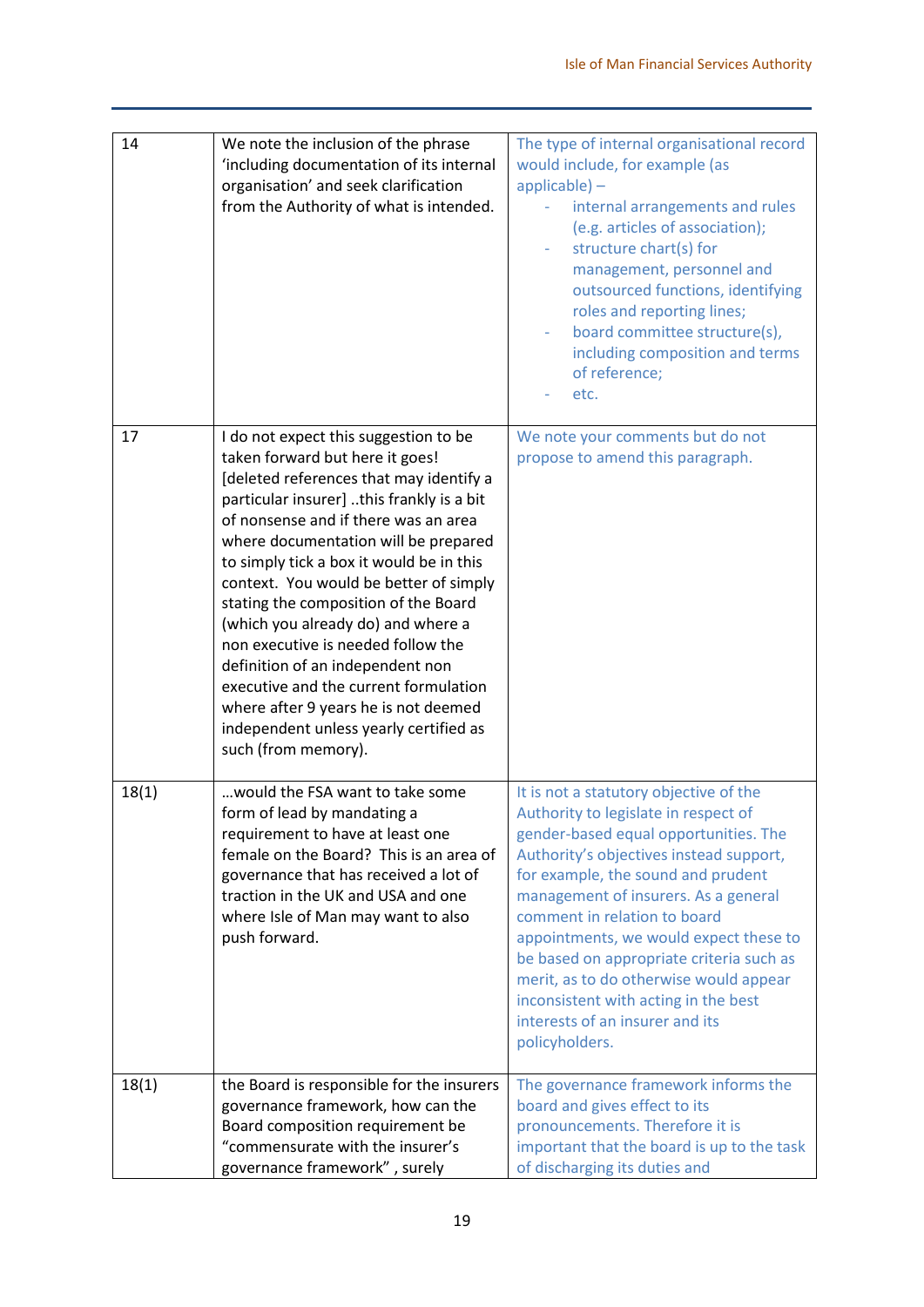|                   | commensurate with the risk of the<br>insurer, works better?                                                                                                                                                                                                                                                                                                                                                                                                                | responsibilities given the governance<br>framework that the insurer has in place.<br>If the board cannot discharge its duties<br>and responsibilities, then it may be that<br>the governance framework needs to<br>change or perhaps the board composition<br>does. Therefore we believe that this is an<br>appropriate requirement.<br>However, given your comments, we also<br>believe that it is appropriate to clarify<br>that the board composition needs to be<br>fit for the risk profile in question.<br>Therefore, we will amend the wording of<br>paragraph 18(1) to state "<br>commensurate with the insurer's risk<br>profile, including its governance<br>framework".                                                                                                                                                                                                                           |
|-------------------|----------------------------------------------------------------------------------------------------------------------------------------------------------------------------------------------------------------------------------------------------------------------------------------------------------------------------------------------------------------------------------------------------------------------------------------------------------------------------|--------------------------------------------------------------------------------------------------------------------------------------------------------------------------------------------------------------------------------------------------------------------------------------------------------------------------------------------------------------------------------------------------------------------------------------------------------------------------------------------------------------------------------------------------------------------------------------------------------------------------------------------------------------------------------------------------------------------------------------------------------------------------------------------------------------------------------------------------------------------------------------------------------------|
| $18(2)$ and<br>21 | [In relation to paragraph 18(2)] I believe<br>that this needs to be revisited as on<br>face of it I cannot see (in the modern<br>world and complexity of an insurer)<br>that a board of 3 is sufficient to<br>discharge the sentiment highlighted at<br>Section 18.1 "adequate and<br>appropriate combined level of<br>knowledge, skills, experience and<br>commitment"<br>[In relation to paragraph 21] see point<br>earlier re size of the Board at Section<br>$18(2)$ . | We disagree. For some insurers, such as a<br>simple non-life captive, a small number of<br>directors may be sufficient.<br>Also, it should be noted that paragraph<br>18(2) only specifies a general minimum<br>mandatory requirement as a starting<br>point for the wider provision under<br>paragraph 18(1). 18(1) requires board<br>make-up to be such that it can properly<br>discharge its duties. Consequently, given<br>the nature, scale and complexity of the<br>insurer in question, its business and risks,<br>if the composition of the board is<br>insufficient for this purpose, then more<br>or different appointments would be<br>required.<br>Therefore, in respect of a complex<br>commercial life company, for example,<br>the requirement would be more like at<br>least six directors, including at least two<br>independent directors, depending on the<br>insurer's governance needs. |
| 19(b)             | potentially a nonstarter but is there<br>merit in a minimum template to ensure<br>some consistency? I can understand,<br>with the multi nationals their need to<br>follow group standards. Personally the<br>documents I have seen at various                                                                                                                                                                                                                              | Paragraph 19(b) requires suitable<br>governance practices and procedures to<br>support the board in being able to<br>exercise, and being seen to be able to<br>exercise, independent oversight and<br>judgement. This reflects the need for                                                                                                                                                                                                                                                                                                                                                                                                                                                                                                                                                                                                                                                                  |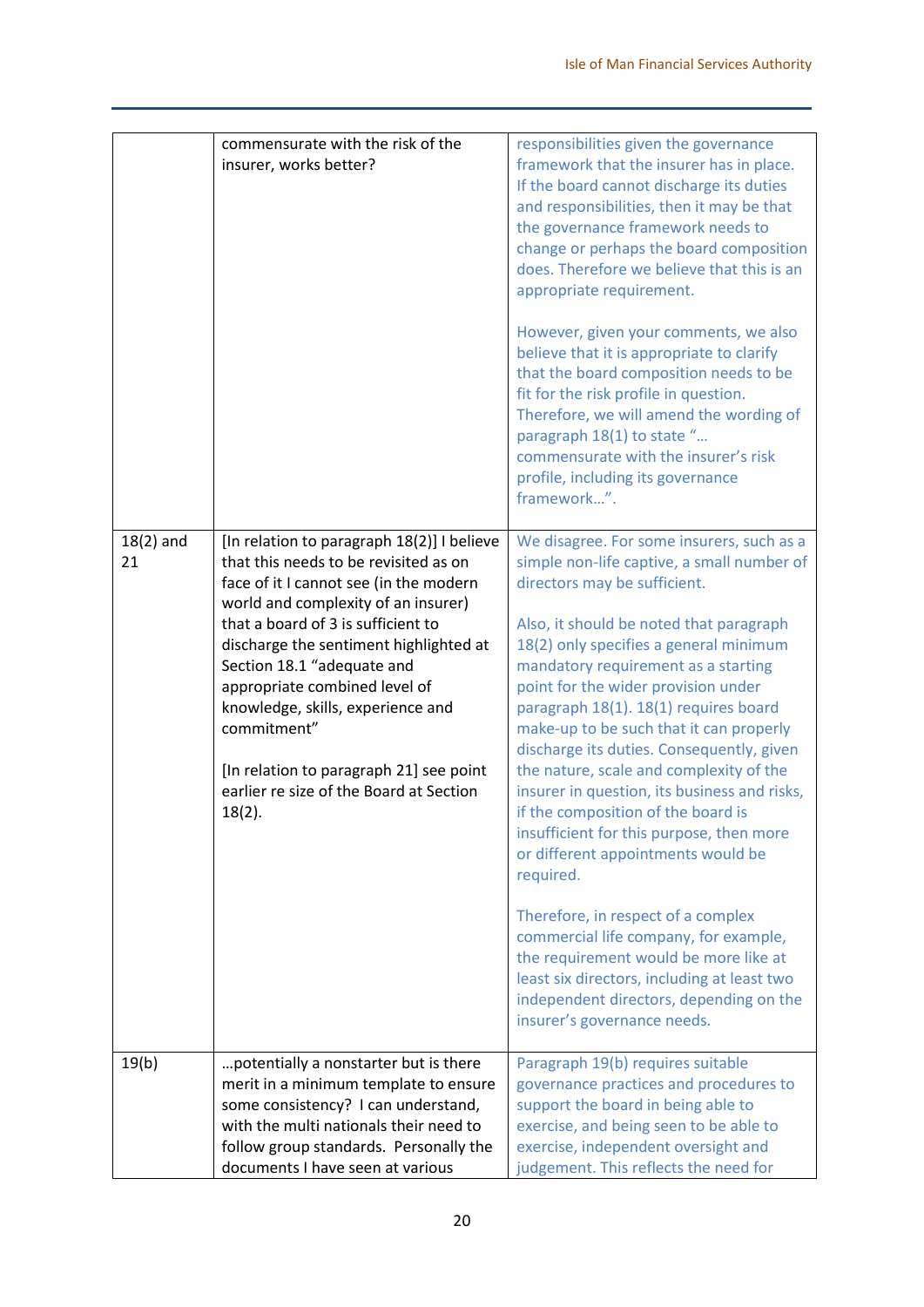|       | organisations are a risk in themselves as<br>they are far too complicated and<br>cumbersome to be of any use to the<br>staff that actually faces a lot of the risks<br>in the first place. However, I am happy<br>to stand corrected if I have got the<br>wrong end of the stick.                                                                                        | suitable governance systems in areas<br>such as conflict management, board<br>election process and remuneration.<br>We do not view these as 'non-starters'<br>but quite the opposite. Also, we do not<br>see why related documentation needs to<br>be overly complex or cumbersome but<br>instead would comment that systems of<br>governance need to be adequate,<br>appropriate and effective or they will fail<br>to comply with the CGC.                                                                                                                                                                                                                                                                                                                                                                                                                                                                                                              |
|-------|--------------------------------------------------------------------------------------------------------------------------------------------------------------------------------------------------------------------------------------------------------------------------------------------------------------------------------------------------------------------------|-----------------------------------------------------------------------------------------------------------------------------------------------------------------------------------------------------------------------------------------------------------------------------------------------------------------------------------------------------------------------------------------------------------------------------------------------------------------------------------------------------------------------------------------------------------------------------------------------------------------------------------------------------------------------------------------------------------------------------------------------------------------------------------------------------------------------------------------------------------------------------------------------------------------------------------------------------------|
| 19(b) | New paragraph b) requires that a board<br>has to document and record how it will<br>go about exercising objective and<br>independent oversight, judgement and<br>decision making. Isn't this just creating<br>more paperwork?                                                                                                                                            | Paragraph 19(b) requires suitable<br>governance practices and procedures to<br>support the board in being able to<br>exercise, and being seen to be able to<br>exercise, independent oversight and<br>judgement. This reflects the need for<br>suitable governance systems in areas<br>such as conflict management, board<br>election process and remuneration.<br>We would expect a responsible board to<br>ensure that such areas follow appropriate<br>and formalised practices and procedures.<br>In terms of "just creating more<br>paperwork", we do not see that this<br>requirement would necessarily require<br>extra paperwork as an insurer would<br>already be expected to have a number of<br>relevant documents in place under the<br>existing CGC concerning the example<br>areas mentioned above. Paragraph 19(b)<br>serves to link these documents (and any<br>others as may be necessary) to the<br>purpose set out in paragraph 19(a). |
| 20    | why give the choice. Just make the<br>decision that Chairman and CEO need<br>to be separate roles. The UK<br>Governance code allows for a joint role<br>but subject to justification by the Board<br>each year - from personal experience<br>this was more of an issue with the<br>market then what was happening with<br>the company and a distraction best<br>avoided! | If the CGC is made the subject of a<br>further consultation, the Authority will<br>propose to prohibit the combining of the<br>roles of Chairperson and Chief Executive<br>Officer.                                                                                                                                                                                                                                                                                                                                                                                                                                                                                                                                                                                                                                                                                                                                                                       |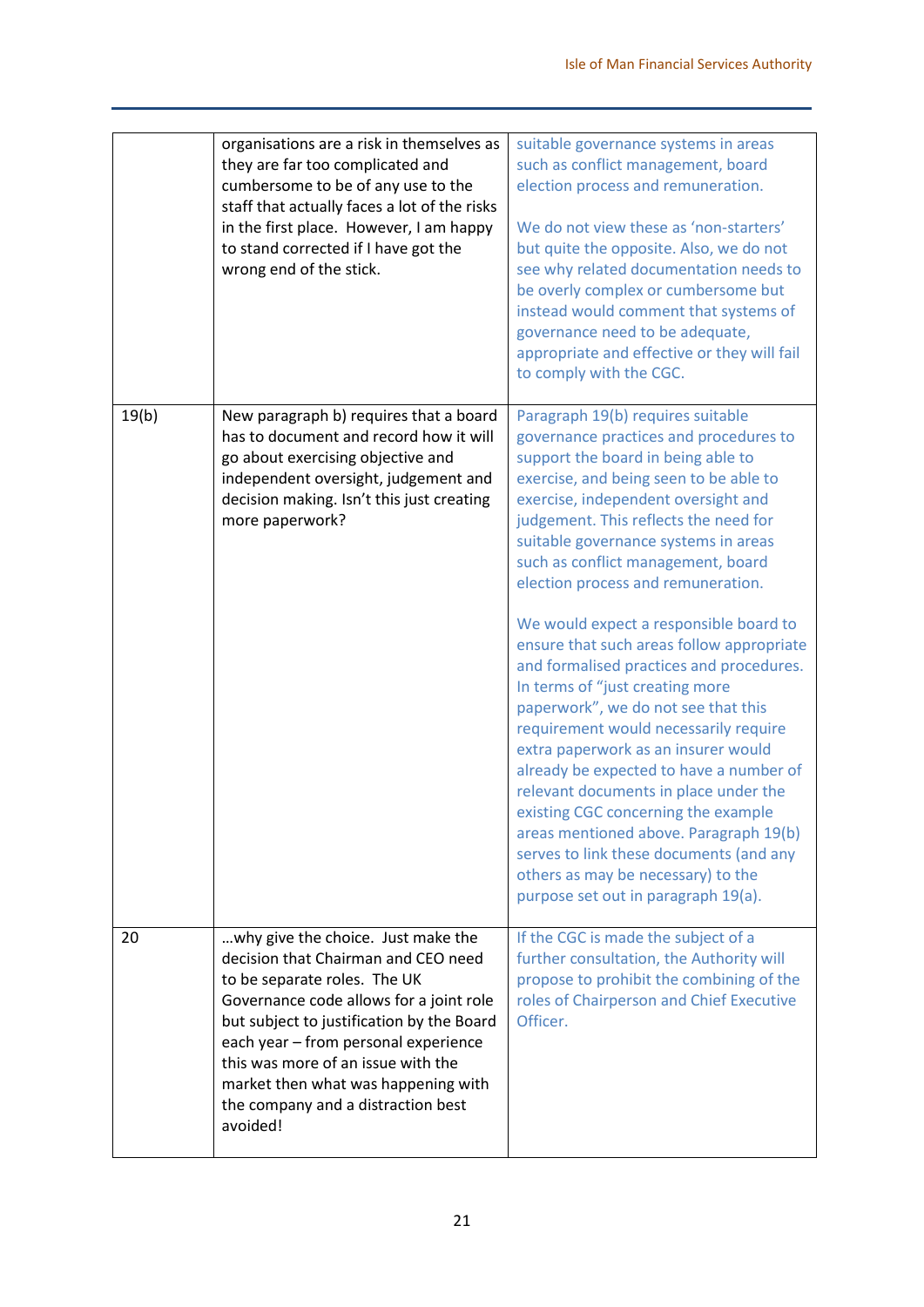| 22    | Paragraph a) now includes the word<br>'implement' with regard to the<br>schedule of reserved powers. Is this not<br>the same as 'monitor and review' under<br>paragraph b) or is the Authority<br>suggesting that the Board should<br>annually consider each item on the<br>schedule?                                                                          | The requirement in paragraph 22(b) to<br>"monitor and review" is a further<br>articulation on what is needed to meet<br>the requirements of paragraph 22(a) on<br>an ongoing basis.<br>Concerning paragraph 22(b), matters<br>reserved to the board are, of course, an<br>important concern for the board and any<br>items in it (or not in it) should be kept<br>under appropriate consideration,<br>including reviewing at least annually the<br>range and focus of those items. Each item<br>on the schedule is an element of this and<br>the degree to which an individual item is<br>considered needs to be determined by<br>the board having regard to the<br>governance needs of the insurer. |
|-------|----------------------------------------------------------------------------------------------------------------------------------------------------------------------------------------------------------------------------------------------------------------------------------------------------------------------------------------------------------------|------------------------------------------------------------------------------------------------------------------------------------------------------------------------------------------------------------------------------------------------------------------------------------------------------------------------------------------------------------------------------------------------------------------------------------------------------------------------------------------------------------------------------------------------------------------------------------------------------------------------------------------------------------------------------------------------------|
| 23    | I would suggest that there be a<br>minimum number given that these are<br>regulated entities. My suggestion<br>would be $3$ – for a regulated entity or<br>indeed any trading entity 1 or 2 board<br>meetings a year is simply not enough<br>for the Board to be in a position to give<br>proper oversight to the management.                                  | We note your comment but do not<br>believe that it is necessary to prescribe a<br>minimum number of board meetings at<br>this time in addition to the requirement<br>already included under paragraph 23.                                                                                                                                                                                                                                                                                                                                                                                                                                                                                            |
| 24/25 | welcomed in the context that this<br>gives minimum guidance on what is<br>required and best practise - even<br>though one could argue that this would<br>be followed by an appropriately<br>qualified secretary as requirements<br>from their own professional bodies. As<br>noted earlier similar guidance/template<br>on other areas would benefit everyone. | We note your comments and would say<br>that some similarity with relevant<br>professional standards is to be expected<br>from a corporate governance code.<br>Concerning your last point we would<br>reiterate that the Authority considers<br>that the proposed CGC contains sufficient<br>minimum stipulations at this time.                                                                                                                                                                                                                                                                                                                                                                       |
| 24    | Board meeting documents. Whilst it is<br>certainly the normal practice to follow<br>steps (a) (b) and (c) there are occasions<br>when an ad hoc board meeting will be<br>called to deal with a single matter in<br>isolation. Ideally such flexibility should<br>be retained by perhaps softening the<br>use of the word "must".                               | We note your comments and agree that<br>more flexibility is needed. Therefore, we<br>$will -$<br>amend paragraph 24 to say<br>"must, where practicable and<br>appropriate,";<br>qualify paragraph (a) with "a<br>suitably detailed agenda"; and                                                                                                                                                                                                                                                                                                                                                                                                                                                      |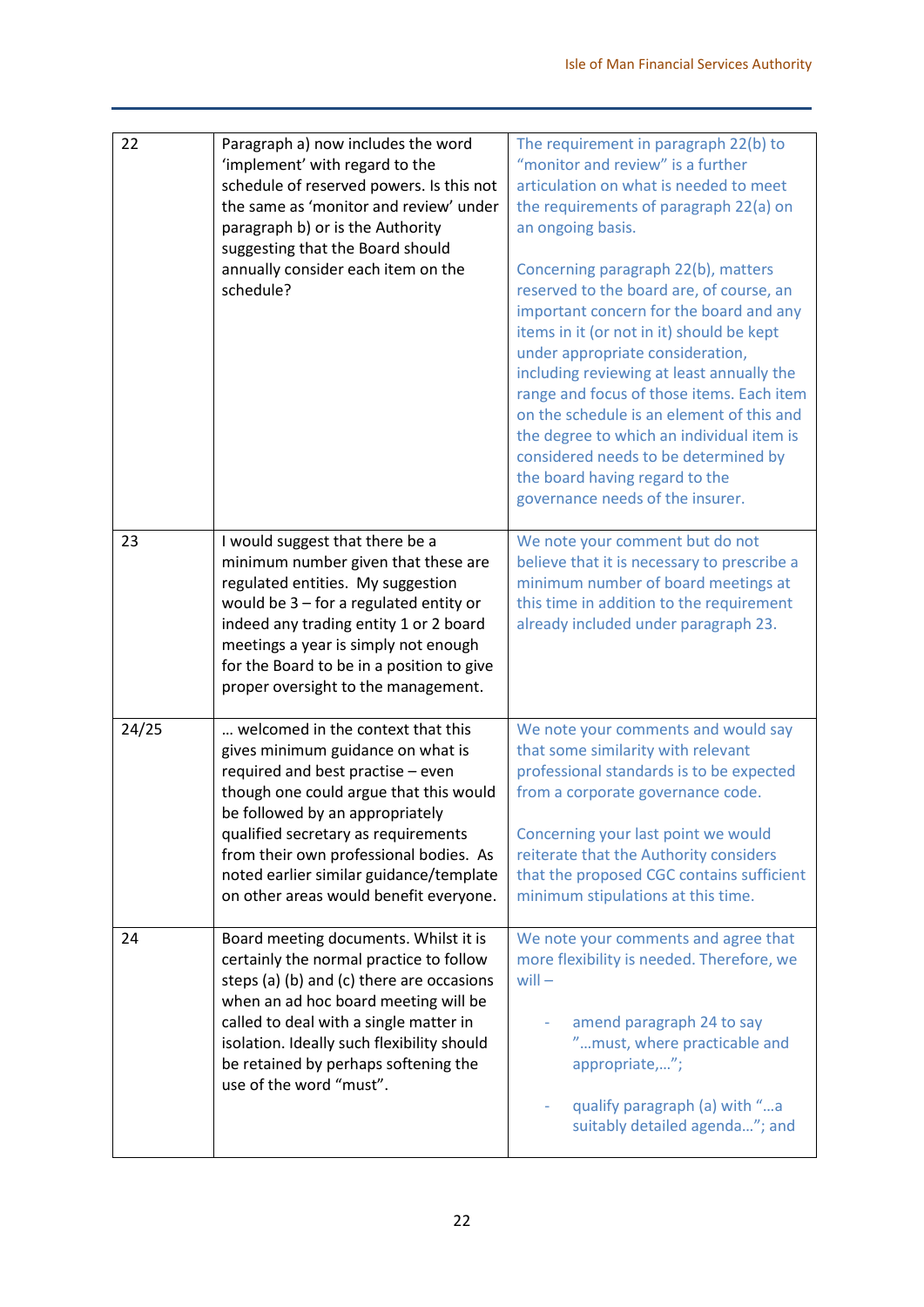|    |                                                                                                                                                                                                                                                                                                                                                                                                                                                                                                                                                                                                                                                                                                                                                                                                                                                                                                                                                                                                                                                             | qualify the requirement as<br>follows: "Paragraph 1 does not<br>inhibit appropriate flexibility for<br>the board of an insurer to carry<br>out its duties and responsibilities,<br>including in respect of meetings<br>of the board such as having<br>limited agenda and short notice<br>meetings, deferring matters to a<br>subsequent meeting and raising<br>other business at a meeting."                                                                                                                                                                                                                                                    |
|----|-------------------------------------------------------------------------------------------------------------------------------------------------------------------------------------------------------------------------------------------------------------------------------------------------------------------------------------------------------------------------------------------------------------------------------------------------------------------------------------------------------------------------------------------------------------------------------------------------------------------------------------------------------------------------------------------------------------------------------------------------------------------------------------------------------------------------------------------------------------------------------------------------------------------------------------------------------------------------------------------------------------------------------------------------------------|-------------------------------------------------------------------------------------------------------------------------------------------------------------------------------------------------------------------------------------------------------------------------------------------------------------------------------------------------------------------------------------------------------------------------------------------------------------------------------------------------------------------------------------------------------------------------------------------------------------------------------------------------|
| 24 | We agree with the concept of the<br>provision of documentation including a<br>detailed agenda, however the wording<br>is too prescriptive. Replace "ensure"<br>with "use best endeavours". The<br>rational for this is that occasionally<br>items are discussed at a board meeting,<br>where it is not possible to include on<br>the "detailed agenda" or "circulate in<br>advance of the meeting". If/when this<br>occurs the Board will make<br>sufficient/appropriate time within the<br>Board meeting to review/discuss the<br>item in question (or defer the item to<br>the next board meeting).<br>We would not wish this provision to<br>restrict the Board meeting discussion to<br>only those items which have been<br>included on a detailed agenda and<br>circulated prior to the meeting, we feel<br>that a Board should be able to freely<br>discuss any items it sees fit(including if<br>required to convene an emergency<br>board meeting at short notice).<br>The Board should be able to at liberty<br>to raise any other (AOB) business. | We note your comments and agree that<br>more flexibility is needed. Therefore, we<br>$will -$<br>amend paragraph 24 to say<br>"must, where practicable and<br>appropriate,";<br>qualify paragraph (a) with "a<br>suitably detailed agenda"; and<br>qualify the requirement as<br>follows: "Paragraph 1 does not<br>inhibit appropriate flexibility for<br>the board of an insurer to carry<br>out its duties and responsibilities,<br>including in respect of meetings<br>of the board such as having<br>limited agenda and short notice<br>meetings, deferring matters to a<br>subsequent meeting and raising<br>other business at a meeting." |
| 24 | We note that the word 'that' is used<br>twice in the introductory sentence to<br>this paragraph.                                                                                                                                                                                                                                                                                                                                                                                                                                                                                                                                                                                                                                                                                                                                                                                                                                                                                                                                                            | This will be corrected.                                                                                                                                                                                                                                                                                                                                                                                                                                                                                                                                                                                                                         |
| 25 | Under a) i) a more appropriate word<br>would be 'apologies' instead of 'non-<br>attendees', as currently recorded in all<br>minutes, where required.                                                                                                                                                                                                                                                                                                                                                                                                                                                                                                                                                                                                                                                                                                                                                                                                                                                                                                        | We note your comments. Whilst we do<br>not wish to use the term 'apologies' we<br>have reconsidered the wording and have<br>concluded that it would be appropriate to<br>make it more specific. Therefore we will                                                                                                                                                                                                                                                                                                                                                                                                                               |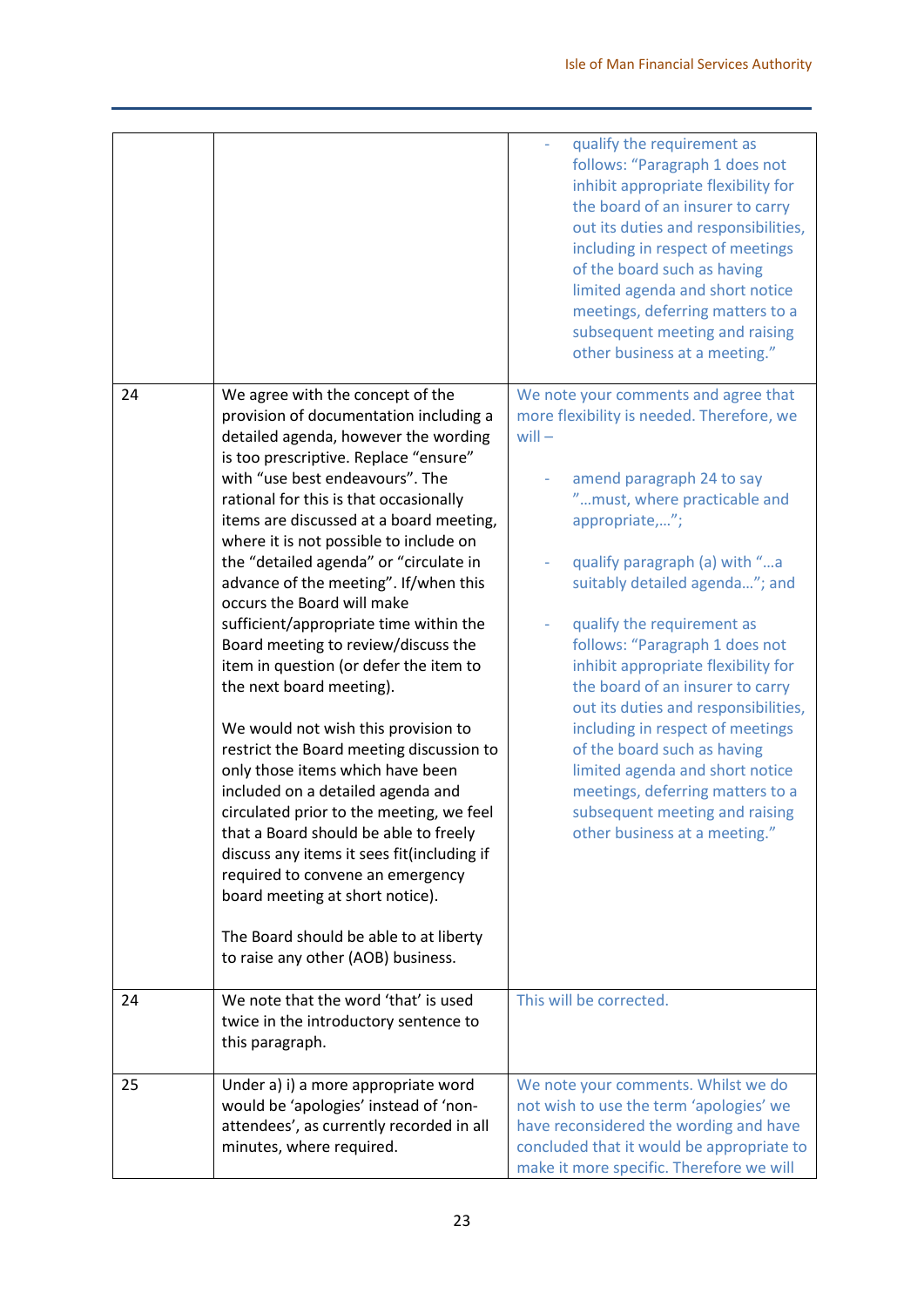| 25 |             | (a) (ii) " level of board attention" how<br>do you quantify the level of board                                                                                                                                                                                                               | amend the wording of paragraph 25(a)(i)<br>as follows: "which directors attended,<br>which alternate directors attended as an<br>alternate (and for whom) and which<br>directors did not attend for any reason".<br>One of the changes in the CGC is to<br>specifically recognise that a record needs                                                                                                                                                                                                                                                                                                                                                                                                                                 |
|----|-------------|----------------------------------------------------------------------------------------------------------------------------------------------------------------------------------------------------------------------------------------------------------------------------------------------|---------------------------------------------------------------------------------------------------------------------------------------------------------------------------------------------------------------------------------------------------------------------------------------------------------------------------------------------------------------------------------------------------------------------------------------------------------------------------------------------------------------------------------------------------------------------------------------------------------------------------------------------------------------------------------------------------------------------------------------|
|    | attention". | attention? If the directors agree on the<br>conservative approach, as proposed by<br>senior management to a significant<br>issues, without significant discussion at<br>a Board meeting, the lack of discussion<br>does not mean that this is issue has not<br>been an appropriate "level of | to be kept of governance in operation.<br>Board meetings are an important part of<br>this as they are a key point of interaction<br>between the executive and the governing<br>body, helping facilitate and focus board<br>attention on issues pertinent to its role.<br>The intention of the provision you refer<br>to is that minutes, for their part in overall<br>governance documentation, should<br>evidence what board-level attention is<br>given to matters at board meetings and<br>reflect the substance of discussions.<br>Noting your comments we will amend the<br>wording of paragraph 25(a)(ii) as follows:<br>"sufficient detail to evidence what<br>board-level attention was given at the<br>meeting to matters ". |
| 26 |             | I note the importance of the Board and                                                                                                                                                                                                                                                       | The purpose of the CGC is to provide                                                                                                                                                                                                                                                                                                                                                                                                                                                                                                                                                                                                                                                                                                  |
|    |             | the role they play. Is there merit in                                                                                                                                                                                                                                                        | guidance on the sound and prudent                                                                                                                                                                                                                                                                                                                                                                                                                                                                                                                                                                                                                                                                                                     |
|    |             | looking at the role of the shareholder<br>and the role they play?                                                                                                                                                                                                                            | management of insurers.<br>From the CGC's perspective, shareholders                                                                                                                                                                                                                                                                                                                                                                                                                                                                                                                                                                                                                                                                   |
|    | (i)         | Accept not really required                                                                                                                                                                                                                                                                   | are a class of stakeholder. In the CGC,                                                                                                                                                                                                                                                                                                                                                                                                                                                                                                                                                                                                                                                                                               |
|    |             | for the sole listed entity $-$                                                                                                                                                                                                                                                               | stakeholders are treated as external                                                                                                                                                                                                                                                                                                                                                                                                                                                                                                                                                                                                                                                                                                  |
|    |             | but even here there is a                                                                                                                                                                                                                                                                     | factors in that it addresses stakeholder                                                                                                                                                                                                                                                                                                                                                                                                                                                                                                                                                                                                                                                                                              |
|    |             | major block controlled by                                                                                                                                                                                                                                                                    | needs by requiring their interests to be                                                                                                                                                                                                                                                                                                                                                                                                                                                                                                                                                                                                                                                                                              |
|    |             | one [interested party]                                                                                                                                                                                                                                                                       | taken into account by insurers such that                                                                                                                                                                                                                                                                                                                                                                                                                                                                                                                                                                                                                                                                                              |
|    | (ii)        | For multi nationals you                                                                                                                                                                                                                                                                      | they are treated fairly.                                                                                                                                                                                                                                                                                                                                                                                                                                                                                                                                                                                                                                                                                                              |
|    |             | have in essence one                                                                                                                                                                                                                                                                          |                                                                                                                                                                                                                                                                                                                                                                                                                                                                                                                                                                                                                                                                                                                                       |
|    |             | shareholder with pretty                                                                                                                                                                                                                                                                      | It is the responsibility of an insurer's                                                                                                                                                                                                                                                                                                                                                                                                                                                                                                                                                                                                                                                                                              |
|    |             | much absolute control;                                                                                                                                                                                                                                                                       | board and senior management to balance                                                                                                                                                                                                                                                                                                                                                                                                                                                                                                                                                                                                                                                                                                |
|    | (iii)       | For the privately owned                                                                                                                                                                                                                                                                      | appropriately the potentially competing                                                                                                                                                                                                                                                                                                                                                                                                                                                                                                                                                                                                                                                                                               |
|    |             | entities you will have a<br>number of shareholder                                                                                                                                                                                                                                            | interests of its various stakeholders,<br>including notably its policyholders and<br>shareholders.                                                                                                                                                                                                                                                                                                                                                                                                                                                                                                                                                                                                                                    |
|    |             | In all the above shareholders will clearly                                                                                                                                                                                                                                                   |                                                                                                                                                                                                                                                                                                                                                                                                                                                                                                                                                                                                                                                                                                                                       |
|    |             | influence the Board directly or                                                                                                                                                                                                                                                              | To this end, the CGC requires boards to                                                                                                                                                                                                                                                                                                                                                                                                                                                                                                                                                                                                                                                                                               |
|    |             | indirectly and is there merit in                                                                                                                                                                                                                                                             | be in a position to balance these interests                                                                                                                                                                                                                                                                                                                                                                                                                                                                                                                                                                                                                                                                                           |
|    |             | considering how to manage this and<br>whether controls are required? There                                                                                                                                                                                                                   | and to take account of the likely strength<br>of their respective representations.                                                                                                                                                                                                                                                                                                                                                                                                                                                                                                                                                                                                                                                    |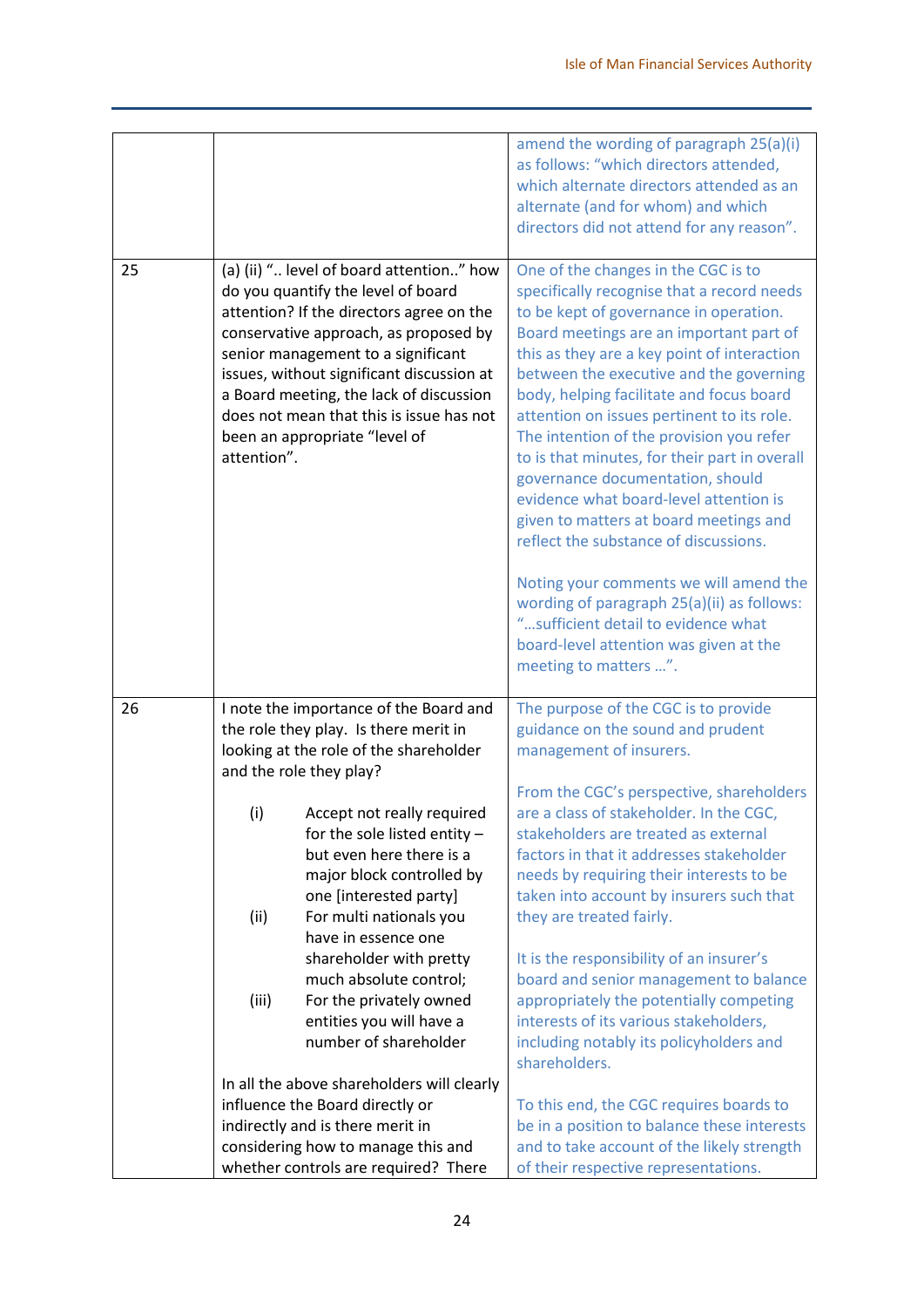| is a statement that no one director<br>Consequently, given the potentially<br>should have unfettered control - in a<br>strong position of shareholder<br>sense a company with a single<br>representation in comparison to<br>policyholders, it is clear why the focus of<br>shareholder has the potential for such<br>unfettered control! Whilst I accept that<br>the CGC's guidance supports the board of<br>the focus on the Board and<br>an insurer being suitably resilient to the<br>influence of shareholders whilst acting to<br>accountability and responsibility is<br>protect the interests of policyholders.<br>important here some regard needs to<br>be given to the shareholders as well in<br>light of the fact that pretty much for all<br>For example -<br>of the Isle of Man insurers there is one<br>paragraphs 21 and 22 require the<br>or a small group of individuals who play<br>board of an insurer to have and<br>a dominant role.<br>retain appropriate powers in<br>relation to the insurer;<br>paragraph 19 requires the board<br>of an insurer to able to exercise<br>independent oversight,<br>judgement and decision making<br>in relation to the affairs of the<br>insurer;<br>paragraph 41 requires directors<br>to exercise independent<br>judgement and objectivity in<br>decision making, taking account<br>of the interests of the insurer and<br>its policyholders; and<br>paragraphs $9(1)(b)(iv)$ and $39(a)$<br>require a culture with supporting<br>governance systems which give<br>effect to the fair treatment of,<br>notably, policyholders.<br>As was indicated in the consultation<br>document "independent" in this context<br>requires directors to be independently<br>minded, including not being unduly<br>influenced by any other party (including<br>shareholders).<br>The Authority, given its remit, believes<br>that it is appropriate for it to continue to<br>put forward a regulatory framework from<br>this perspective, i.e. by reinforcing the<br>responsibilities of those charged with<br>governance rather than seeking to<br>impose requirements on shareholders<br>directly.<br>my experience in [jurisdiction] in the<br>We note your comments. As a general |          |                                       |                                      |
|------------------------------------------------------------------------------------------------------------------------------------------------------------------------------------------------------------------------------------------------------------------------------------------------------------------------------------------------------------------------------------------------------------------------------------------------------------------------------------------------------------------------------------------------------------------------------------------------------------------------------------------------------------------------------------------------------------------------------------------------------------------------------------------------------------------------------------------------------------------------------------------------------------------------------------------------------------------------------------------------------------------------------------------------------------------------------------------------------------------------------------------------------------------------------------------------------------------------------------------------------------------------------------------------------------------------------------------------------------------------------------------------------------------------------------------------------------------------------------------------------------------------------------------------------------------------------------------------------------------------------------------------------------------------------------------------------------------------------------------------------------------------------------------------------------------------------------------------------------------------------------------------------------------------------------------------------------------------------------------------------------------------------------------------------------------------------------------------------------------------------------------------------------------------------------------------------------------------------------|----------|---------------------------------------|--------------------------------------|
|                                                                                                                                                                                                                                                                                                                                                                                                                                                                                                                                                                                                                                                                                                                                                                                                                                                                                                                                                                                                                                                                                                                                                                                                                                                                                                                                                                                                                                                                                                                                                                                                                                                                                                                                                                                                                                                                                                                                                                                                                                                                                                                                                                                                                                    |          |                                       |                                      |
|                                                                                                                                                                                                                                                                                                                                                                                                                                                                                                                                                                                                                                                                                                                                                                                                                                                                                                                                                                                                                                                                                                                                                                                                                                                                                                                                                                                                                                                                                                                                                                                                                                                                                                                                                                                                                                                                                                                                                                                                                                                                                                                                                                                                                                    |          |                                       |                                      |
|                                                                                                                                                                                                                                                                                                                                                                                                                                                                                                                                                                                                                                                                                                                                                                                                                                                                                                                                                                                                                                                                                                                                                                                                                                                                                                                                                                                                                                                                                                                                                                                                                                                                                                                                                                                                                                                                                                                                                                                                                                                                                                                                                                                                                                    |          |                                       |                                      |
|                                                                                                                                                                                                                                                                                                                                                                                                                                                                                                                                                                                                                                                                                                                                                                                                                                                                                                                                                                                                                                                                                                                                                                                                                                                                                                                                                                                                                                                                                                                                                                                                                                                                                                                                                                                                                                                                                                                                                                                                                                                                                                                                                                                                                                    |          |                                       |                                      |
|                                                                                                                                                                                                                                                                                                                                                                                                                                                                                                                                                                                                                                                                                                                                                                                                                                                                                                                                                                                                                                                                                                                                                                                                                                                                                                                                                                                                                                                                                                                                                                                                                                                                                                                                                                                                                                                                                                                                                                                                                                                                                                                                                                                                                                    |          |                                       |                                      |
|                                                                                                                                                                                                                                                                                                                                                                                                                                                                                                                                                                                                                                                                                                                                                                                                                                                                                                                                                                                                                                                                                                                                                                                                                                                                                                                                                                                                                                                                                                                                                                                                                                                                                                                                                                                                                                                                                                                                                                                                                                                                                                                                                                                                                                    |          |                                       |                                      |
|                                                                                                                                                                                                                                                                                                                                                                                                                                                                                                                                                                                                                                                                                                                                                                                                                                                                                                                                                                                                                                                                                                                                                                                                                                                                                                                                                                                                                                                                                                                                                                                                                                                                                                                                                                                                                                                                                                                                                                                                                                                                                                                                                                                                                                    |          |                                       |                                      |
|                                                                                                                                                                                                                                                                                                                                                                                                                                                                                                                                                                                                                                                                                                                                                                                                                                                                                                                                                                                                                                                                                                                                                                                                                                                                                                                                                                                                                                                                                                                                                                                                                                                                                                                                                                                                                                                                                                                                                                                                                                                                                                                                                                                                                                    |          |                                       |                                      |
|                                                                                                                                                                                                                                                                                                                                                                                                                                                                                                                                                                                                                                                                                                                                                                                                                                                                                                                                                                                                                                                                                                                                                                                                                                                                                                                                                                                                                                                                                                                                                                                                                                                                                                                                                                                                                                                                                                                                                                                                                                                                                                                                                                                                                                    |          |                                       |                                      |
|                                                                                                                                                                                                                                                                                                                                                                                                                                                                                                                                                                                                                                                                                                                                                                                                                                                                                                                                                                                                                                                                                                                                                                                                                                                                                                                                                                                                                                                                                                                                                                                                                                                                                                                                                                                                                                                                                                                                                                                                                                                                                                                                                                                                                                    |          |                                       |                                      |
|                                                                                                                                                                                                                                                                                                                                                                                                                                                                                                                                                                                                                                                                                                                                                                                                                                                                                                                                                                                                                                                                                                                                                                                                                                                                                                                                                                                                                                                                                                                                                                                                                                                                                                                                                                                                                                                                                                                                                                                                                                                                                                                                                                                                                                    |          |                                       |                                      |
|                                                                                                                                                                                                                                                                                                                                                                                                                                                                                                                                                                                                                                                                                                                                                                                                                                                                                                                                                                                                                                                                                                                                                                                                                                                                                                                                                                                                                                                                                                                                                                                                                                                                                                                                                                                                                                                                                                                                                                                                                                                                                                                                                                                                                                    |          |                                       |                                      |
|                                                                                                                                                                                                                                                                                                                                                                                                                                                                                                                                                                                                                                                                                                                                                                                                                                                                                                                                                                                                                                                                                                                                                                                                                                                                                                                                                                                                                                                                                                                                                                                                                                                                                                                                                                                                                                                                                                                                                                                                                                                                                                                                                                                                                                    |          |                                       |                                      |
|                                                                                                                                                                                                                                                                                                                                                                                                                                                                                                                                                                                                                                                                                                                                                                                                                                                                                                                                                                                                                                                                                                                                                                                                                                                                                                                                                                                                                                                                                                                                                                                                                                                                                                                                                                                                                                                                                                                                                                                                                                                                                                                                                                                                                                    |          |                                       |                                      |
|                                                                                                                                                                                                                                                                                                                                                                                                                                                                                                                                                                                                                                                                                                                                                                                                                                                                                                                                                                                                                                                                                                                                                                                                                                                                                                                                                                                                                                                                                                                                                                                                                                                                                                                                                                                                                                                                                                                                                                                                                                                                                                                                                                                                                                    |          |                                       |                                      |
|                                                                                                                                                                                                                                                                                                                                                                                                                                                                                                                                                                                                                                                                                                                                                                                                                                                                                                                                                                                                                                                                                                                                                                                                                                                                                                                                                                                                                                                                                                                                                                                                                                                                                                                                                                                                                                                                                                                                                                                                                                                                                                                                                                                                                                    |          |                                       |                                      |
|                                                                                                                                                                                                                                                                                                                                                                                                                                                                                                                                                                                                                                                                                                                                                                                                                                                                                                                                                                                                                                                                                                                                                                                                                                                                                                                                                                                                                                                                                                                                                                                                                                                                                                                                                                                                                                                                                                                                                                                                                                                                                                                                                                                                                                    |          |                                       |                                      |
|                                                                                                                                                                                                                                                                                                                                                                                                                                                                                                                                                                                                                                                                                                                                                                                                                                                                                                                                                                                                                                                                                                                                                                                                                                                                                                                                                                                                                                                                                                                                                                                                                                                                                                                                                                                                                                                                                                                                                                                                                                                                                                                                                                                                                                    |          |                                       |                                      |
|                                                                                                                                                                                                                                                                                                                                                                                                                                                                                                                                                                                                                                                                                                                                                                                                                                                                                                                                                                                                                                                                                                                                                                                                                                                                                                                                                                                                                                                                                                                                                                                                                                                                                                                                                                                                                                                                                                                                                                                                                                                                                                                                                                                                                                    |          |                                       |                                      |
|                                                                                                                                                                                                                                                                                                                                                                                                                                                                                                                                                                                                                                                                                                                                                                                                                                                                                                                                                                                                                                                                                                                                                                                                                                                                                                                                                                                                                                                                                                                                                                                                                                                                                                                                                                                                                                                                                                                                                                                                                                                                                                                                                                                                                                    |          |                                       |                                      |
|                                                                                                                                                                                                                                                                                                                                                                                                                                                                                                                                                                                                                                                                                                                                                                                                                                                                                                                                                                                                                                                                                                                                                                                                                                                                                                                                                                                                                                                                                                                                                                                                                                                                                                                                                                                                                                                                                                                                                                                                                                                                                                                                                                                                                                    |          |                                       |                                      |
|                                                                                                                                                                                                                                                                                                                                                                                                                                                                                                                                                                                                                                                                                                                                                                                                                                                                                                                                                                                                                                                                                                                                                                                                                                                                                                                                                                                                                                                                                                                                                                                                                                                                                                                                                                                                                                                                                                                                                                                                                                                                                                                                                                                                                                    |          |                                       |                                      |
|                                                                                                                                                                                                                                                                                                                                                                                                                                                                                                                                                                                                                                                                                                                                                                                                                                                                                                                                                                                                                                                                                                                                                                                                                                                                                                                                                                                                                                                                                                                                                                                                                                                                                                                                                                                                                                                                                                                                                                                                                                                                                                                                                                                                                                    |          |                                       |                                      |
|                                                                                                                                                                                                                                                                                                                                                                                                                                                                                                                                                                                                                                                                                                                                                                                                                                                                                                                                                                                                                                                                                                                                                                                                                                                                                                                                                                                                                                                                                                                                                                                                                                                                                                                                                                                                                                                                                                                                                                                                                                                                                                                                                                                                                                    |          |                                       |                                      |
|                                                                                                                                                                                                                                                                                                                                                                                                                                                                                                                                                                                                                                                                                                                                                                                                                                                                                                                                                                                                                                                                                                                                                                                                                                                                                                                                                                                                                                                                                                                                                                                                                                                                                                                                                                                                                                                                                                                                                                                                                                                                                                                                                                                                                                    |          |                                       |                                      |
|                                                                                                                                                                                                                                                                                                                                                                                                                                                                                                                                                                                                                                                                                                                                                                                                                                                                                                                                                                                                                                                                                                                                                                                                                                                                                                                                                                                                                                                                                                                                                                                                                                                                                                                                                                                                                                                                                                                                                                                                                                                                                                                                                                                                                                    |          |                                       |                                      |
|                                                                                                                                                                                                                                                                                                                                                                                                                                                                                                                                                                                                                                                                                                                                                                                                                                                                                                                                                                                                                                                                                                                                                                                                                                                                                                                                                                                                                                                                                                                                                                                                                                                                                                                                                                                                                                                                                                                                                                                                                                                                                                                                                                                                                                    |          |                                       |                                      |
|                                                                                                                                                                                                                                                                                                                                                                                                                                                                                                                                                                                                                                                                                                                                                                                                                                                                                                                                                                                                                                                                                                                                                                                                                                                                                                                                                                                                                                                                                                                                                                                                                                                                                                                                                                                                                                                                                                                                                                                                                                                                                                                                                                                                                                    |          |                                       |                                      |
|                                                                                                                                                                                                                                                                                                                                                                                                                                                                                                                                                                                                                                                                                                                                                                                                                                                                                                                                                                                                                                                                                                                                                                                                                                                                                                                                                                                                                                                                                                                                                                                                                                                                                                                                                                                                                                                                                                                                                                                                                                                                                                                                                                                                                                    |          |                                       |                                      |
|                                                                                                                                                                                                                                                                                                                                                                                                                                                                                                                                                                                                                                                                                                                                                                                                                                                                                                                                                                                                                                                                                                                                                                                                                                                                                                                                                                                                                                                                                                                                                                                                                                                                                                                                                                                                                                                                                                                                                                                                                                                                                                                                                                                                                                    |          |                                       |                                      |
|                                                                                                                                                                                                                                                                                                                                                                                                                                                                                                                                                                                                                                                                                                                                                                                                                                                                                                                                                                                                                                                                                                                                                                                                                                                                                                                                                                                                                                                                                                                                                                                                                                                                                                                                                                                                                                                                                                                                                                                                                                                                                                                                                                                                                                    |          |                                       |                                      |
|                                                                                                                                                                                                                                                                                                                                                                                                                                                                                                                                                                                                                                                                                                                                                                                                                                                                                                                                                                                                                                                                                                                                                                                                                                                                                                                                                                                                                                                                                                                                                                                                                                                                                                                                                                                                                                                                                                                                                                                                                                                                                                                                                                                                                                    |          |                                       |                                      |
|                                                                                                                                                                                                                                                                                                                                                                                                                                                                                                                                                                                                                                                                                                                                                                                                                                                                                                                                                                                                                                                                                                                                                                                                                                                                                                                                                                                                                                                                                                                                                                                                                                                                                                                                                                                                                                                                                                                                                                                                                                                                                                                                                                                                                                    |          |                                       |                                      |
|                                                                                                                                                                                                                                                                                                                                                                                                                                                                                                                                                                                                                                                                                                                                                                                                                                                                                                                                                                                                                                                                                                                                                                                                                                                                                                                                                                                                                                                                                                                                                                                                                                                                                                                                                                                                                                                                                                                                                                                                                                                                                                                                                                                                                                    |          |                                       |                                      |
|                                                                                                                                                                                                                                                                                                                                                                                                                                                                                                                                                                                                                                                                                                                                                                                                                                                                                                                                                                                                                                                                                                                                                                                                                                                                                                                                                                                                                                                                                                                                                                                                                                                                                                                                                                                                                                                                                                                                                                                                                                                                                                                                                                                                                                    |          |                                       |                                      |
|                                                                                                                                                                                                                                                                                                                                                                                                                                                                                                                                                                                                                                                                                                                                                                                                                                                                                                                                                                                                                                                                                                                                                                                                                                                                                                                                                                                                                                                                                                                                                                                                                                                                                                                                                                                                                                                                                                                                                                                                                                                                                                                                                                                                                                    |          |                                       |                                      |
|                                                                                                                                                                                                                                                                                                                                                                                                                                                                                                                                                                                                                                                                                                                                                                                                                                                                                                                                                                                                                                                                                                                                                                                                                                                                                                                                                                                                                                                                                                                                                                                                                                                                                                                                                                                                                                                                                                                                                                                                                                                                                                                                                                                                                                    |          |                                       |                                      |
|                                                                                                                                                                                                                                                                                                                                                                                                                                                                                                                                                                                                                                                                                                                                                                                                                                                                                                                                                                                                                                                                                                                                                                                                                                                                                                                                                                                                                                                                                                                                                                                                                                                                                                                                                                                                                                                                                                                                                                                                                                                                                                                                                                                                                                    |          |                                       |                                      |
|                                                                                                                                                                                                                                                                                                                                                                                                                                                                                                                                                                                                                                                                                                                                                                                                                                                                                                                                                                                                                                                                                                                                                                                                                                                                                                                                                                                                                                                                                                                                                                                                                                                                                                                                                                                                                                                                                                                                                                                                                                                                                                                                                                                                                                    |          |                                       |                                      |
|                                                                                                                                                                                                                                                                                                                                                                                                                                                                                                                                                                                                                                                                                                                                                                                                                                                                                                                                                                                                                                                                                                                                                                                                                                                                                                                                                                                                                                                                                                                                                                                                                                                                                                                                                                                                                                                                                                                                                                                                                                                                                                                                                                                                                                    |          |                                       |                                      |
|                                                                                                                                                                                                                                                                                                                                                                                                                                                                                                                                                                                                                                                                                                                                                                                                                                                                                                                                                                                                                                                                                                                                                                                                                                                                                                                                                                                                                                                                                                                                                                                                                                                                                                                                                                                                                                                                                                                                                                                                                                                                                                                                                                                                                                    |          |                                       |                                      |
|                                                                                                                                                                                                                                                                                                                                                                                                                                                                                                                                                                                                                                                                                                                                                                                                                                                                                                                                                                                                                                                                                                                                                                                                                                                                                                                                                                                                                                                                                                                                                                                                                                                                                                                                                                                                                                                                                                                                                                                                                                                                                                                                                                                                                                    |          |                                       |                                      |
|                                                                                                                                                                                                                                                                                                                                                                                                                                                                                                                                                                                                                                                                                                                                                                                                                                                                                                                                                                                                                                                                                                                                                                                                                                                                                                                                                                                                                                                                                                                                                                                                                                                                                                                                                                                                                                                                                                                                                                                                                                                                                                                                                                                                                                    |          |                                       |                                      |
|                                                                                                                                                                                                                                                                                                                                                                                                                                                                                                                                                                                                                                                                                                                                                                                                                                                                                                                                                                                                                                                                                                                                                                                                                                                                                                                                                                                                                                                                                                                                                                                                                                                                                                                                                                                                                                                                                                                                                                                                                                                                                                                                                                                                                                    |          |                                       |                                      |
|                                                                                                                                                                                                                                                                                                                                                                                                                                                                                                                                                                                                                                                                                                                                                                                                                                                                                                                                                                                                                                                                                                                                                                                                                                                                                                                                                                                                                                                                                                                                                                                                                                                                                                                                                                                                                                                                                                                                                                                                                                                                                                                                                                                                                                    |          |                                       |                                      |
|                                                                                                                                                                                                                                                                                                                                                                                                                                                                                                                                                                                                                                                                                                                                                                                                                                                                                                                                                                                                                                                                                                                                                                                                                                                                                                                                                                                                                                                                                                                                                                                                                                                                                                                                                                                                                                                                                                                                                                                                                                                                                                                                                                                                                                    |          |                                       |                                      |
|                                                                                                                                                                                                                                                                                                                                                                                                                                                                                                                                                                                                                                                                                                                                                                                                                                                                                                                                                                                                                                                                                                                                                                                                                                                                                                                                                                                                                                                                                                                                                                                                                                                                                                                                                                                                                                                                                                                                                                                                                                                                                                                                                                                                                                    |          |                                       |                                      |
|                                                                                                                                                                                                                                                                                                                                                                                                                                                                                                                                                                                                                                                                                                                                                                                                                                                                                                                                                                                                                                                                                                                                                                                                                                                                                                                                                                                                                                                                                                                                                                                                                                                                                                                                                                                                                                                                                                                                                                                                                                                                                                                                                                                                                                    |          |                                       |                                      |
|                                                                                                                                                                                                                                                                                                                                                                                                                                                                                                                                                                                                                                                                                                                                                                                                                                                                                                                                                                                                                                                                                                                                                                                                                                                                                                                                                                                                                                                                                                                                                                                                                                                                                                                                                                                                                                                                                                                                                                                                                                                                                                                                                                                                                                    | 26(2)(c) |                                       |                                      |
|                                                                                                                                                                                                                                                                                                                                                                                                                                                                                                                                                                                                                                                                                                                                                                                                                                                                                                                                                                                                                                                                                                                                                                                                                                                                                                                                                                                                                                                                                                                                                                                                                                                                                                                                                                                                                                                                                                                                                                                                                                                                                                                                                                                                                                    |          | insurance sector of [number of years] | response we would highlight that the |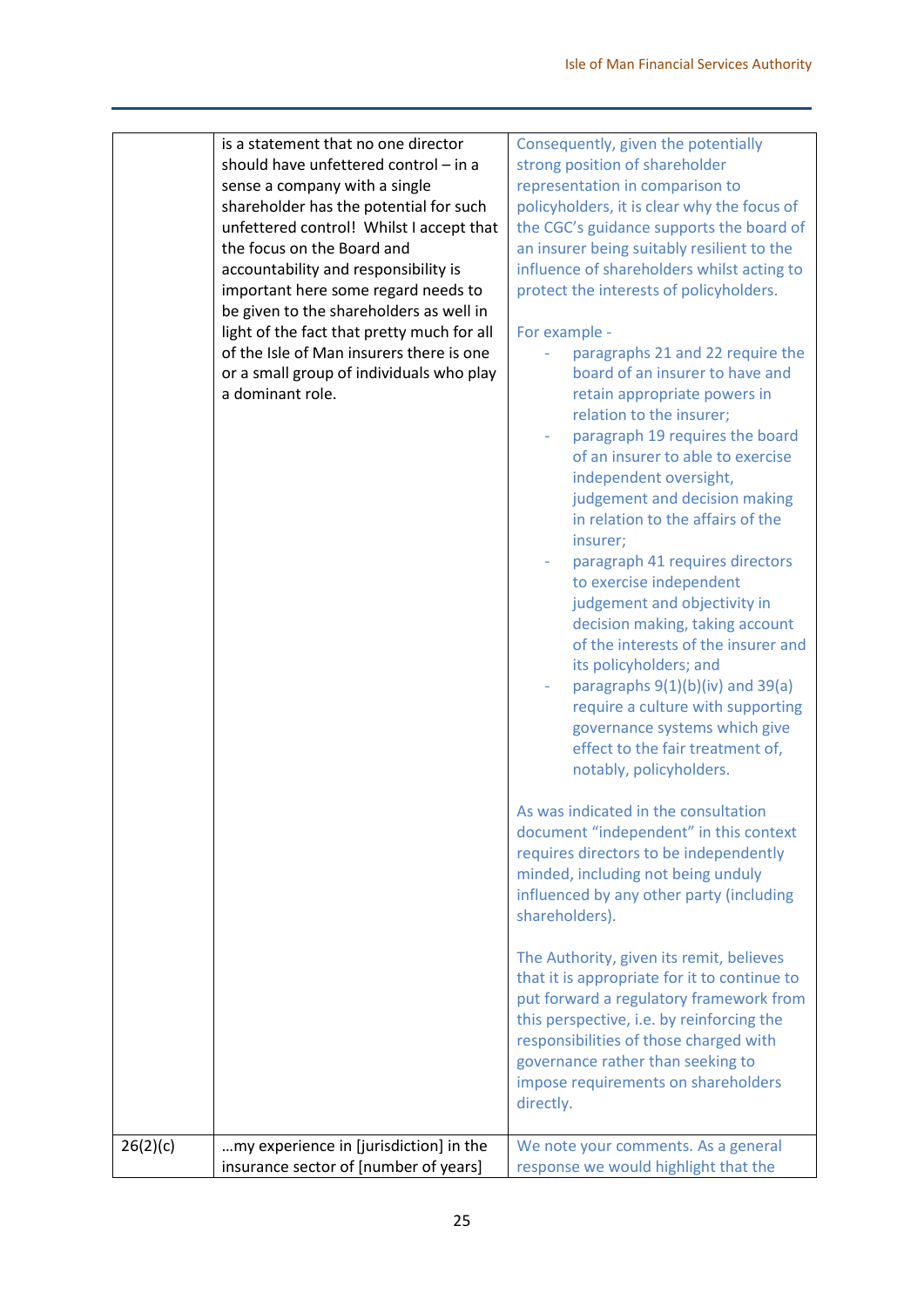|          | would indicate that this one is very<br>difficult for a Board to deal with. You<br>will always have dominant CEO or<br>indeed Chief Distribution Officers and it<br>is a question of whether you have on<br>the Board others who are prepared to<br>challenge them. The story of the life<br>assurance industry in the last [years]<br>has been one major issue after another<br>and the reason for the "over<br>regulation" (my words) that we see<br>currently. Indeed the story of the<br>major failures from the 2008 crisis of<br>insurers and banks again point to CEOs<br>who were not controlled by the Board.<br>As such whilst I accept the sentiment<br>expressed I am not sure that it will do<br>anything to avoid breaches of this<br>provision in the future. To some extent<br>the FSA review teams may need to be<br>trained specifically to look into this<br>point and make observations and<br>conclusions - though I accept this is a<br>dangerous path to tread! | requirement to avoid any person having<br>'unfettered powers' is not a standalone<br>requirement. For example, the CGC<br>advocates having in place suitable,<br>delegated operational parameters, board<br>oversight with supporting internal control<br>functions (e.g. internal audit) and<br>external audit process to help address<br>potential risks in this area. Also, if a board<br>of an insurer was unable or unwilling to<br>challenge (where challenge was<br>warranted) the CEO or other senior<br>officer of the insurer, then the board<br>would appear, on the face of it, to be<br>failing in its role.                                                                                                                                                   |
|----------|----------------------------------------------------------------------------------------------------------------------------------------------------------------------------------------------------------------------------------------------------------------------------------------------------------------------------------------------------------------------------------------------------------------------------------------------------------------------------------------------------------------------------------------------------------------------------------------------------------------------------------------------------------------------------------------------------------------------------------------------------------------------------------------------------------------------------------------------------------------------------------------------------------------------------------------------------------------------------------------|-----------------------------------------------------------------------------------------------------------------------------------------------------------------------------------------------------------------------------------------------------------------------------------------------------------------------------------------------------------------------------------------------------------------------------------------------------------------------------------------------------------------------------------------------------------------------------------------------------------------------------------------------------------------------------------------------------------------------------------------------------------------------------|
| 26(4)(d) | Whilst this is ideal, how in practice can<br>this be measured?                                                                                                                                                                                                                                                                                                                                                                                                                                                                                                                                                                                                                                                                                                                                                                                                                                                                                                                         | Same comments as the next box below.                                                                                                                                                                                                                                                                                                                                                                                                                                                                                                                                                                                                                                                                                                                                        |
| 26(4)(d) | We note the inclusion of paragraph 4d)<br>and suggest that the IOMFSA might<br>provide some guidance as to how a<br>board might, proportionately, go about<br>this.                                                                                                                                                                                                                                                                                                                                                                                                                                                                                                                                                                                                                                                                                                                                                                                                                    | We do not propose at this stage to<br>provide any further guidance on how the<br>board oversees the embedding of culture<br>as we feel that the CGC already includes<br>sufficient guidance.<br>For example, the CGC supports that the<br>board should obtain information and<br>evidence to properly oversee cultural<br>aspects, including using independent<br>sources which can provide indications of<br>potential cultural problems. For example,<br>the board can go about it by -<br>monitoring risk and capital<br>management systems (including<br>review of key policies) to ensure<br>that the insurer's long term<br>interests and the fair treatment<br>of its policyholders are being<br>addressed (and, in respect of any<br>significant issues identified, |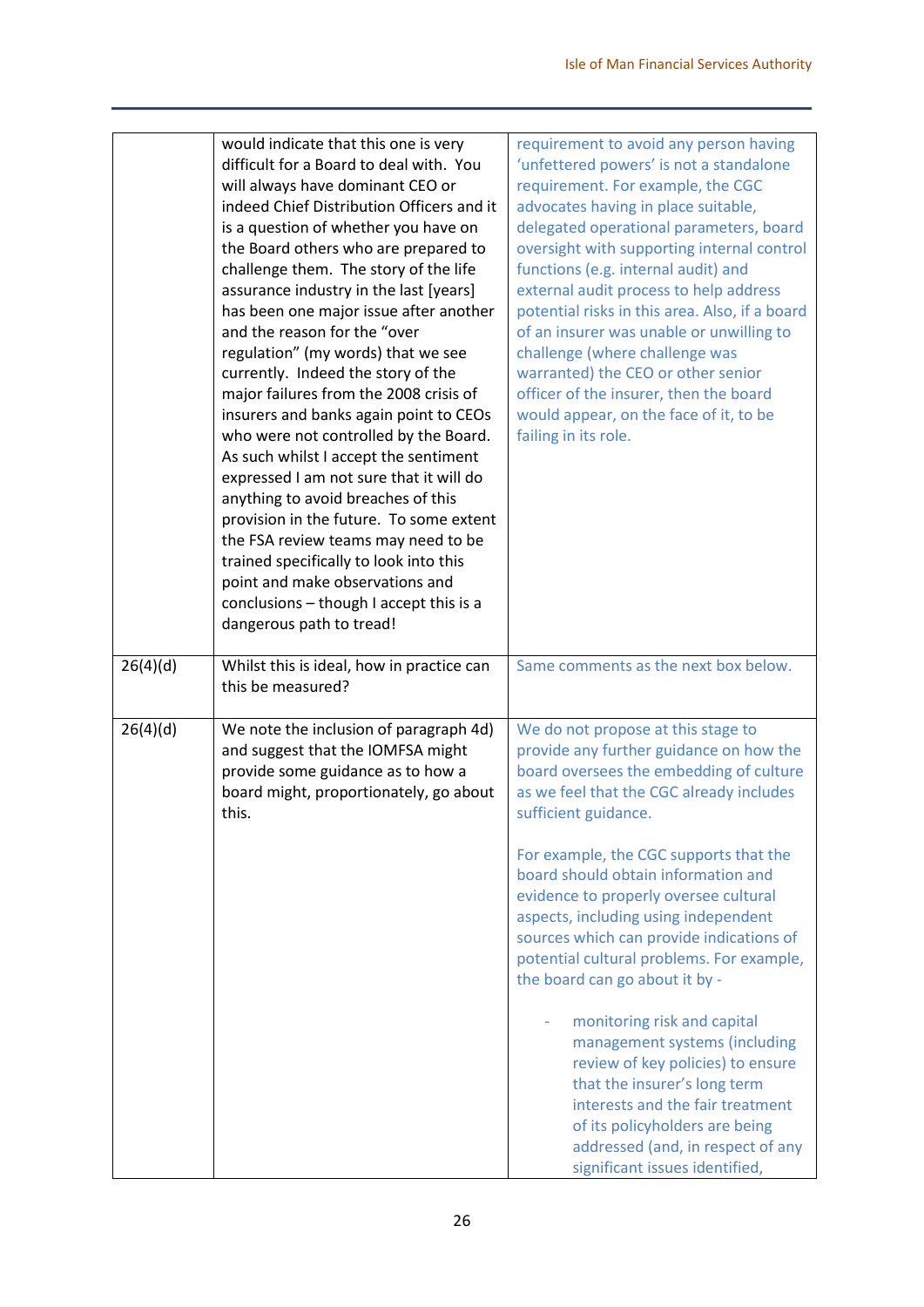|    |                                                                                                                                                                                                                                                  | considering the potential of those<br>issues being caused by a cultural<br>failing);<br>monitoring compliance<br>performance, both internal and<br>external (and, in respect of any<br>significant issues identified,<br>considering the potential of those<br>issues being caused by a cultural<br>failing);<br>tasking internal audit to consider<br>cultural aspects and report to the<br>board;<br>actively engaging with external<br>auditors in respect any<br>governance issues the auditors<br>have identified which may be<br>related to culture;<br>ensuring it has appropriate<br>awareness of any complaints;<br>having in place an appropriate<br>whistleblowing policy;<br>taking time perhaps informally to<br>talk to staff away from senior<br>management;<br>challenging senior management<br>to explain and evidence how it<br>goes about promoting a suitable<br>corporate culture;<br>etc. |
|----|--------------------------------------------------------------------------------------------------------------------------------------------------------------------------------------------------------------------------------------------------|-----------------------------------------------------------------------------------------------------------------------------------------------------------------------------------------------------------------------------------------------------------------------------------------------------------------------------------------------------------------------------------------------------------------------------------------------------------------------------------------------------------------------------------------------------------------------------------------------------------------------------------------------------------------------------------------------------------------------------------------------------------------------------------------------------------------------------------------------------------------------------------------------------------------|
|    |                                                                                                                                                                                                                                                  |                                                                                                                                                                                                                                                                                                                                                                                                                                                                                                                                                                                                                                                                                                                                                                                                                                                                                                                 |
| 27 | For Captives the Board of Directors are<br>responsible for the management (at a<br>high level - including its outsourcing)<br>and the Oversight function, this ensures<br>complete transparency of all operations<br>and functions by the Board. | For any insurer the governing body<br>(board) is ultimately responsible for all of<br>the insurer's affairs. At the same time,<br>management is responsible for the<br>activities and functions delegated to it.<br>The board having ultimate responsibility<br>does not, in itself, "ensure complete<br>transparency of all operations and<br>functions", it only entitles the board to<br>such. It is the actions of the board<br>(including it obtaining and using<br>information from independent sources<br>such as external and internal audit), as<br>well as management facilitating the<br>board's information gathering, which<br>needs to suitably inform the board<br>concerning the activities of the insurer so                                                                                                                                                                                   |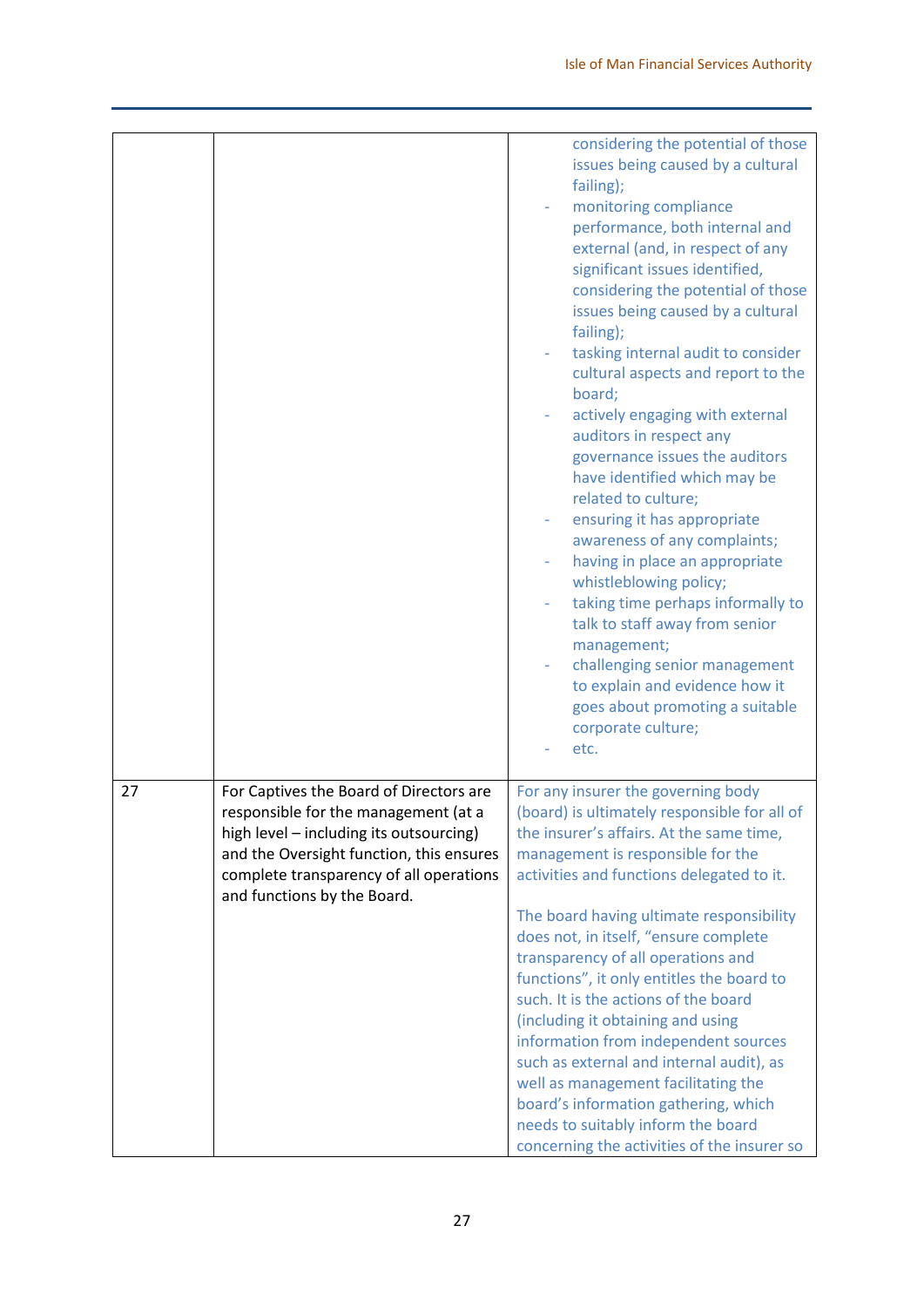|    |                                        | that it is in a position to provide          |
|----|----------------------------------------|----------------------------------------------|
|    |                                        | oversight.                                   |
|    |                                        |                                              |
| 27 | We note the inclusion of the sentence  | We note that this comment was received       |
|    | commencing 'including to promote '     | from the non-life sector and our response    |
|    | between paragraphs a) and b). For      | below is therefore geared towards that       |
|    | captives under management and on the   | sector.                                      |
|    | basis of the defined control functions |                                              |
|    | being compliance, internal audit, risk | The proposed requirement states              |
|    | management and actuarial (but see      | "including, where appropriate,               |
|    | Part 7), implementing separation of    | independent", it does not require the        |
|    | each of these control functions from   | complete independence of all control         |
|    | management is likely to be challenge   | functions all of the time.                   |
|    | even for a well-resourced manager and  |                                              |
|    | possibly lead to increased operating   | The use of the words "where                  |
|    | costs for insurers.                    | appropriate" reflects that the internal      |
|    |                                        | audit, compliance, risk management and       |
|    |                                        | actuarial functions all need to have         |
|    |                                        | independence when performing a checks        |
|    |                                        | and balances role as may be required in      |
|    |                                        | carrying out their activities.               |
|    |                                        |                                              |
|    |                                        | For internal audit, independence is          |
|    |                                        | central to its overall role and all insurers |
|    |                                        |                                              |
|    |                                        | should already have an internal audit        |
|    |                                        | function that is independent from the        |
|    |                                        | activities it audits.                        |
|    |                                        |                                              |
|    |                                        | For compliance and risk management           |
|    |                                        | functions 'appropriate independence'         |
|    |                                        | means that a person should not be            |
|    |                                        | unduly conflicted when performing            |
|    |                                        | checks and balances (as would be the         |
|    |                                        | case with a person validating for internal   |
|    |                                        | control purposes their own work, for         |
|    |                                        | example). Insurers should already have       |
|    |                                        | suitable checks and balances in operation    |
|    |                                        | as part of their internal control            |
|    |                                        | frameworks.                                  |
|    |                                        |                                              |
|    |                                        | As previously indicated the proposed         |
|    |                                        | requirement for an actuarial function is     |
|    |                                        | subject to further consideration by the      |
|    |                                        | Authority. However, where the                |
|    |                                        | requirement remains applicable after         |
|    |                                        | that exercise, 'appropriate independence'    |
|    |                                        | will include being suitably independent of   |
|    |                                        | operational management in order to           |
|    |                                        |                                              |
|    |                                        | provide any objective input the board of     |
|    |                                        | an insurer requires in order to carry out    |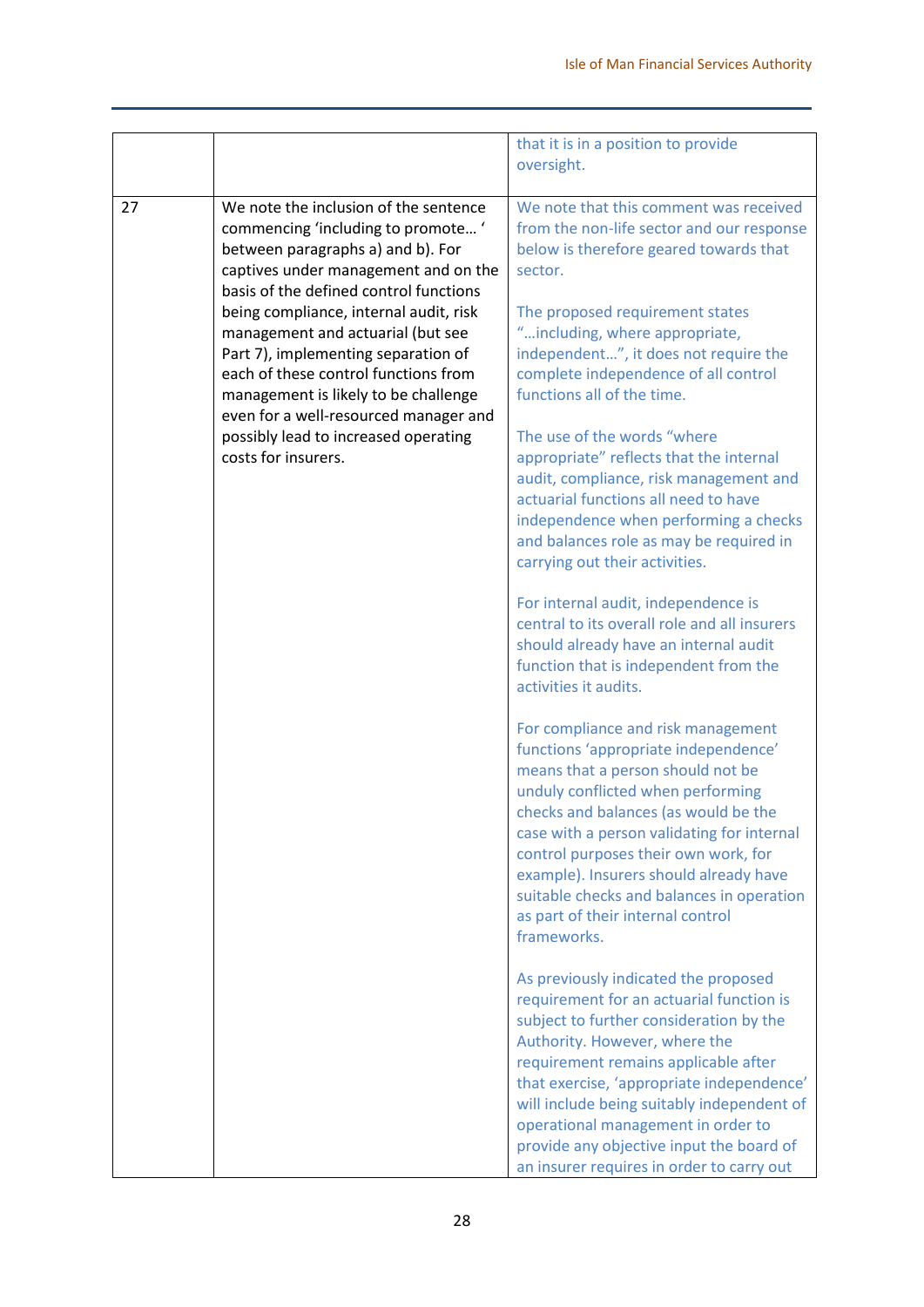|          |                                                                                                                                                                                                                                                                                                                                                             | its functions properly (for example, by<br>providing assurance to the board in<br>respect of product pricing and technical<br>provisions, and thus aiding in capital<br>adequacy assessment). In practice, for<br>non-life insurers in the Island, this will<br>require outsourcing to a qualified<br>actuarial resource (whether externally,<br>within the insurer's group or, where an<br>insurance manager has been appointed,<br>within the manager's group) and we<br>would expect that an outsourced<br>arrangement would lend itself to a<br>suitable separation of duties. |
|----------|-------------------------------------------------------------------------------------------------------------------------------------------------------------------------------------------------------------------------------------------------------------------------------------------------------------------------------------------------------------|------------------------------------------------------------------------------------------------------------------------------------------------------------------------------------------------------------------------------------------------------------------------------------------------------------------------------------------------------------------------------------------------------------------------------------------------------------------------------------------------------------------------------------------------------------------------------------|
|          |                                                                                                                                                                                                                                                                                                                                                             | Given the above and the requirements<br>for independence / segregation of duties<br>already in the CGC since 2010, we do not<br>expect a significant increase in operating<br>costs arising from proposed new<br>requirements. However, we do<br>acknowledge that, if an actuarial function<br>were to be imposed upon an insurer<br>which does not already have such a<br>function in place, then there would be a<br>cost implication.                                                                                                                                           |
| 30       | Is use of the word 'outsourced' twice in<br>this heading necessary?                                                                                                                                                                                                                                                                                         | We will remove the first use of the word<br>outsourced.                                                                                                                                                                                                                                                                                                                                                                                                                                                                                                                            |
|          | We note that the Authority has provided<br>no guidance on what it considers to be<br>'significant' in the context of activity or<br>function and therefore this would be for<br>the board to determine accordingly.                                                                                                                                         | Yes it would be for the board to<br>determine appropriately. However, as an<br>indication of what the Authority would<br>ordinarily consider to be 'significant', we<br>would assert that significant activities and<br>functions would include, for example,<br>outsourced: insurance management, any<br>internal control function, accounting,<br>financial reporting, sales etc.                                                                                                                                                                                                |
| 32(a)(i) | introduces the requirement for<br>business objectives. The commonly<br>inferred or accepted objective of a<br>captive is a risk management tool that<br>retains an appropriate level of<br>shareholder risk internally minimising<br>external market premium leakage<br>etc.etc. Need to understand what level<br>of granularity is anticipated or expected | Clearly an insurer needs to have a view<br>on what it wants to do and achieve in<br>order to properly plan ahead. It is down<br>to its board and senior management to<br>determine what is adequate, appropriate<br>and effective in terms of articulating the<br>insurer's objectives.                                                                                                                                                                                                                                                                                            |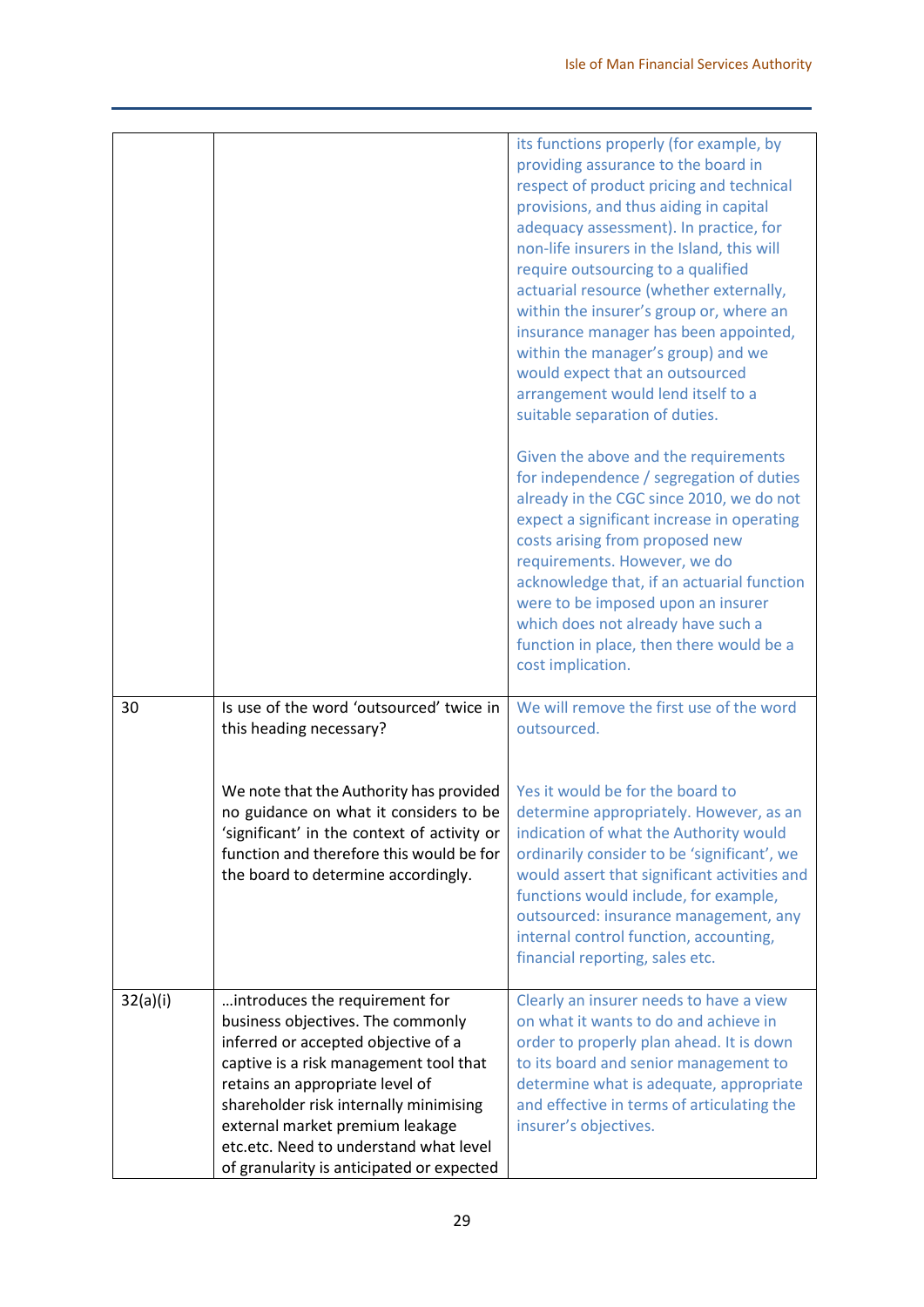|          | here. Would the simple "Mission<br>Statement" in the Corporate<br>Governance Policy which each client<br>has, suffice for this purpose?                                                                                                                                                                                                                                                                                                                                                                                                                                                                                                                                                                                                                                                                                                                                                                                      | We are not in a position to comment on<br>the suitability of each of your clients'<br>mission statements. However, we would<br>suggest, given the brevity sometimes<br>associated with mission statements, that<br>such statements be considered in order<br>to assess if they are sufficient to<br>articulate the relevant insurer's purpose<br>in a manner useful enough to support its<br>strategy, policies and business planning.                                                                                                                                       |
|----------|------------------------------------------------------------------------------------------------------------------------------------------------------------------------------------------------------------------------------------------------------------------------------------------------------------------------------------------------------------------------------------------------------------------------------------------------------------------------------------------------------------------------------------------------------------------------------------------------------------------------------------------------------------------------------------------------------------------------------------------------------------------------------------------------------------------------------------------------------------------------------------------------------------------------------|------------------------------------------------------------------------------------------------------------------------------------------------------------------------------------------------------------------------------------------------------------------------------------------------------------------------------------------------------------------------------------------------------------------------------------------------------------------------------------------------------------------------------------------------------------------------------|
| 33(a)    | I have no issue with the sentiment<br>expressed here. However, one word of<br>advice from an independent non<br>executive was that you also need to<br>have regard to the remuneration policy<br>applied for all staff - and compare this<br>against the "executives". People forget<br>that if there is a clear miss match over a<br>short period of time you will end up<br>with a major issue be it staff<br>turnover/increased error/strikes/etc.<br>Employees are stakeholders in an<br>insurer and some emphasis needs to be<br>given to ensure fairness to them as well<br>from a remuneration perspective. For<br>example should the FSA be interested<br>where the executive team receive a<br>bonus (for achieving their objectives)<br>but not staff generally as their<br>objectives were not achieved? Is such a<br>scenario of interest to either the Board<br>or the regulator in the context of the<br>Code? | We note your comments.<br>In response to your question, clearly any<br>situation which might induce behaviour<br>that might adversely affect an insurer to<br>any material degree is of interest to its<br>board. It might also be of interest to the<br>Authority if relevant and material to the<br>Authority having regard to its regulatory<br>objectives.                                                                                                                                                                                                               |
| 34(1)(b) | conceptually I have a difficulty with<br>"clearly defined roles and<br>responsibilities of the board" -<br>Companies Act makes it clear that the<br>Board has unfettered power and is only<br>limited by what is in their Memo and<br>Articles. As such I am not sure how one<br>can define the Board's roles and<br>responsibilities $-$ if you put this in a<br>document you are in essence limiting<br>their rights, which may be dangerous in<br>its own right.                                                                                                                                                                                                                                                                                                                                                                                                                                                          | Specifying key aspects of board-oversight<br>in respect of financial reporting/external<br>audit should not be drafted in a manner<br>that seeks to limit (and indeed may not<br>be capable of limiting) a board's<br>responsibilities under the Companies<br>Acts.<br>We do not agree that the concept is<br>flawed but rather that it is good practice<br>if approached appropriately. From a<br>practical perspective in relation to the<br>external audit process, it would be similar<br>to setting out the terms of reference for<br>any audit committee of the board. |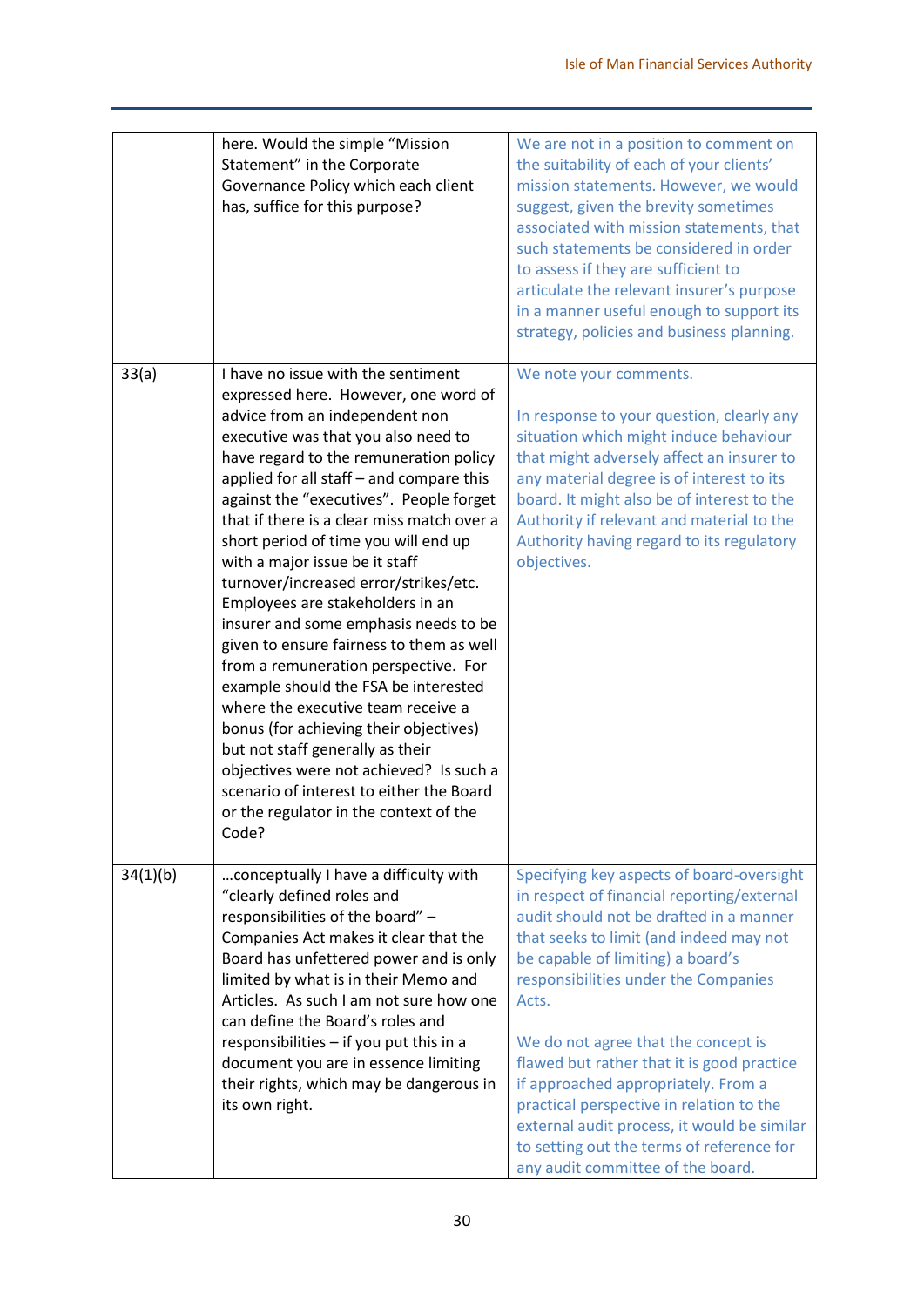| 34(1)(c)           | is there merit (as per listing<br>requirements) that there be appointed<br>to the Board an independent non-<br>executive director with<br>financial/accounting experience? This<br>will act as an independent check on a<br>CFO and provide some better oversight<br>of the audit process?                                                                                                                                                                                                                                                                                                                                                                                                                                                                                                                                                                                                                                                                                                              | We believe that the principles of<br>appropriate, objective oversight by the<br>board in respect of financial matters and<br>the actions of executive management are<br>already sufficiently encapsulated within<br>the provisions of the CGC for the Island's<br>insurance sector (which is, of course,<br>currently unlisted in general).                                                                                                                                                                                                                                                                                                                                                                                                                                                                                                                                                                                                                                                                                                                                                                                                                                                                                                                                                                                                                                                                                                                                |
|--------------------|---------------------------------------------------------------------------------------------------------------------------------------------------------------------------------------------------------------------------------------------------------------------------------------------------------------------------------------------------------------------------------------------------------------------------------------------------------------------------------------------------------------------------------------------------------------------------------------------------------------------------------------------------------------------------------------------------------------------------------------------------------------------------------------------------------------------------------------------------------------------------------------------------------------------------------------------------------------------------------------------------------|----------------------------------------------------------------------------------------------------------------------------------------------------------------------------------------------------------------------------------------------------------------------------------------------------------------------------------------------------------------------------------------------------------------------------------------------------------------------------------------------------------------------------------------------------------------------------------------------------------------------------------------------------------------------------------------------------------------------------------------------------------------------------------------------------------------------------------------------------------------------------------------------------------------------------------------------------------------------------------------------------------------------------------------------------------------------------------------------------------------------------------------------------------------------------------------------------------------------------------------------------------------------------------------------------------------------------------------------------------------------------------------------------------------------------------------------------------------------------|
| $34(a)$ and<br>(b) | are additional items. The need for<br>clearly "defined roles and<br>responsibilities of the board, the<br>insurer's senior management and<br>external auditor". In relation to defined<br>roles and responsibilities of the board is<br>this going to be practical for captive<br>boards? Is there a downside here in the<br>sense that it suggests individual<br>responsibility (and by logical extension<br>liability) rather than collective<br>responsibility and liability? Would the<br>"Matters Reserved for the Board"<br>schedule in each Corporate Governance<br>Policy suffice? The Manager's role is<br>defined in the Management Agreement<br>and the Auditor's in the Letter of<br>Engagement? In relation to item (b) we<br>are not sure what Board oversight of an<br>external audit can be applied as the<br>scope is defined by the Auditor in<br>accordance with the relevant ISAs. It<br>would be useful to understand<br>specifically what the IOMFSA is seeking<br>on this point. | In relation to defining board<br>responsibilities concerning financial<br>reporting, we do not see that a<br>requirement to define a board's<br>responsibilities will necessarily be<br>impractical or lead to individual rather<br>than collective responsibility. The board's<br>part in financial reporting is an important<br>one and should be identified formally. In<br>this regard, a 'matters reserved' schedule<br>would be a key component in recognising<br>and communicating things requiring<br>referral to the board but would not<br>necessarily describe the board's role and<br>responsibilities.<br>In respect of manager and auditor<br>responsibilities, yes, we expect that the<br>management agreement (where an<br>insurer has outsourced management) and<br>the letter of engagement, respectively,<br>would set out much if not all of the roles<br>and responsibilities of those parties.<br>Concerning a board's oversight of an<br>external audit, we are of course aware<br>that auditing standards do and should<br>apply. However, the board still needs to<br>oversee the external audit process, and<br>may, where appropriate, form an audit<br>committee to assist it in doing so.<br>Oversight includes, for example, areas<br>such as-<br>ensuring that the insurer applies<br>suitably robust processes to<br>approving, or recommending the<br>appointment, reappointment,<br>removal and remuneration of the<br>external auditor; |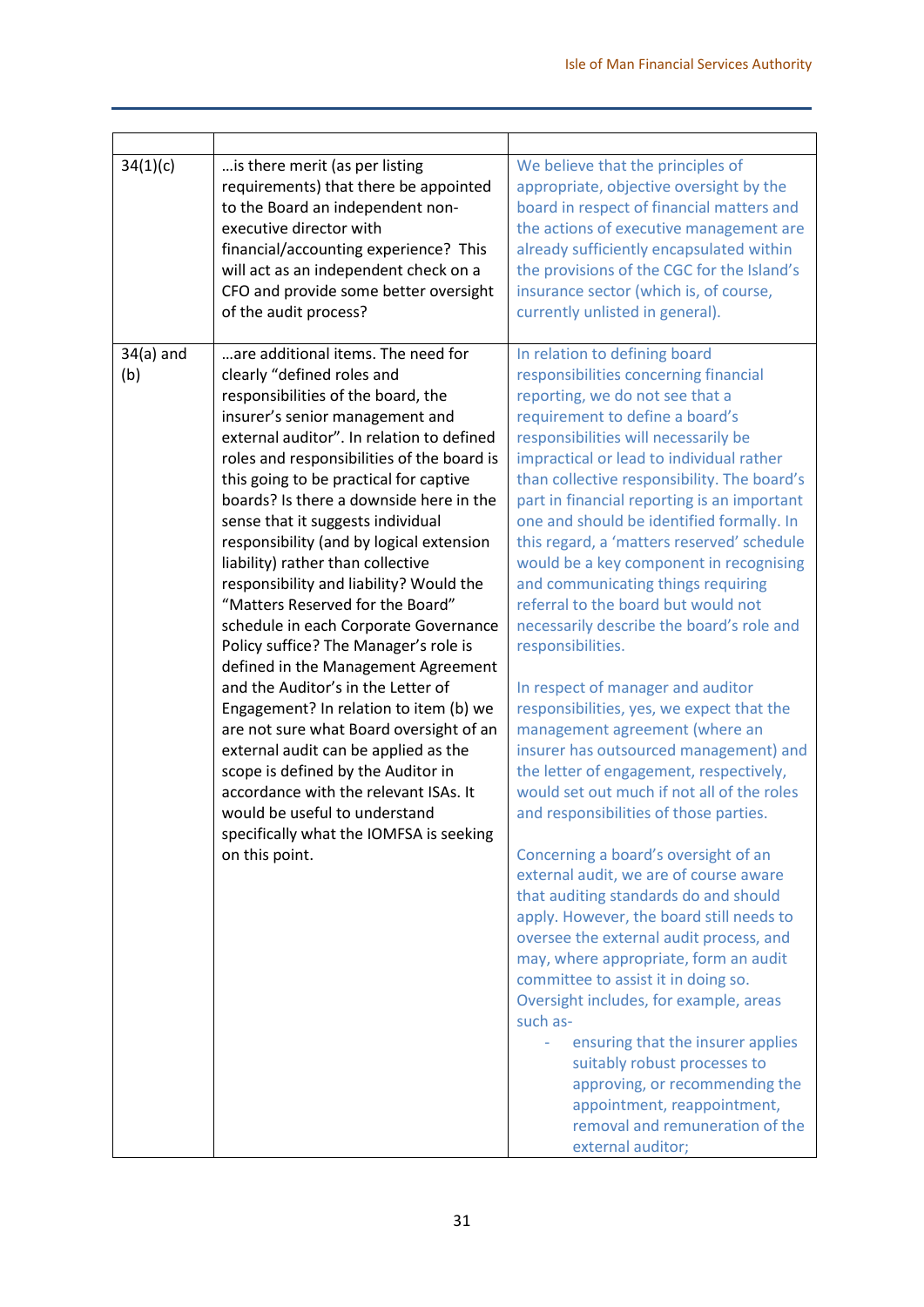|          |                                                                                     | ensuring that the external auditor<br>is competent, independent and<br>has the capacity for the audit<br>required;<br>preapproving all audit and non-<br>audit services provided by the<br>external auditor, including with a<br>view to maintaining the auditor's<br>independence;<br>review of the letter of<br>engagement to ensure it is clear<br>and appropriate to the scope of<br>the audit and resources required<br>to conduct the audit;<br>reviewing with management and<br>external auditor separately any<br>problems or difficulties<br>encountered during the course of<br>the audit, as well as to address<br>any material weaknesses or<br>significant deficiencies identified<br>in the financial reporting process,<br>or otherwise in relation to<br>governance;<br>etc. |
|----------|-------------------------------------------------------------------------------------|----------------------------------------------------------------------------------------------------------------------------------------------------------------------------------------------------------------------------------------------------------------------------------------------------------------------------------------------------------------------------------------------------------------------------------------------------------------------------------------------------------------------------------------------------------------------------------------------------------------------------------------------------------------------------------------------------------------------------------------------------------------------------------------------|
|          |                                                                                     |                                                                                                                                                                                                                                                                                                                                                                                                                                                                                                                                                                                                                                                                                                                                                                                              |
| 35 to 38 | Looking at this afresh and with the<br>passage of the last 7 years I would          | The board is already ultimately<br>responsible and accountable for these                                                                                                                                                                                                                                                                                                                                                                                                                                                                                                                                                                                                                                                                                                                     |
|          | question why is this the responsibility                                             | matters. The CGC does not 'push these                                                                                                                                                                                                                                                                                                                                                                                                                                                                                                                                                                                                                                                                                                                                                        |
|          | of the Board? Should this not be the                                                | obligations to the board', and does not                                                                                                                                                                                                                                                                                                                                                                                                                                                                                                                                                                                                                                                                                                                                                      |
|          | responsibility of Management who                                                    | require the board to take over executive                                                                                                                                                                                                                                                                                                                                                                                                                                                                                                                                                                                                                                                                                                                                                     |
|          | need to confirm this aspect to the                                                  | management of these areas.                                                                                                                                                                                                                                                                                                                                                                                                                                                                                                                                                                                                                                                                                                                                                                   |
|          | Board? From a personal point I believe                                              |                                                                                                                                                                                                                                                                                                                                                                                                                                                                                                                                                                                                                                                                                                                                                                                              |
|          | pushing this obligation to the Board                                                | Instead, the CGC allows the board to                                                                                                                                                                                                                                                                                                                                                                                                                                                                                                                                                                                                                                                                                                                                                         |
|          | may simply not work unless you have                                                 | delegate functions and activities to                                                                                                                                                                                                                                                                                                                                                                                                                                                                                                                                                                                                                                                                                                                                                         |
|          | more regular Board meetings - indeed                                                | management (as would normally be                                                                                                                                                                                                                                                                                                                                                                                                                                                                                                                                                                                                                                                                                                                                                             |
|          | something like once a month may not                                                 | expected).                                                                                                                                                                                                                                                                                                                                                                                                                                                                                                                                                                                                                                                                                                                                                                                   |
|          | be unreasonable if you want to ensure                                               |                                                                                                                                                                                                                                                                                                                                                                                                                                                                                                                                                                                                                                                                                                                                                                                              |
|          | all these aspects are properly under the                                            | For example, concerning the terms                                                                                                                                                                                                                                                                                                                                                                                                                                                                                                                                                                                                                                                                                                                                                            |
|          | control of the Board. At the end I do                                               | "establish, implement and maintain"                                                                                                                                                                                                                                                                                                                                                                                                                                                                                                                                                                                                                                                                                                                                                          |
|          | not believe that any non-executive                                                  | when used in relation to board functions                                                                                                                                                                                                                                                                                                                                                                                                                                                                                                                                                                                                                                                                                                                                                     |
|          | director would want to take on these                                                | and responsibilities (Part 3 of the CGC), to                                                                                                                                                                                                                                                                                                                                                                                                                                                                                                                                                                                                                                                                                                                                                 |
|          | obligations given the limited time they                                             | illustrate how the CGC allows for                                                                                                                                                                                                                                                                                                                                                                                                                                                                                                                                                                                                                                                                                                                                                            |
|          | spend and also the fee they receive.                                                | $delegation -$                                                                                                                                                                                                                                                                                                                                                                                                                                                                                                                                                                                                                                                                                                                                                                               |
|          |                                                                                     | "establish" includes the board                                                                                                                                                                                                                                                                                                                                                                                                                                                                                                                                                                                                                                                                                                                                                               |
|          | The review obligations in the Sections                                              | approving proposals prepared for                                                                                                                                                                                                                                                                                                                                                                                                                                                                                                                                                                                                                                                                                                                                                             |
|          | are the proper Board responsibility and<br>allows proper discharge of their duties. | the board by management or<br>others;                                                                                                                                                                                                                                                                                                                                                                                                                                                                                                                                                                                                                                                                                                                                                        |
|          | But the establishment of all these                                                  | "implement" (also see                                                                                                                                                                                                                                                                                                                                                                                                                                                                                                                                                                                                                                                                                                                                                                        |
|          | structures must fall on management.                                                 | definitions) is a term which is                                                                                                                                                                                                                                                                                                                                                                                                                                                                                                                                                                                                                                                                                                                                                              |
|          |                                                                                     |                                                                                                                                                                                                                                                                                                                                                                                                                                                                                                                                                                                                                                                                                                                                                                                              |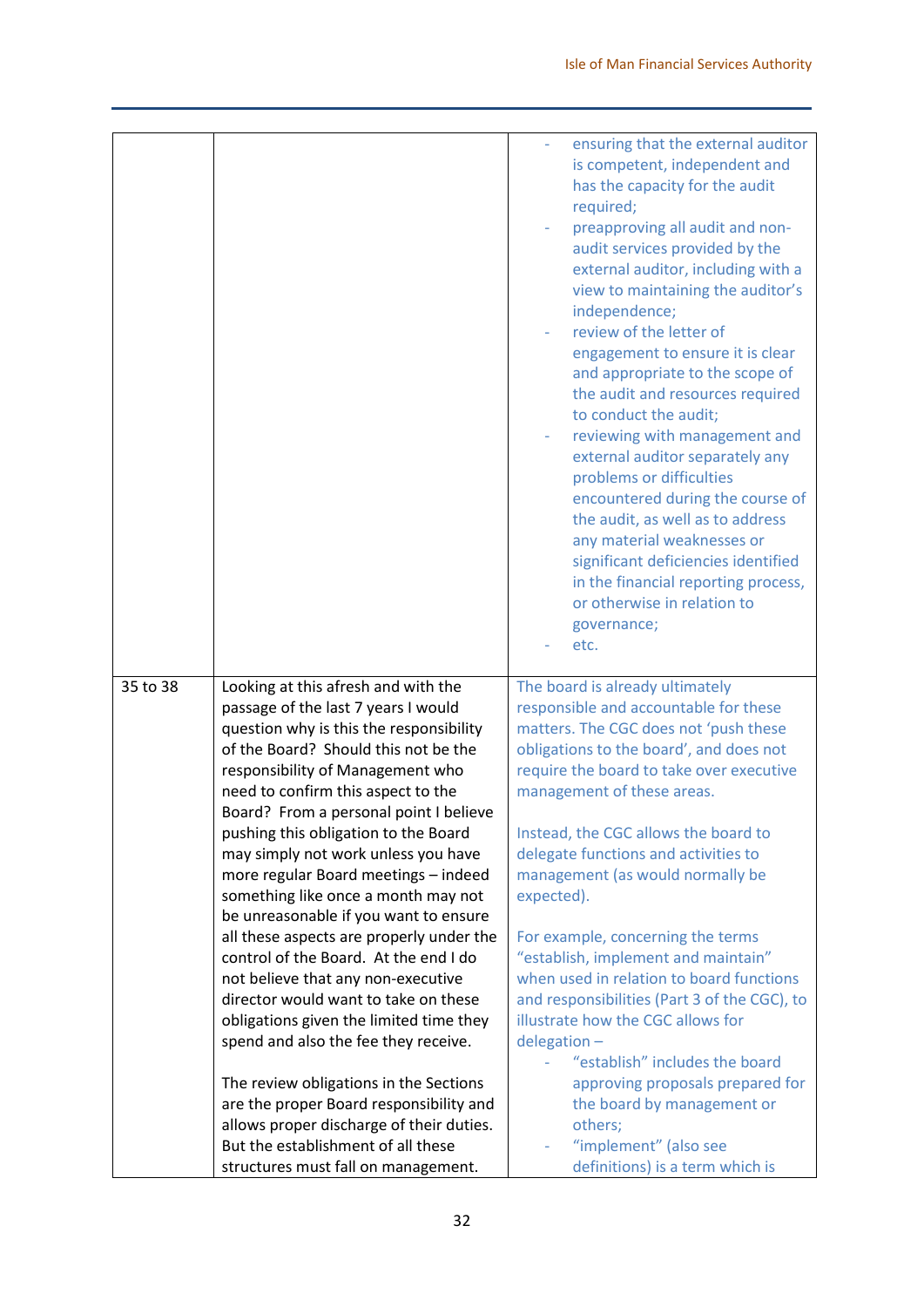|            |                                                                                                                                                                                                                                                                                                                                                                                                                                                                                                                                                                                                                                                                                               | expressly without prejudice to<br>delegation and therefore<br>recognises that the board will be<br>likely to delegate to management<br>or others; and<br>"maintain" includes, where<br>appropriate, maintaining by way<br>of review by the board of<br>information prepared for the<br>board by management or others. |
|------------|-----------------------------------------------------------------------------------------------------------------------------------------------------------------------------------------------------------------------------------------------------------------------------------------------------------------------------------------------------------------------------------------------------------------------------------------------------------------------------------------------------------------------------------------------------------------------------------------------------------------------------------------------------------------------------------------------|-----------------------------------------------------------------------------------------------------------------------------------------------------------------------------------------------------------------------------------------------------------------------------------------------------------------------|
| 36(f)(iii) | the forecast time horizon should be<br>set by an insurer in line with the<br>timescale of the insurance policies<br>underwritten and re-assessed when<br>new policies are written or renewed.<br>"at least three years" appears a long<br>time horizon for short tailed business<br>(i.e. for those insurers with Annual (or<br>shorter) policies. Captive do not usually<br>underwrite retail business which may<br>automatically renewal.                                                                                                                                                                                                                                                   | The Authority intends to have further<br>engagement with the non-life sector<br>(including captives) concerning the<br>proportionality of the CGC in relation to<br>ERM/ORSA requirements, including the<br>minimum forecast time horizon.                                                                            |
| 36         | We note the extension of this<br>paragraph to include 'regulatory capital<br>compliance' and that under paragraph f<br>iii) reference is made to a 'forecast time<br>horizon'. We note that forecast time<br>horizon is defined in Schedule 2 as at<br>least 3 years, unless a shorter period is<br>agreed by the Authority. Generally<br>client companies would look at a 2 year<br>time horizon and we consider this a<br>proportional approach in terms of the<br>nature, scale and complexity of the<br>risks. If the Authority is unwilling to<br>reconsider this provision, what will be<br>the process for obtaining the<br>Authority's agreement and is the best<br>use of resources? | The Authority intends to have further<br>engagement with the non-life sector<br>(including captives) concerning the<br>proportionality of the CGC in relation to<br>ERM/ORSA requirements, including the<br>minimum forecast time horizon.                                                                            |
| 37         | Refer to wide comments. [The<br>comments referred to appear against<br>the term "general" above, as opposed<br>to a particular paragraph number.]                                                                                                                                                                                                                                                                                                                                                                                                                                                                                                                                             | Refer to our corresponding comments<br>above against the term "general", as<br>opposed to a particular paragraph<br>number.                                                                                                                                                                                           |
| 38         | Anti Money Laundering and Combating<br>the financing of terrorism is governed<br>by separate regulations                                                                                                                                                                                                                                                                                                                                                                                                                                                                                                                                                                                      | We are aware that this is the case but<br>also assert that it is appropriate to<br>recognise that AML/CFT are part of an                                                                                                                                                                                              |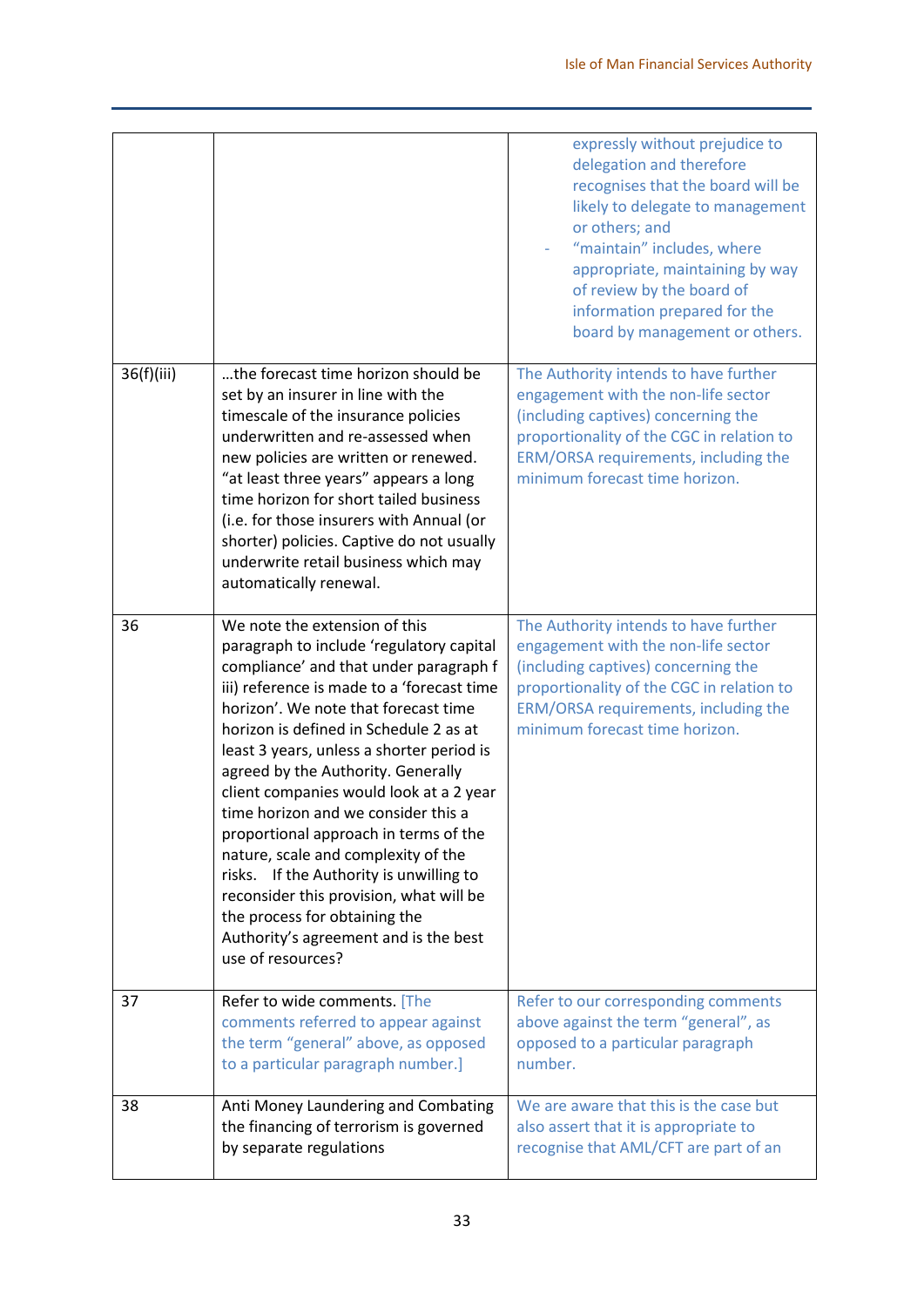|       |                                                                                                                                                                                                                                                                                                                                                                                                                                                                                                                                                                                                                      | insurer's corporate governance<br>framework.                                                                                                                                                                                                                                                                                                                                                                                                                                                                             |
|-------|----------------------------------------------------------------------------------------------------------------------------------------------------------------------------------------------------------------------------------------------------------------------------------------------------------------------------------------------------------------------------------------------------------------------------------------------------------------------------------------------------------------------------------------------------------------------------------------------------------------------|--------------------------------------------------------------------------------------------------------------------------------------------------------------------------------------------------------------------------------------------------------------------------------------------------------------------------------------------------------------------------------------------------------------------------------------------------------------------------------------------------------------------------|
| 39    | Accept that this is a Board<br>responsibility. However, in the real<br>world this has to start at the top and<br>that means the CEO and the executive<br>team. There may be merit in<br>recognising this and saying that "The<br>board of an insurer, especially the Chief<br>Executive Officer, must promote "                                                                                                                                                                                                                                                                                                      | We believe that this is already adequately<br>addressed in paragraph 42(c), which is<br>applicable to senior management<br>including the CEO.                                                                                                                                                                                                                                                                                                                                                                            |
| 40    | whilst I accept that self-evaluation is<br>the most practical. The reality is that<br>this can become a tick box exercise and<br>over time is of limited use. There may<br>be merit in biting the bullet and saying<br>that once in every 3 or 5 years an<br>external evaluation should be<br>undertaken. There are a number of<br>entities now providing this and for the<br>regulator getting an impartial view may<br>have merit when compared to the<br>previous self-assessments. Ultimately<br>whether this is a useful tool or not is<br>dependent on the Chairman and CEO<br>and how seriously they take it. | We note your comments. However, we<br>do not believe that it is necessary to<br>require a mandatory periodic external<br>board evaluation (this, of course, does<br>not prevent a board from obtaining an<br>external evaluation where the board feels<br>that it is appropriate, or the Authority<br>from requiring such an evaluation if<br>circumstances were to warrant such<br>action).                                                                                                                             |
| 41(b) | again I would have an issue with<br>"honestly"                                                                                                                                                                                                                                                                                                                                                                                                                                                                                                                                                                       | The requirement to act honestly has been<br>in the CGC since 2010. We believe that it<br>is appropriate for the CGC, alongside its<br>other requirements, to require insurers<br>to conduct themselves in an honest<br>manner (i.e. to put into practice the<br>principle of honesty, including having a<br>supporting corporate culture).<br>Put another way, the CGC is advocating<br>against dishonest behaviour.<br>This proposed amendment extends the<br>requirement more specifically to<br>individual directors. |
| 41    | "Key Responsibilities of Directors"<br>directors are referred to as "he" or<br>"his" is not politically correct as there<br>are obviously female directors.                                                                                                                                                                                                                                                                                                                                                                                                                                                          | The use of the term 'he' or 'his' etc., is a<br>carryover from an older statutory<br>document drafting style. This was<br>possible as the Interpretation Act 2015<br>(and its predecessor) specified that words<br>indicating a gender included other                                                                                                                                                                                                                                                                    |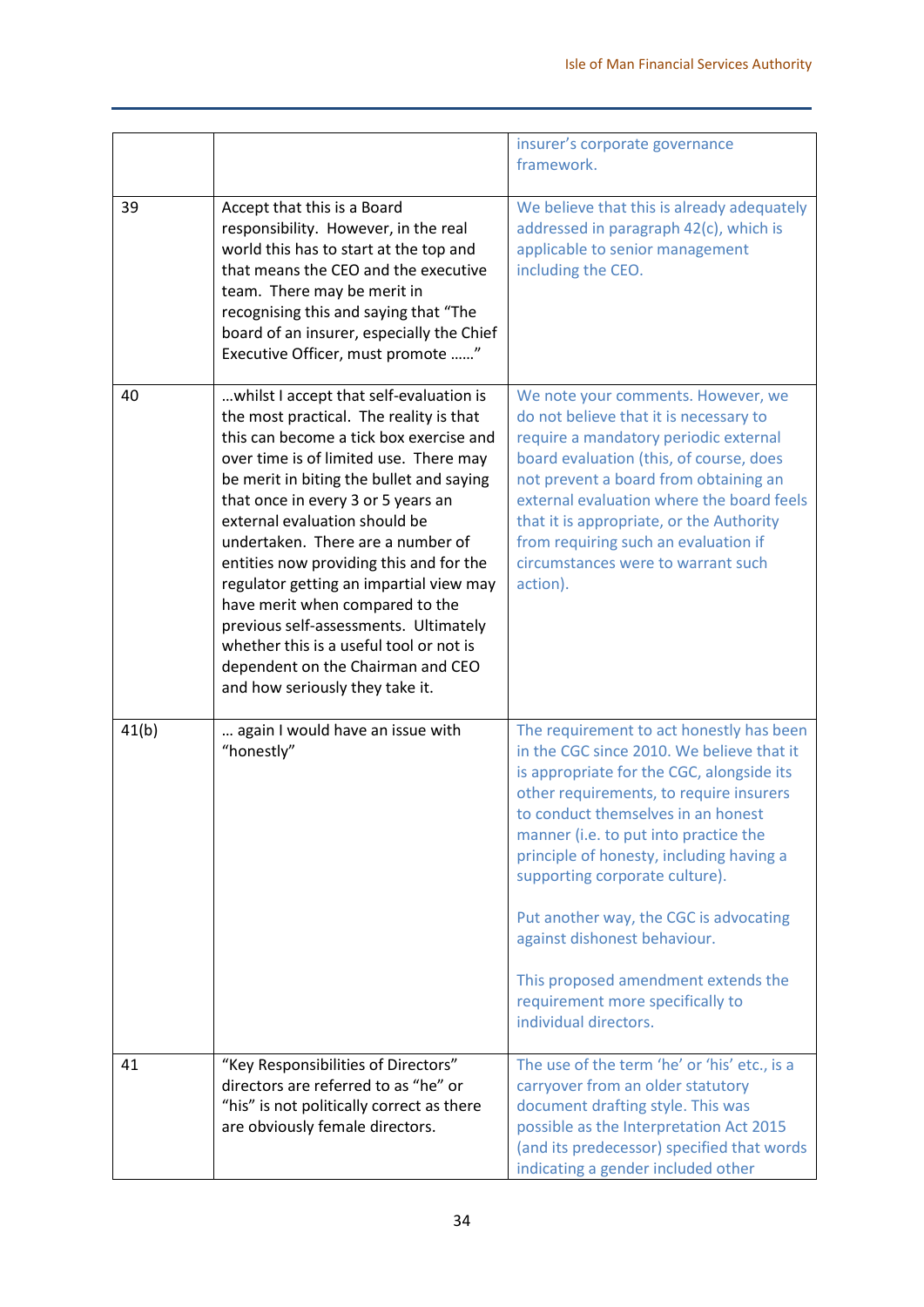|       |                                                                                                                                                                                                                                                                                                                                                                                                                                                                                              | genders. However, the current style (as<br>you suggest should be the case) is for<br>gender neutrality. Accordingly, we will<br>amend the draft to ensure it is gender<br>neutral throughout.                                                                                                                                                                                                                                                                                                                                                                                                                                                                                                                                                                                                                                                                                                                                                                                                                                                                                                                                       |
|-------|----------------------------------------------------------------------------------------------------------------------------------------------------------------------------------------------------------------------------------------------------------------------------------------------------------------------------------------------------------------------------------------------------------------------------------------------------------------------------------------------|-------------------------------------------------------------------------------------------------------------------------------------------------------------------------------------------------------------------------------------------------------------------------------------------------------------------------------------------------------------------------------------------------------------------------------------------------------------------------------------------------------------------------------------------------------------------------------------------------------------------------------------------------------------------------------------------------------------------------------------------------------------------------------------------------------------------------------------------------------------------------------------------------------------------------------------------------------------------------------------------------------------------------------------------------------------------------------------------------------------------------------------|
| 41    | We note that this Part 4 replaces<br>paragraph 8 of the existing CGC.<br>Whether each director has acted in a<br>responsible manner is within the sole<br>knowledge of the individual therefore it<br>does not seem appropriate for a<br>representative of the board to signify<br>compliance with this paragraph on<br>behalf of others.                                                                                                                                                    | The paragraph on directors'<br>responsibilities in the existing CGC<br>already has areas which might be viewed<br>as only known to each individual director.<br>The proposed requirement to act<br>reasonably adds another.<br>The CGC's certification process has<br>operated since 2010 without problems<br>identified in this area. Although we do<br>not necessarily know how every insurer<br>has reconciled this matter we would<br>suggest that it may be similar to the<br>following. The CGC certificate is given on<br>behalf of the entire board, therefore, the<br>board should have agreed it and<br>authorised someone to sign on its behalf.<br>In so agreeing each director has the<br>opportunity to alert the board to any<br>matters known only to him/her which<br>might affect the certification (or the<br>board might require each director to<br>actively confirm his/her position in that<br>regard). The person signing on behalf of<br>the board can therefore do so by placing<br>reasonable reliance on what was agreed<br>by the board and what representations<br>were made by individual directors. |
| 42(e) | provision of information " to enable<br>the board to carry out its duties and<br>functions" Senior management<br>cannot determine whether the Board<br>can carry out its duties. Senior<br>management can provide information<br>for the Board to review the areas list,<br>however it is for the Board to decide<br>whether the information provide is<br>sufficient for the Board to carry out its<br>duties, and if required request<br>additional information from senior<br>management. | We believe that there are both top down<br>and bottom up roles to ensure that the<br>board is properly informed. Whist we can<br>see your point we believe that this<br>paragraph should be read in the context<br>of the overall CGC which clearly states<br>that the board is responsible for ensuring<br>that it gets the information it needs.<br>However, senior management also has a<br>role to facilitate the board in this regard<br>given its proximity to relevant<br>information about the insurer. Senior<br>managers should also be sufficiently<br>aware of the role and responsibilities of<br>the board, and therefore its likely                                                                                                                                                                                                                                                                                                                                                                                                                                                                                  |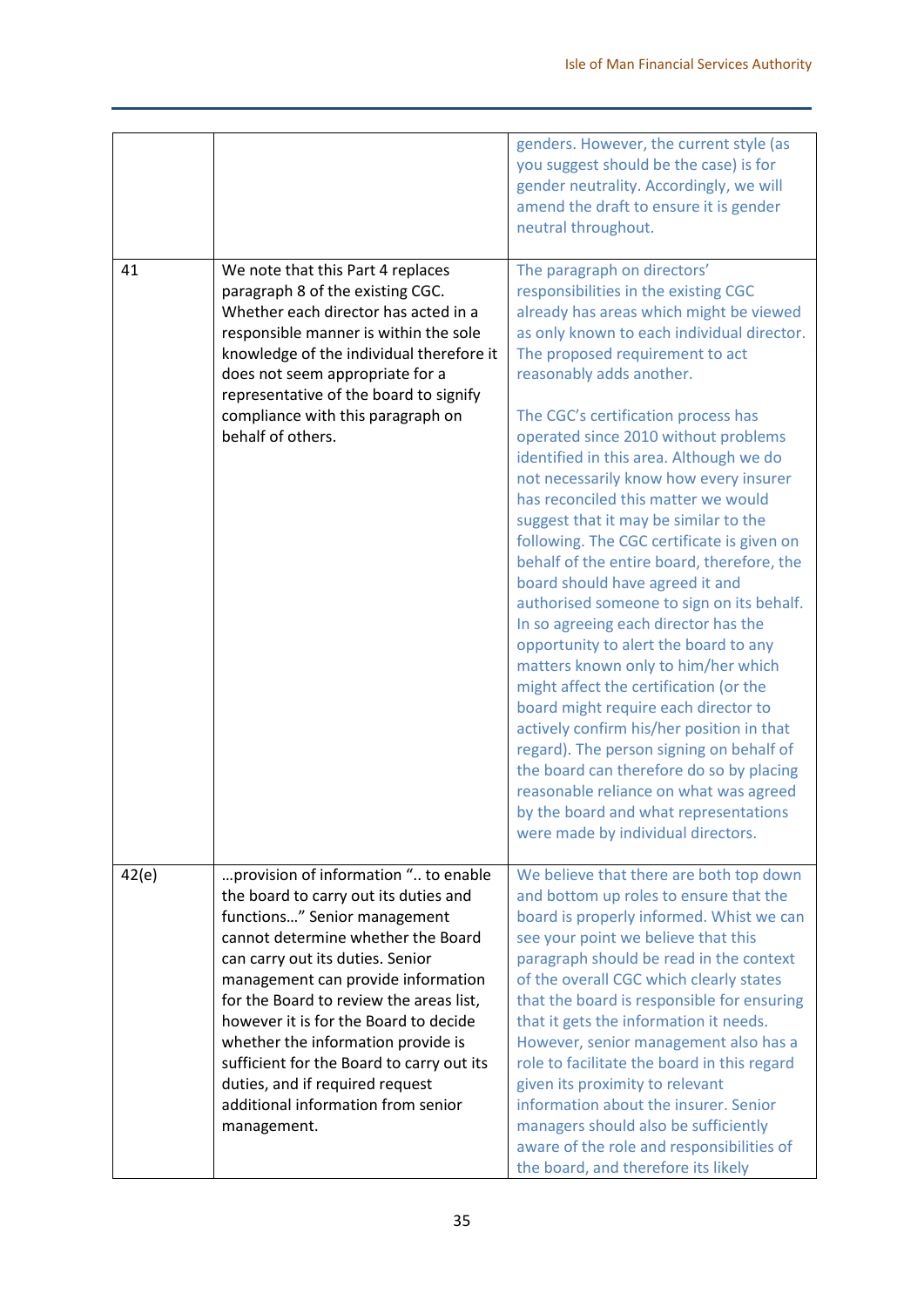|          | This wording appears to conflict with<br>41.                                                                                                                                                                                                                                                                                                                                                                                                       | information needs, to constructively<br>engage with informing it.<br>However, noting your comments<br>concerning the reasonable expectations<br>of management, we consider it<br>appropriate to amend paragraph 42(e) as<br>follows: "or other information (in a<br>manner consistent with the role and<br>responsibilities of senior management) to<br>enable the board to carry out its<br>duties". |
|----------|----------------------------------------------------------------------------------------------------------------------------------------------------------------------------------------------------------------------------------------------------------------------------------------------------------------------------------------------------------------------------------------------------------------------------------------------------|-------------------------------------------------------------------------------------------------------------------------------------------------------------------------------------------------------------------------------------------------------------------------------------------------------------------------------------------------------------------------------------------------------|
| 43(a)    | makes it clear that any outsourced<br>functions by the insurer does not<br>diminish accountability in any way.                                                                                                                                                                                                                                                                                                                                     | Noted.                                                                                                                                                                                                                                                                                                                                                                                                |
| 43       | What is the impact of the inclusion of<br>"significant activities"? Presumably<br>these are wider than the oversight<br>functions covered in Parts $7 - 13$ . Does<br>it include for example the insurance<br>activities listed in paragraph 35 of the<br>FSA Guidance Notes for Insurance<br>Business?                                                                                                                                            | The inclusion of the word "activities"<br>avoids any confusion that outsourcing<br>might be limited to any particular<br>functions.<br>Yes, outsourcing can, of course, include<br>activities and functions beyond the<br>defined internal control functions; and<br>yes, this includes outsourcing to an<br>insurance manager.                                                                       |
| 43(e)(i) | if the use of a outsourced provider is<br>consistent with the company's effective<br>risk management, the statement<br>"including not unreasonably increasing<br>its operational risk;" appears to be a<br>duplication.                                                                                                                                                                                                                            | The reference to not unreasonably<br>increasing operational risk is an emphasis<br>given to a component of the main<br>requirement for outsourcing to be<br>consistent with effective risk and financial<br>management and compliance.<br>Accordingly we believe it remains<br>appropriate and not simply a duplication.                                                                              |
| 44 to 47 | We note that the wording of this<br>section is consistent with Solvency II,<br>but inconsistent with our<br>understanding that Solvency II<br>equivalence for captives is not the<br>intention of the Authority.<br>The IAIS application paper on the<br>Regulation and Supervision of Captive<br>Insurers (November 2015)<br>acknowledges that 'captives generally<br>do not use actuarial techniques to<br>calculate premiums or to match assets | The Authority intends to have further<br>engagement with the non-life sector<br>(including captives) concerning the<br>proportionality of the CGC in relation to<br>actuarial requirements.                                                                                                                                                                                                           |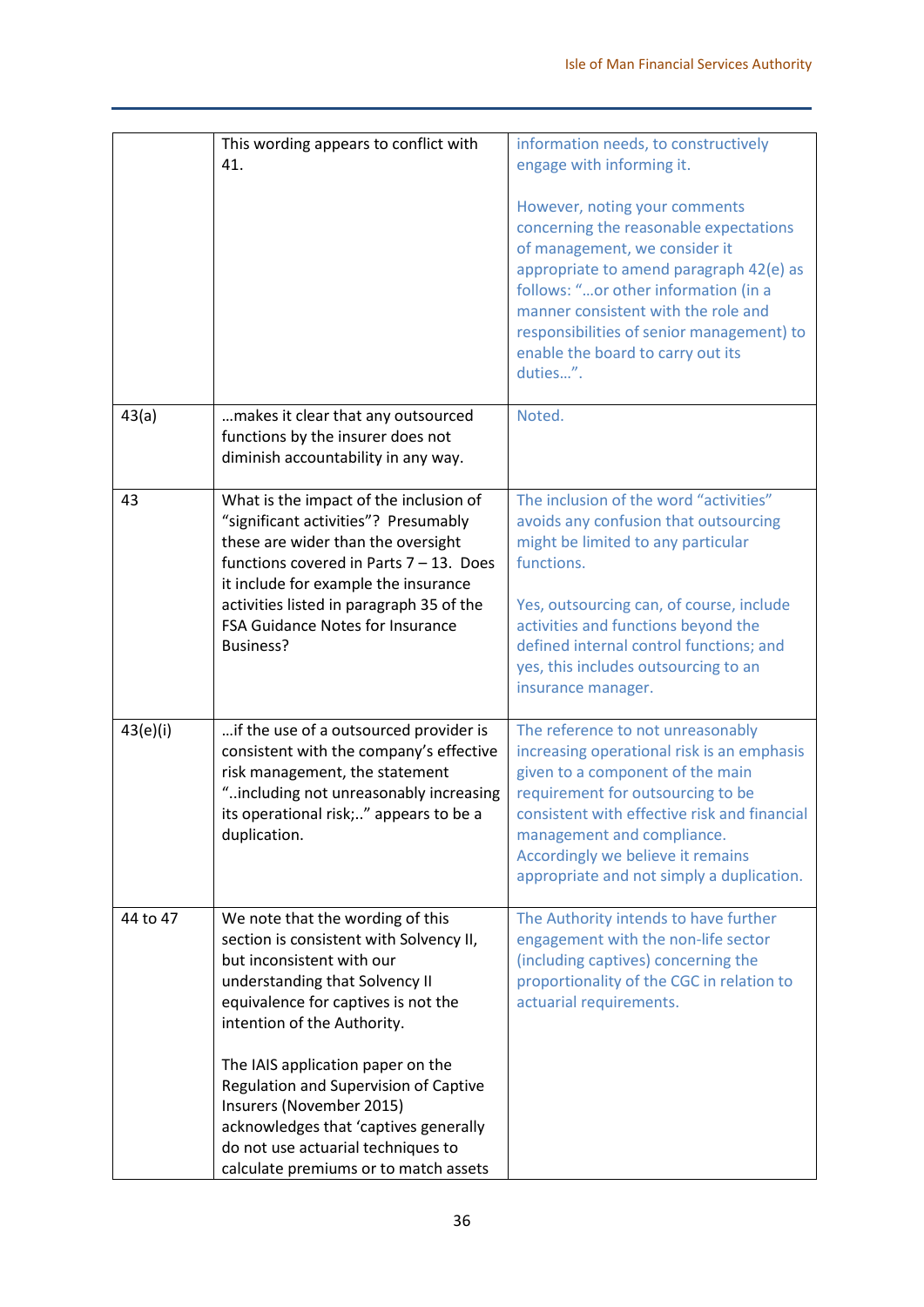|    | and liabilities'. The Authority does not<br>appear to have taken this on board in<br>the drafting of this Part.<br>Any requirement in this regard will<br>largely ensure that the Isle of Man is<br>out of step with its closest competitors<br>and will undoubtedly have an impact on<br>the future flow of business to the Isle of<br>Man. In addition to damaging our<br>competitive position, there would be<br>unwanted cost implications for our<br>existing captive client-base and the<br>feedback which we have received from<br>many of our smaller class 12 licenced<br>captives on this matter has been<br>negative.                                                                                                                                                                                                       |                                                                                                                                                                                             |
|----|----------------------------------------------------------------------------------------------------------------------------------------------------------------------------------------------------------------------------------------------------------------------------------------------------------------------------------------------------------------------------------------------------------------------------------------------------------------------------------------------------------------------------------------------------------------------------------------------------------------------------------------------------------------------------------------------------------------------------------------------------------------------------------------------------------------------------------------|---------------------------------------------------------------------------------------------------------------------------------------------------------------------------------------------|
| 44 | Item (1) states that an insurer must<br>have an effective actuarial function. For<br>many captives this requirement will:<br>a) Introduce significant cost for<br>questionable return.<br>b) Be considered excessive to<br>requirements and inevitably<br>encourage shareholders to<br>consider more pragmatic<br>captive domiciles.                                                                                                                                                                                                                                                                                                                                                                                                                                                                                                   | The Authority intends to have further<br>engagement with the non-life sector<br>(including captives) concerning the<br>proportionality of the CGC in relation to<br>actuarial requirements. |
|    | (2) (b) suggests that the actuarial role<br>would not be limited to purely claims<br>provisions. It extends to premium<br>pricing, capital adequacy, liquidity<br>adequacy, reinsurance, compliance<br>with legal and regulatory obligations<br>etc. Effectively "shadowing" or a "four<br>eyes" approach to effectively the entire<br>insurance management role. In its<br>entirety such scope will introduce<br>significant cost and definitely outprice<br>the viability of captives operational<br>expense base (we would suggest that<br>the same comment applies to any<br>general insurer). This is a very broad<br>proposed scope. Very rough estimates<br>would suggest an annual cost of no less<br>than £20k per annum which is probably<br>circa 25% of the entire annual captive<br>management fee for an average client. |                                                                                                                                                                                             |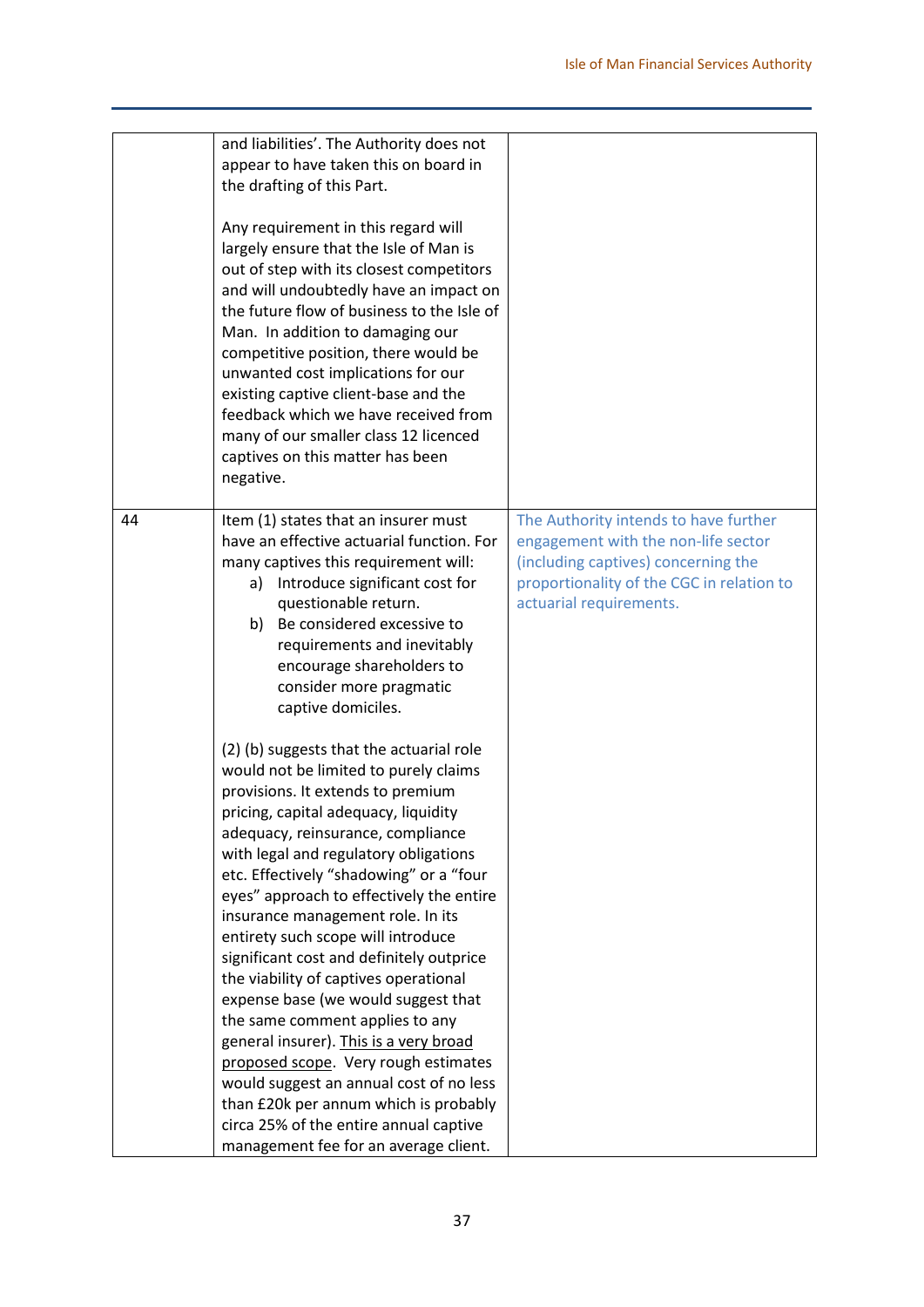|                   | Notwithstanding further issues to<br>consider:<br>Is there such actuarial resource<br>1.<br>available on the IOM (to service<br>120 captives) ready to engage<br>with the required broad level of<br>experience i.e. claims,<br>reinsurance, premium<br>benchmarking etc?<br>In taking on this role any<br>2.<br>actuary will require significant<br>E&O protection. Is that going to<br>be available and at what price?                                                                                                                                                                                                                                                                                                                                                                                                                                                                                                                                  |                                                                                                                                                                                                                                                                                                                                                                                     |
|-------------------|-----------------------------------------------------------------------------------------------------------------------------------------------------------------------------------------------------------------------------------------------------------------------------------------------------------------------------------------------------------------------------------------------------------------------------------------------------------------------------------------------------------------------------------------------------------------------------------------------------------------------------------------------------------------------------------------------------------------------------------------------------------------------------------------------------------------------------------------------------------------------------------------------------------------------------------------------------------|-------------------------------------------------------------------------------------------------------------------------------------------------------------------------------------------------------------------------------------------------------------------------------------------------------------------------------------------------------------------------------------|
| 44-47 (Part<br>7) | What is the significance of the change<br>from AA to actuarial function or is this<br>just to ensure consistency with other<br>functions? Does the AA have any<br>responsibilities independently of the<br>actuarial function?                                                                                                                                                                                                                                                                                                                                                                                                                                                                                                                                                                                                                                                                                                                            | The proposed requirement for an<br>actuarial function is in addition to the<br>requirements for an appointed actuary.<br>For a life company we anticipate that its<br>appointed actuary will oversee its<br>actuarial function. The actuarial function<br>requirements extend the areas in which<br>actuarial involvement is required, such as<br>contributing to the ORSA process. |
| 44                | Section 44 (2)<br>Where an actuarial function is<br>appropriate, at least in part, we believe<br>the scope should be further considered<br>to reflect the size and complexity of the<br>(re)insurer. Section 44 (2) provides a list<br>of responsibilities that "must" be<br>included in the actuarial function. We<br>recommend the CGC include provision<br>for a proportional approach where<br>components of the scope are applied<br>and others are not, provided there is a<br>reasonable basis for not undertaking<br>these aspects.<br>For example, our understanding of<br>section (c) (vii) to (ix) are that all<br>insurers will require an actuarial<br>opinion and a qualified actuary's input<br>into the effectiveness of the risk<br>management system. We believe this<br>to be excessive for captives and, if this<br>is not the intent, the CGC could be<br>amended to remove reference to<br>"opinion" to clarify that an appropriate | The Authority intends to have further<br>engagement with the non-life sector<br>(including captives) concerning the<br>proportionality of the CGC in relation to<br>actuarial requirements.                                                                                                                                                                                         |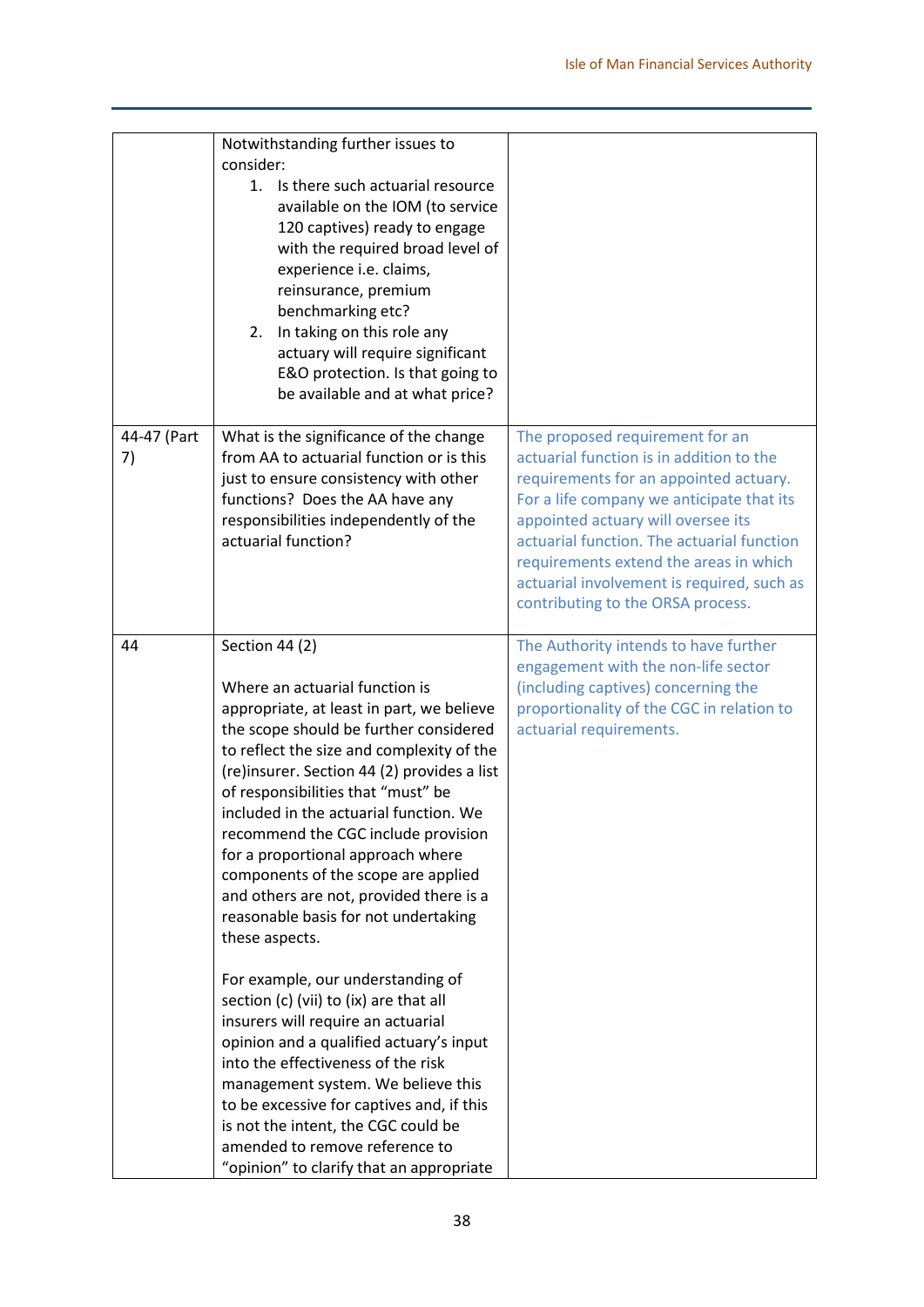|    | party, such as experienced staff of the                                                                                                                                                                                                                                                                                                                                                                                                                                                                                                                                                                                       |                                                                                                                                                                                             |
|----|-------------------------------------------------------------------------------------------------------------------------------------------------------------------------------------------------------------------------------------------------------------------------------------------------------------------------------------------------------------------------------------------------------------------------------------------------------------------------------------------------------------------------------------------------------------------------------------------------------------------------------|---------------------------------------------------------------------------------------------------------------------------------------------------------------------------------------------|
|    | insurance manager can perform this                                                                                                                                                                                                                                                                                                                                                                                                                                                                                                                                                                                            |                                                                                                                                                                                             |
|    | function.                                                                                                                                                                                                                                                                                                                                                                                                                                                                                                                                                                                                                     |                                                                                                                                                                                             |
|    |                                                                                                                                                                                                                                                                                                                                                                                                                                                                                                                                                                                                                               |                                                                                                                                                                                             |
|    | Section 44 (2) (d)                                                                                                                                                                                                                                                                                                                                                                                                                                                                                                                                                                                                            |                                                                                                                                                                                             |
|    | In some instances the actuarial function<br>could be robustly performed by<br>insurance management staff using non-<br>actuarial tools and techniques that are<br>subject to review and challenge by the<br>(re)insurer's auditor, who for example<br>might use actuarial techniques to<br>support the adequacy of reserves.                                                                                                                                                                                                                                                                                                  |                                                                                                                                                                                             |
|    | Including a provision in the CGC that<br>allows (re)insurers to consider and,<br>where relevant, adapt the actuarial<br>function to the size and complexity of<br>the (re)insurer would be an<br>enhancement that would avoid<br>unnecessary cost and administration<br>without jeopardising the integrity of<br>governance. This could be achieved by<br>providing scenarios or separate<br>guidance that govern when<br>deterministic (non-stochastic) methods<br>could be used.                                                                                                                                            |                                                                                                                                                                                             |
| 44 | Please refer our overarching comments<br>about ICP8, Per ICP 8.5 - "an effective<br>actuarial function capable of evaluating<br>and providing advice to the insurer<br>regarding, at a minimum technical<br>provisions, premium and pricing<br>activities, and compliance with related<br>statutory and regulatory<br>requirements."<br>The Actuarial function as defined in this<br>code goes further than the minimum<br>ICP requirements.<br>Subject to comments on the Risk<br>Management and Internal Controls of<br>an insurer, being appropriate, rather<br>than the individual functions (a), we<br>would state that: | The Authority intends to have further<br>engagement with the non-life sector<br>(including captives) concerning the<br>proportionality of the CGC in relation to<br>actuarial requirements. |
|    | 44 (1) Actuarial Function - "risk to<br>which it is or may be exposed" assume                                                                                                                                                                                                                                                                                                                                                                                                                                                                                                                                                 |                                                                                                                                                                                             |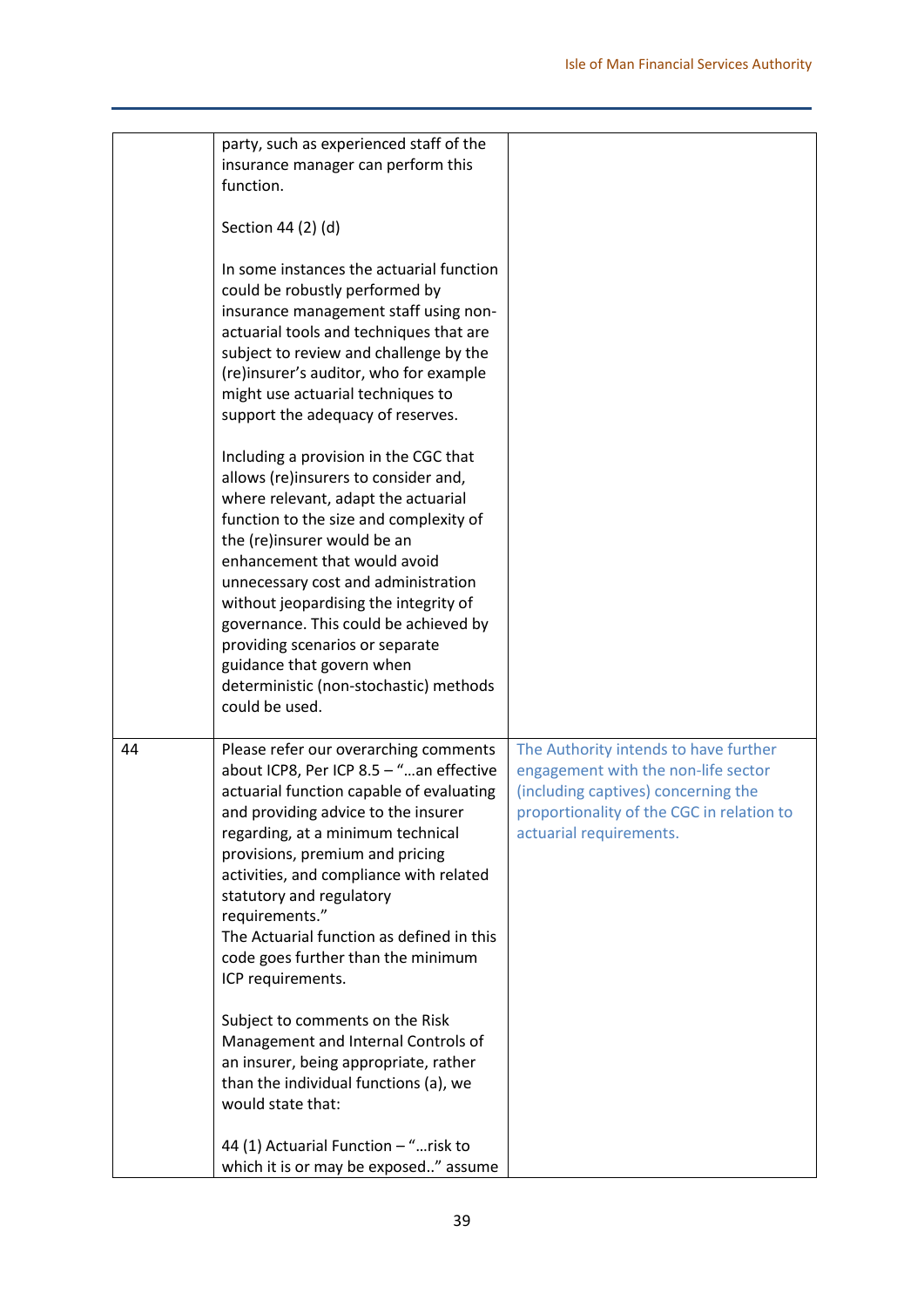| this only relates to certain risks (i.e.     |  |
|----------------------------------------------|--|
| insurance, credit etc and not all risks i.e. |  |
| operational, reputational, etc).             |  |
|                                              |  |
| Captives (when finally defined) may          |  |
| assume de minimis risks to third parties     |  |
| and therefore should not require an          |  |
| actuarial function, especially those         |  |
| writing short term risks.                    |  |
|                                              |  |
| The cost implication of an actuarial         |  |
| function as prescribed could call into       |  |
|                                              |  |
| question the viability of a "captive"        |  |
| insurer and also a "non-captive" which       |  |
| are not retail insurers.                     |  |
|                                              |  |
| These "non-captives" that are not retail     |  |
| insurers are not sophisticated or large      |  |
| enough to support an Actuarial               |  |
| Function . (Implementation of the            |  |
| actuarial function will mean the island      |  |
| insurance business will be local retail      |  |
| insurers, life insurance, and not            |  |
| Captives)                                    |  |
|                                              |  |
| The proposed description of "Actuarial       |  |
| Function" appears to include a number        |  |
| of discrete disciplines.                     |  |
|                                              |  |
| Clarity is required between:                 |  |
|                                              |  |
| 1. An actuary appointed (not relating to     |  |
| the requirements under section 18 of         |  |
| the Act.                                     |  |
| a. Appointed to provide an                   |  |
| ultimate project loss calculation            |  |
| for specific lines of business               |  |
| (and periods of insurance)                   |  |
| b. Appointed to provide                      |  |
| premium estimates for future                 |  |
| insurance periods                            |  |
| 2. The provision of "known" technical        |  |
| provisions, per underwriting period, per     |  |
| class of business, per geographical          |  |
|                                              |  |
| location; by                                 |  |
| a. Claims handlers                           |  |
| b. Fronting insurers                         |  |
| c. Loss adjusters                            |  |
| d. The insured                               |  |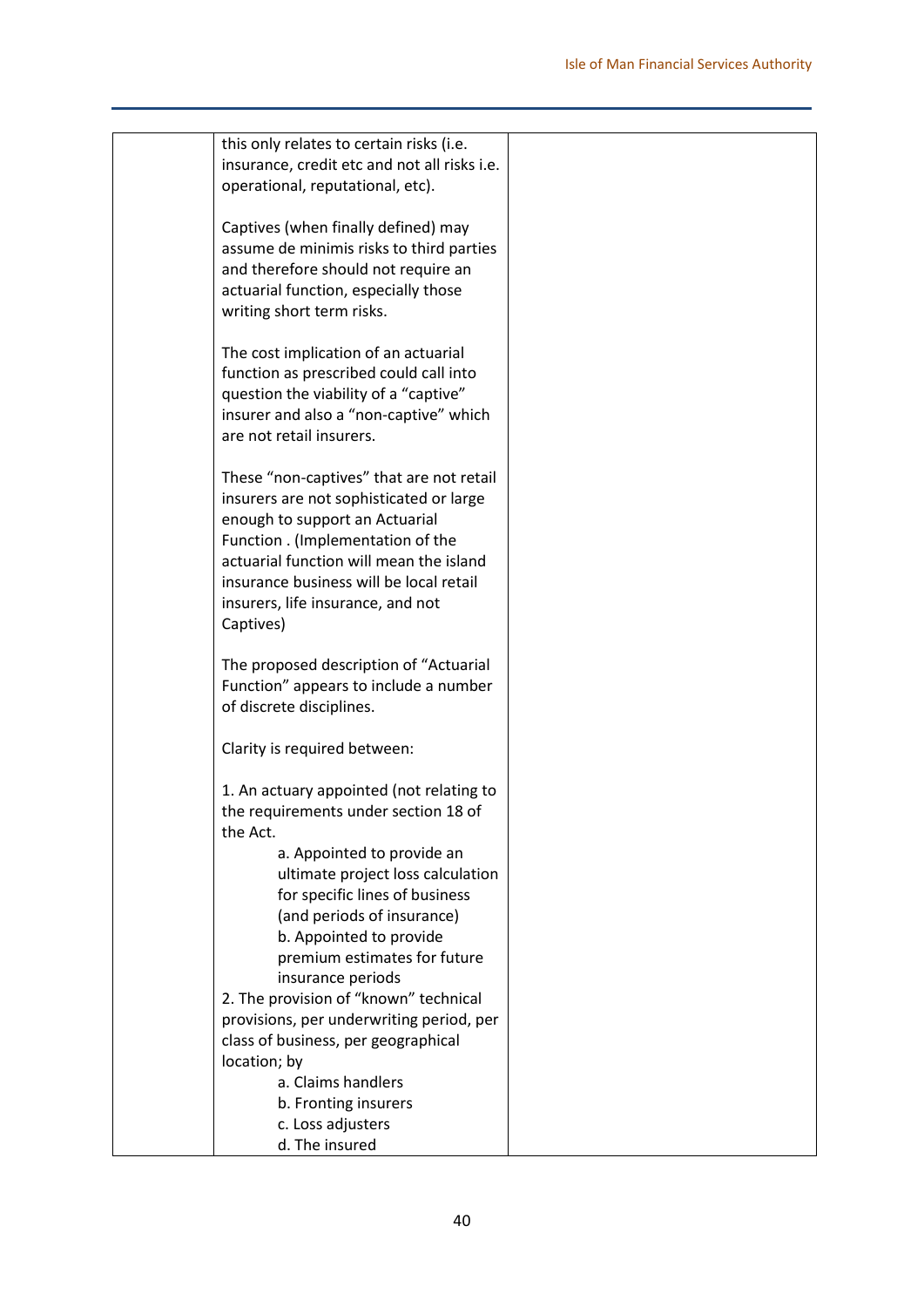| 3. The decision to underwrite a risk and   |  |
|--------------------------------------------|--|
| calculation of the premium;                |  |
| based on:                                  |  |
| a. A premium may be suggested              |  |
| by a broker, fronting insurer,             |  |
| the insurers will need to assess           |  |
| its adequacy to determine                  |  |
| whether to underwrite the risk             |  |
| or not (at the given price), it            |  |
|                                            |  |
| may not be possible to re-                 |  |
| negotiate on the price.                    |  |
| b. Adequately consider the                 |  |
| term of the (re)insurance                  |  |
| contract (contracts can include            |  |
| automatic additions to the risk,           |  |
| usually based on a proportion              |  |
| of existing declared sums                  |  |
| insured or turnover/wage roll              |  |
| etc.                                       |  |
| c. The nature of risk involved -           |  |
| is a policy limit loss binary?             |  |
| d. The nature of the policy $-$ is         |  |
| there sufficient relevant                  |  |
| information available for                  |  |
| "actuarial assessment"                     |  |
| (additional of a risk with no              |  |
| previous claims)                           |  |
| e. Is the risk contingent on the           |  |
| loss and the failure for a                 |  |
| primary insurance policy (i.e.             |  |
| contingent losses on a global              |  |
| master policy)                             |  |
| f. Changing nature of the risk             |  |
| profile due to external factors,           |  |
| when currently there is                    |  |
| insufficient data to quantify              |  |
| their impact - Ogden tables,               |  |
| Minister of Justice reforms.               |  |
|                                            |  |
| 44 (2) (c) (i) an Actuarial Function would |  |
| not "coordinate the calculation of the     |  |
| insurer's technical provisions" - i.e.     |  |
| claims payable, loss reserves, these are   |  |
| provided by claims handlers, loss          |  |
| adjusters, fronting insurers.              |  |
|                                            |  |
|                                            |  |
| 44 (2) (c) (vii) is principally the        |  |
| responsibility of the Board. The Board     |  |
| should determine the insurers overall      |  |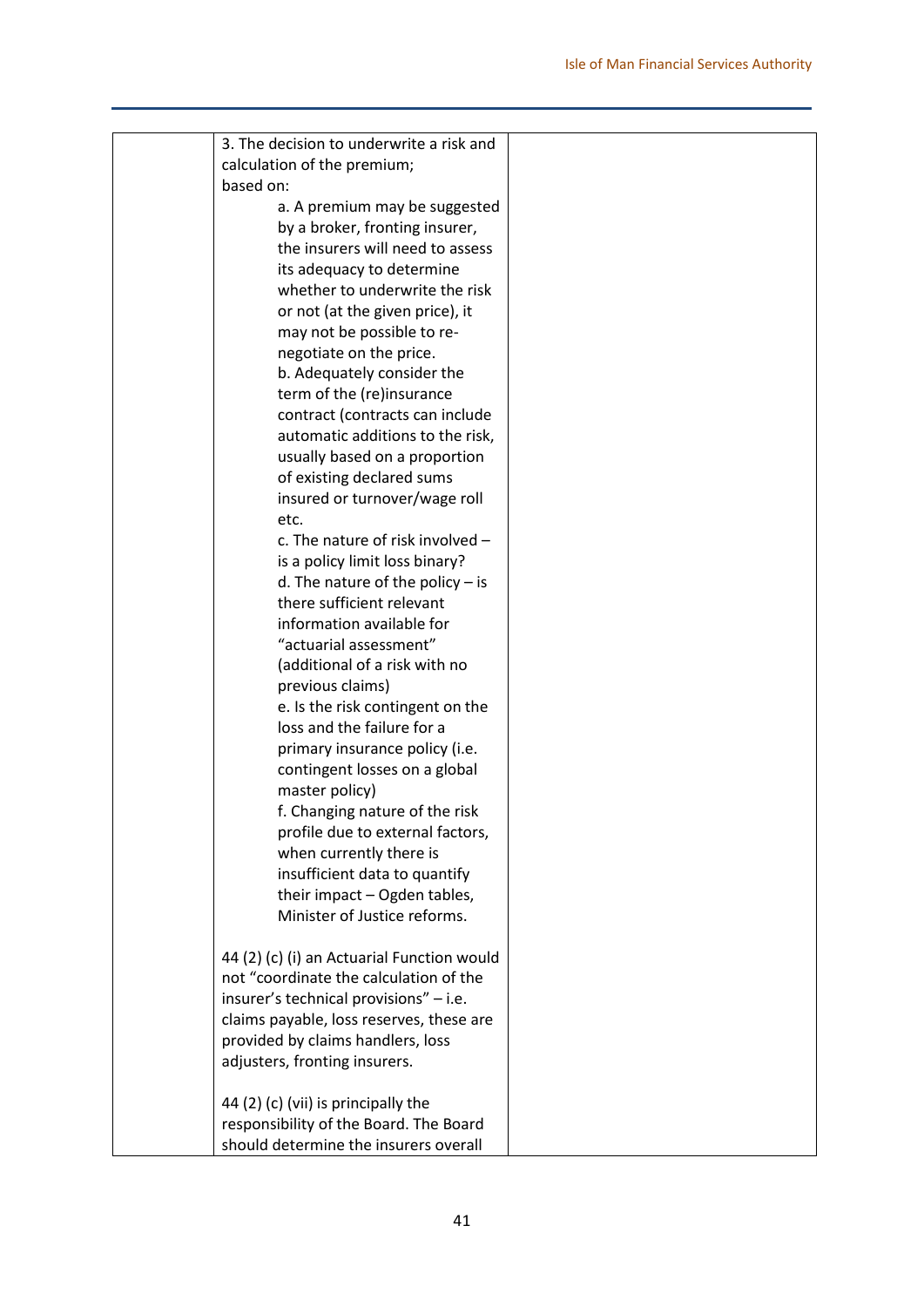|    | underwriting and reserving policy, not<br>the actuary.                                                                                                                                                                                                                                               |                                                                                                                                                                                             |
|----|------------------------------------------------------------------------------------------------------------------------------------------------------------------------------------------------------------------------------------------------------------------------------------------------------|---------------------------------------------------------------------------------------------------------------------------------------------------------------------------------------------|
|    | 44 (2) (c) viii - This again is the Board's<br>responsibility, and their Risk advisers<br>which may or may not include actuarial<br>input.                                                                                                                                                           |                                                                                                                                                                                             |
| 44 | The wording of paragraph 1) makes it a<br>mandatory requirement to have an<br>actuarial function and 2) mandates that<br>the actuarial function carry out various<br>tasks which are excessive and<br>disproportionate to the majority of<br>captives. For example:<br>Annual policies are generally | The Authority intends to have further<br>engagement with the non-life sector<br>(including captives) concerning the<br>proportionality of the CGC in relation to<br>actuarial requirements. |
|    | underwritten: technical provisions -<br>unearned premium reserves are<br>determined by accounting convention.<br>It is not necessary for these to be<br>signed off by an actuary.                                                                                                                    |                                                                                                                                                                                             |
|    | Technical provisions - claims reserves<br>are generally established on the advice<br>of loss adjusters, claims handlers or<br>ceding insurers and follow a company's<br>stated claims reserving policy. It is not<br>necessary for these to be signed off by<br>an actuary.                          |                                                                                                                                                                                             |
|    | Premium and pricing activities -<br>captives respond to the annual<br>requirements of its insured (the<br>parent). Often premiums are market<br>driven or established by ceding<br>insurers. In order to address BEPs<br>issues, captive strategies are not<br>generally driven by profit.           |                                                                                                                                                                                             |
|    | Liquidity adequacy: reimbursement of<br>claims is generally a matter between<br>the captive and parent. Liquidity<br>management is closely monitored by<br>managers and boards. We do not see<br>any value in having oversight of this by<br>an actuary.                                             |                                                                                                                                                                                             |
|    | For liability risks where IBNR loss<br>reserves are required, these are                                                                                                                                                                                                                              |                                                                                                                                                                                             |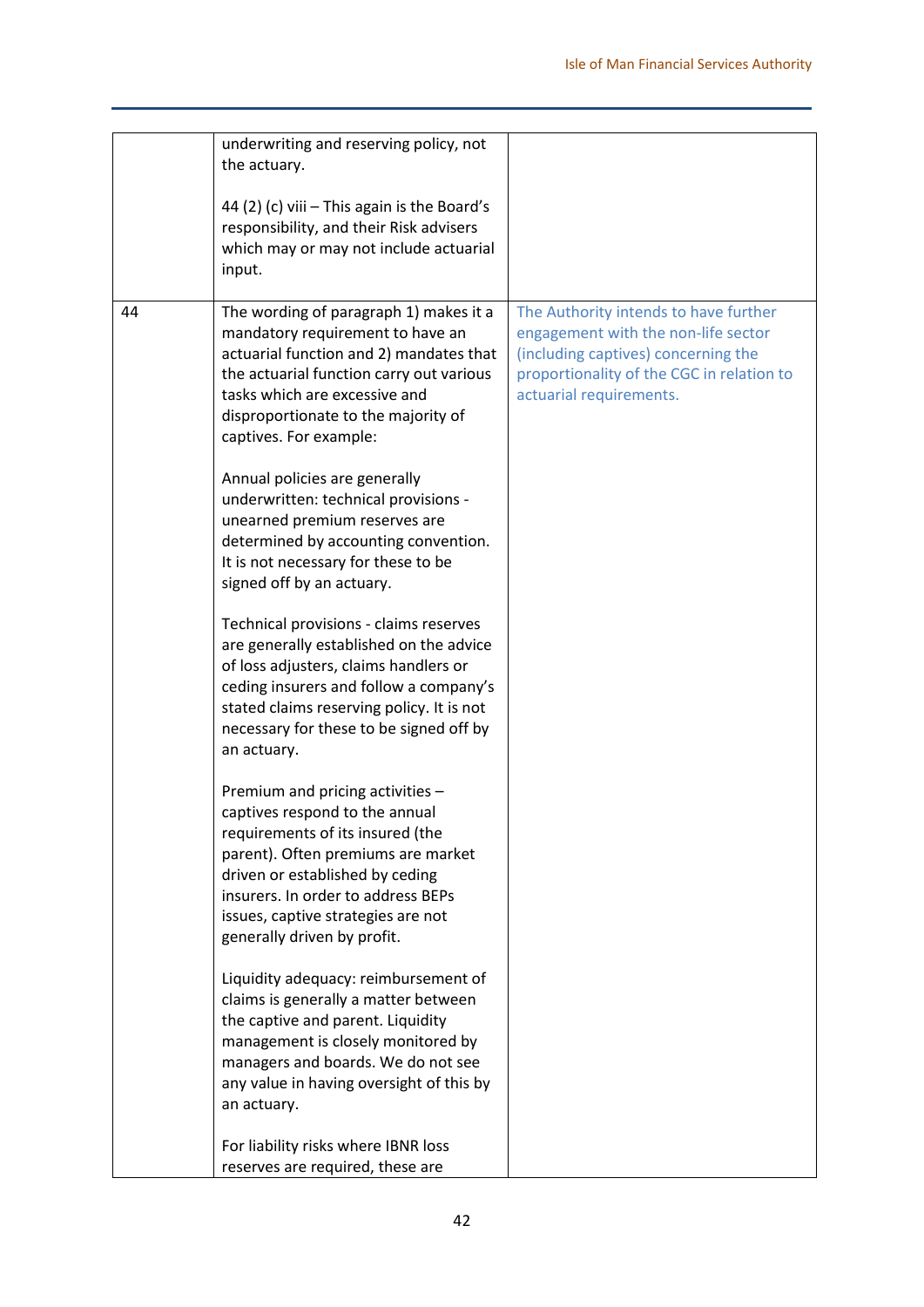|                   | generally assessed periodically by<br>qualified non-life actuaries who are<br>expected to undertake the relevant<br>enquiries and apply the appropriate<br>standards.<br>With regard to paragraph d) it would be<br>impossible to comply proportionately<br>with this desired outcome without<br>employing an actuary which would add<br>significant operational costs. From a<br>practical point of view we understand<br>that there are currently no non-life<br>actuaries in the Isle of Man.                                                                                                                                                                                                                                                                                                                                                                                                              |                                                                                                                                                                                                                                                                                                                                                                                                                                                                                                                                                                                                                                                                                                                                                                                                                                                                                                                                                        |
|-------------------|---------------------------------------------------------------------------------------------------------------------------------------------------------------------------------------------------------------------------------------------------------------------------------------------------------------------------------------------------------------------------------------------------------------------------------------------------------------------------------------------------------------------------------------------------------------------------------------------------------------------------------------------------------------------------------------------------------------------------------------------------------------------------------------------------------------------------------------------------------------------------------------------------------------|--------------------------------------------------------------------------------------------------------------------------------------------------------------------------------------------------------------------------------------------------------------------------------------------------------------------------------------------------------------------------------------------------------------------------------------------------------------------------------------------------------------------------------------------------------------------------------------------------------------------------------------------------------------------------------------------------------------------------------------------------------------------------------------------------------------------------------------------------------------------------------------------------------------------------------------------------------|
| 45/46             | Our concerns regarding the<br>requirements under 44 above follow<br>through to the provisions of these<br>paragraphs.                                                                                                                                                                                                                                                                                                                                                                                                                                                                                                                                                                                                                                                                                                                                                                                         | The Authority intends to have further<br>engagement with the non-life sector<br>(including captives) concerning the<br>proportionality of the CGC in relation to<br>actuarial requirements.                                                                                                                                                                                                                                                                                                                                                                                                                                                                                                                                                                                                                                                                                                                                                            |
| 48-51 (Part<br>8) | An annual internal audit is a<br>requirement of the existing CGC and<br>has become well established. Having<br>watched the implementation of the<br>internal audit function by client<br>companies and reflected on the<br>frequency of changes for most insurers,<br>especially captives, we think the CGC<br>should consider a phased multi-year or<br>periodic approach in certain<br>circumstances.<br>This would allow parent companies to<br>include their captive (re)insurer in the<br>group's rolling internal audit cycle and<br>where necessary complement it with<br>less intensive reviews at more frequent<br>intervals. For example, a group internal<br>audit might be performed every 3-5<br>years and focus on the adequacy,<br>appropriateness and effectiveness of<br>controls, whereas an annual or bi-<br>annual audit might focus on compliance<br>with those policies and procedures. | The CGC does not allow for internal audit<br>to be simply set aside for one or more<br>years. However, it does allow for an<br>internal audit process to address the risks<br>involved on a proportionate basis over<br>time.<br>Notably the CGC in paragraph 49(g)<br>provides that an insurer's internal audit<br>function needs to employ "a<br>methodology that identifies the material<br>risks to which the insurer is or may be<br>exposed and allocates its resources<br>accordingly". This would include<br>keeping under review a work plan for<br>internal audit that is suitable for the<br>insurer, its activities and risk exposures.<br>An internal audit work plan may schedule<br>work over a period, including periods of<br>more than one year, provided that the<br>relevant risks and controls are suitably<br>addressed. It is not a mandatory<br>requirement of the CGC that detailed<br>internal audit assessment work must be |
|                   | Similarly, in some instances it might be<br>appropriate for an insurer, especially a<br>basic captive, to undertake a periodic<br>internal audit, say every 3-5 years or                                                                                                                                                                                                                                                                                                                                                                                                                                                                                                                                                                                                                                                                                                                                      | carried out at least every year in respect<br>of every material risk of the insurer.<br>Instead it is the responsibility of the<br>insurer's board, together with the                                                                                                                                                                                                                                                                                                                                                                                                                                                                                                                                                                                                                                                                                                                                                                                  |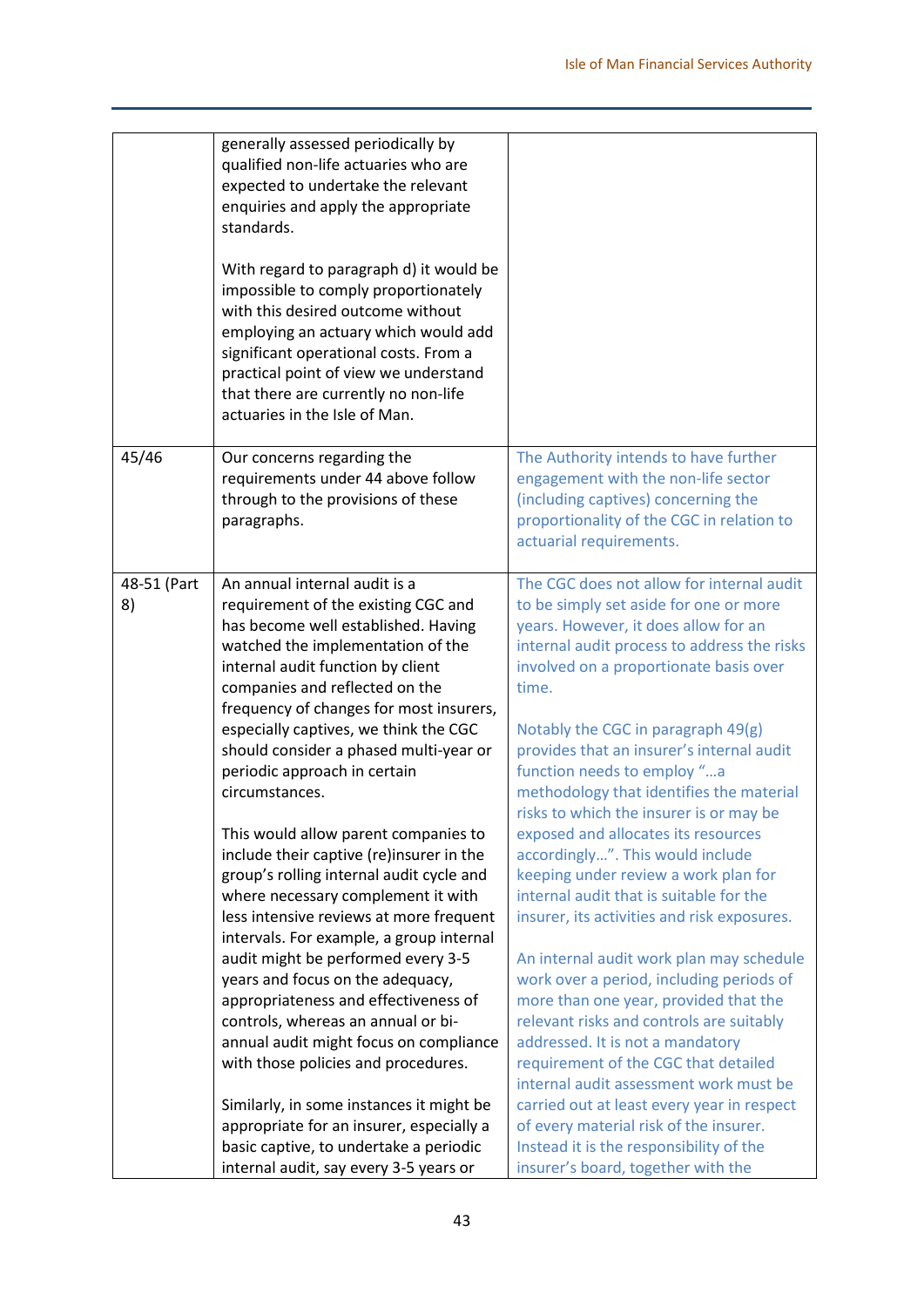|                  | when there is a significant change in<br>risk profile, process or other trigger<br>event. We think this is especially<br>relevant where a (re)insurer is in run-<br>off and is not actively writing business.<br>As the CGC is currently written it<br>implies a full and comprehensive<br>internal audit would be required<br>annually. We believe this will increase<br>time and costs significantly and for little<br>additional benefit. In addition, in our<br>experience periodic internal audits tend<br>to receive more focus and attention by<br>all parties and are less prone to<br>becoming standardised and routine.<br>They therefore deliver better results<br>and more meaningful insight into the<br>company's control framework.          | internal audit function, to determine an<br>appropriate schedule for such work. The<br>only mandatory minimum annual<br>requirement in respect of internal audit is<br>for the internal audit function to report<br>its findings and recommendations at least<br>annually to the insurer's board (or an<br>appropriate committee thereof).                                                                                                                                                                                                                                                                                                                                                                                                                                                                                                                                                                                                                                                                                                                                                                                          |
|------------------|-------------------------------------------------------------------------------------------------------------------------------------------------------------------------------------------------------------------------------------------------------------------------------------------------------------------------------------------------------------------------------------------------------------------------------------------------------------------------------------------------------------------------------------------------------------------------------------------------------------------------------------------------------------------------------------------------------------------------------------------------------------|-------------------------------------------------------------------------------------------------------------------------------------------------------------------------------------------------------------------------------------------------------------------------------------------------------------------------------------------------------------------------------------------------------------------------------------------------------------------------------------------------------------------------------------------------------------------------------------------------------------------------------------------------------------------------------------------------------------------------------------------------------------------------------------------------------------------------------------------------------------------------------------------------------------------------------------------------------------------------------------------------------------------------------------------------------------------------------------------------------------------------------------|
| 48<br>framework. | Where an un-complicated captive,<br>which has not changed its operations,<br>an annual independent internal audit<br>appears too onerous. The Board should<br>be able to set an internal audit<br>timeframe, in the context of its other<br>Risk Management and Internal Controls<br>We also believe that section of an<br>internal audit may need to be carried<br>out by an "independent" party, subject<br>to the definition of "independent"<br>however some internal audit control<br>function do not justify or require an<br>"independent" party.<br>Is the adoption of a risk management<br>and control system, provided by an<br>outsourced service provider, which has<br>been appropriate, independently and<br>externally certified sufficient? | It is our view that an internal audit need<br>not be onerous if it is implemented<br>proportionately.<br>Independence is essential to internal<br>audit if it to be seen as credible. We do<br>not necessarily see that there are<br>material areas which do not justify<br>appropriate independence.<br>The board of an insurer is already able to<br>set the timeframe of internal audit work<br>in accordance with the opening sentence<br>of paragraph 49 and sub-paragraph 49(g).<br>Concerning your question, we have<br>verified with you that the question<br>concerned the sufficiency of an internal<br>audit of an insurance manager for the<br>purposes of its client insurers. In<br>response, firstly, we would generally<br>comment that 'sufficiency' depends on<br>what is proportionate in each case.<br>Secondly, there are some potential<br>weaknesses in such an approach which<br>would need to be resolved. For example,<br>if the internal audit function is working<br>for or on behalf of the manager (or the<br>manager's group) this appears to create a<br>conflict of duty (and potential doubt over |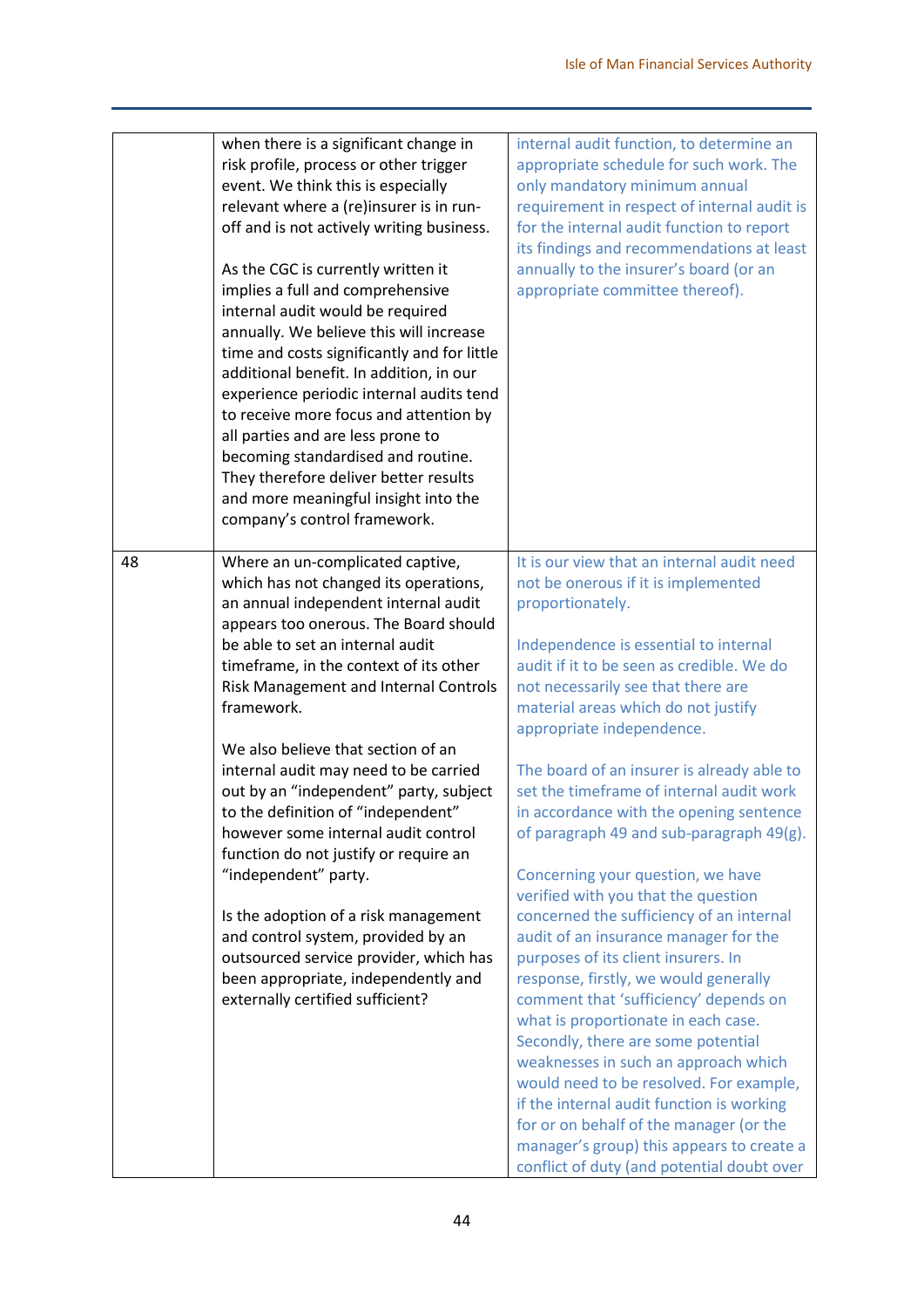|       |                                                                                                                                                                                                                                                                                                                                                                                                                                                 | reliability for the insurer) if asked to<br>report on possible management / service<br>failings of the manager to its client<br>insurer. Also, there is a question of the<br>remit and work plan of the internal audit<br>function and how it would be matched<br>with the appropriate risk focus (including<br>materiality levels) of the insurer in<br>question. There may be some comfort<br>provided by the external certification you<br>mention but it would depend on the<br>circumstances involved. |
|-------|-------------------------------------------------------------------------------------------------------------------------------------------------------------------------------------------------------------------------------------------------------------------------------------------------------------------------------------------------------------------------------------------------------------------------------------------------|-------------------------------------------------------------------------------------------------------------------------------------------------------------------------------------------------------------------------------------------------------------------------------------------------------------------------------------------------------------------------------------------------------------------------------------------------------------------------------------------------------------|
| 49(c) | Usually the Internal Auditor reports to<br>the Audit Committee rather than the<br>Board. This is an appropriate division of<br>oversight responsibilities. Can the Code<br>reflect this?                                                                                                                                                                                                                                                        | We note your request and will amend the<br>wording of paragraph 49(c) as follows:<br>"has direct reporting lines to the insurer's<br>board (or audit committee)".                                                                                                                                                                                                                                                                                                                                           |
| 50/51 | We note that the provision which<br>allows for the board to carry out the<br>internal audit function has been<br>deleted. This may increase costs for<br>some companies.                                                                                                                                                                                                                                                                        | We consider this change to be<br>appropriate and a necessary cost of<br>having in place a credible regulatory (and<br>corporate governance) framework in<br>respect of internal audit.                                                                                                                                                                                                                                                                                                                      |
| 51    | If it is the intention that a Director is<br>not sufficiently independent and not<br>able to undertake the internal audit,<br>this is inconsistent with 51 (a) " a<br>suitable resource from within the<br>insurer" which could imply a Director -<br>"suitable" may require definition.                                                                                                                                                        | We note your comments and will amend<br>paragraph 51(a) to specify that "a<br>suitable resource does not include a<br>director of the insurer".                                                                                                                                                                                                                                                                                                                                                             |
| 53    | We acknowledge that a compliance<br>function should be independent from<br>the operational activities, however it<br>does not need to be independent of the<br>insurer as a whole, also where the<br>operational activities are outsourced,<br>the compliance function may also be<br>outsourced to the same corporate<br>manager, as long as the operational<br>activities and the compliance functions<br>are independent within the manager. | We note your comments and do not<br>disagree.                                                                                                                                                                                                                                                                                                                                                                                                                                                               |
| 57    | Engagement Letter. Semantics on this<br>point, but not all Audit Firms issue an<br>annual engagement letter. Would this<br>constitute a breach or is it a case of so                                                                                                                                                                                                                                                                            | The requirement is for a suitable letter of<br>engagement to be in place prior to<br>commencement of the audit. There is no<br>requirement for this to be reissued prior                                                                                                                                                                                                                                                                                                                                    |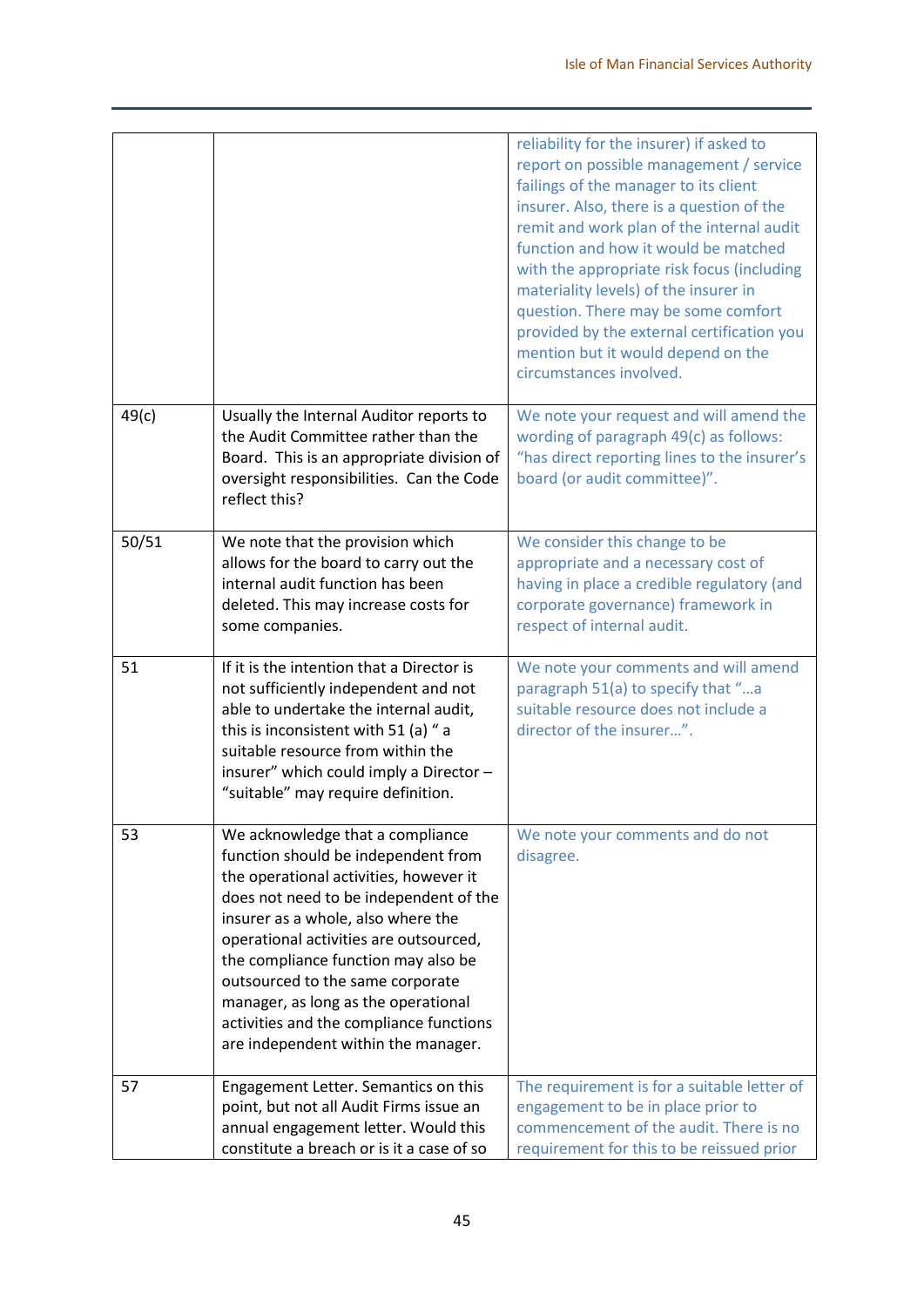|                    | long as one is on file ahead of the<br>engagement?                                                                                                                                                                                                                                                                                                                                                                                                                                                                                                                                                                                                                                                                                   | to the next audit, provided the existing<br>letter remains in force and is suitable.                                                                                                                                                                                                                                              |
|--------------------|--------------------------------------------------------------------------------------------------------------------------------------------------------------------------------------------------------------------------------------------------------------------------------------------------------------------------------------------------------------------------------------------------------------------------------------------------------------------------------------------------------------------------------------------------------------------------------------------------------------------------------------------------------------------------------------------------------------------------------------|-----------------------------------------------------------------------------------------------------------------------------------------------------------------------------------------------------------------------------------------------------------------------------------------------------------------------------------|
| 59-66 (Part<br>11) | For many (re)insurers, especially<br>captives, the risk management<br>environment and corresponding<br>framework will not materially change<br>from year to year. As the CGC<br>anticipates a forward looking time<br>horizon of 3 years or more, it should be<br>possible for a (re)insurer to prepare and<br>submit an Own Risk Solvency<br>Assessment (ORSA) annually or less<br>frequently in certain circumstances.<br>Those circumstances might include<br>dormant (re)insurers that are running-<br>off legacy liabilities in a structured and<br>prudent manner. Including a provision<br>in the CGC for less frequent ORSA<br>submissions would be sensible<br>approach, albeit it might only be<br>exercised occasionally. | The Authority intends to have further<br>engagement with the non-life sector<br>(including insurers in run-off) concerning<br>the proportionality of the CGC in relation<br>to ERM/ORSA requirements, including<br>minimum ORSA frequency.                                                                                        |
| 59                 | The Authority considers it to be<br>appropriate to summarise one<br>particular contribution received as<br>follows: Capable and responsible<br>people are required to give proper<br>effect to risk management, and<br>supporting systems should not be such<br>that they unduly diminish or inhibit this.                                                                                                                                                                                                                                                                                                                                                                                                                           | Your comments are noted. The CGC<br>requires adequate, appropriate and<br>effective risk management systems and<br>functions. A risk management system<br>which unduly diminishes or inhibits its<br>corresponding risk management function<br>would not appear to be in compliance<br>with one or more of the required criteria. |
| 59                 | Between paragraphs a) and b) the<br>words 'establish and' should be<br>deleted.                                                                                                                                                                                                                                                                                                                                                                                                                                                                                                                                                                                                                                                      | This is a problem with how the mark-up<br>of changes to the document have<br>appeared. The words are actually part of<br>(b) and should not be deleted.                                                                                                                                                                           |
|                    | We note the significant expansion and<br>detail contained under this Part,<br>particularly paragraphs 61, 62, 63, 64,<br>65 and 66 which may be a challenge to<br>some companies, particularly in the<br>determining what might be considered<br>a proportionate approach.                                                                                                                                                                                                                                                                                                                                                                                                                                                           | The Authority intends to have further<br>engagement with the non-life sector<br>concerning the proportionality of the CGC<br>in relation to ERM/ORSA requirements.                                                                                                                                                                |
|                    | We note that Internal Audit Function,<br><b>Compliance Function and Actuarial</b><br>Function (where applicable) fall under                                                                                                                                                                                                                                                                                                                                                                                                                                                                                                                                                                                                          | The functions were not re-ordered as this<br>helped minimise changes made to the<br>document.                                                                                                                                                                                                                                     |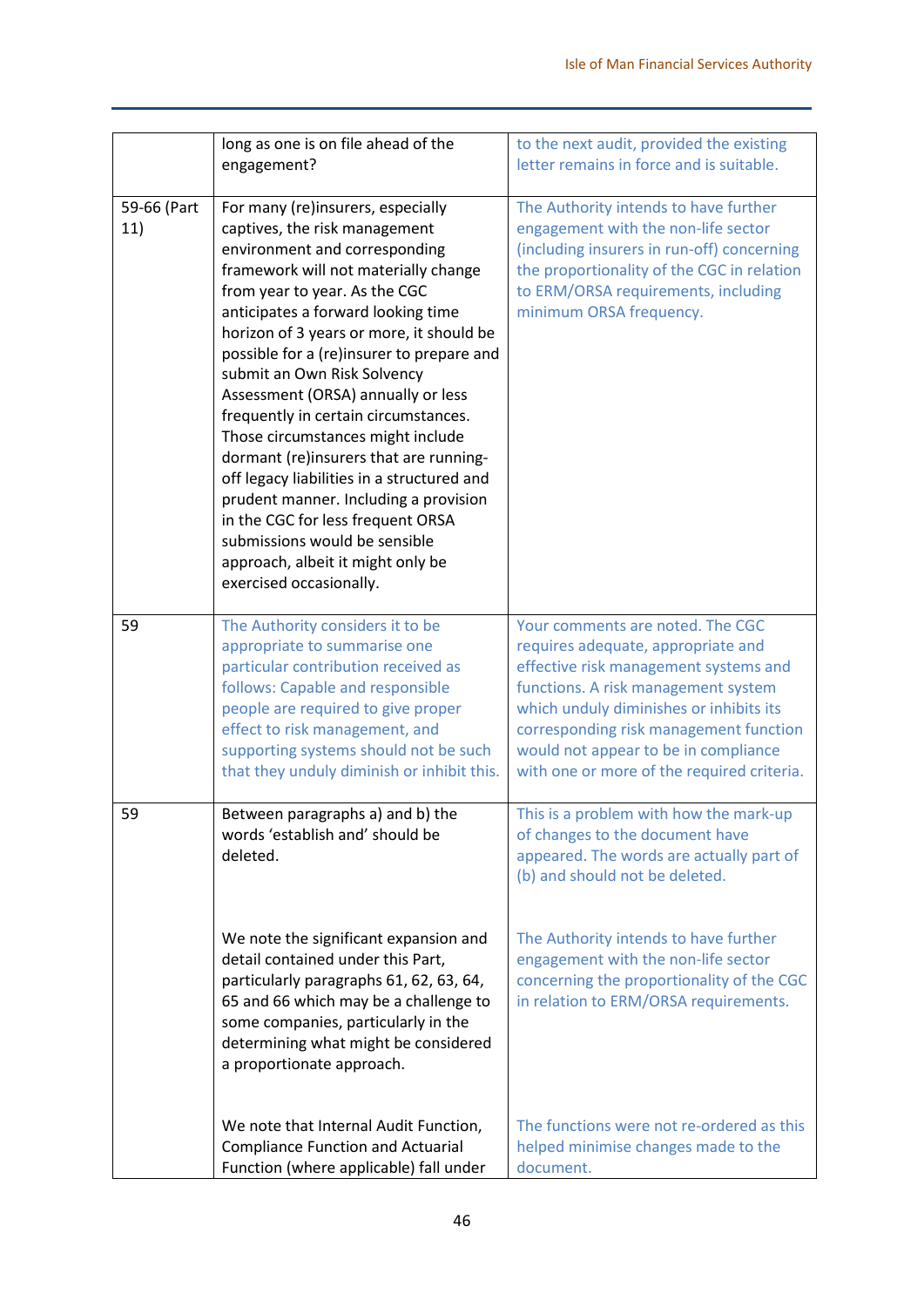|                    | the wider remit of the Risk<br>Management System and therefore<br>suggest that those Parts should follow<br>rather than precede this Part in the<br>Code.                                                                                                                                                                                                                                                   |                                                                                                                                                                                                                                                                                                                                                                                                                                                                                                                                                                                                                                                                                                                                                                                   |
|--------------------|-------------------------------------------------------------------------------------------------------------------------------------------------------------------------------------------------------------------------------------------------------------------------------------------------------------------------------------------------------------------------------------------------------------|-----------------------------------------------------------------------------------------------------------------------------------------------------------------------------------------------------------------------------------------------------------------------------------------------------------------------------------------------------------------------------------------------------------------------------------------------------------------------------------------------------------------------------------------------------------------------------------------------------------------------------------------------------------------------------------------------------------------------------------------------------------------------------------|
| 59 and 61          | "including risk management<br>function" Does this imply the need<br>for an appointed officer?                                                                                                                                                                                                                                                                                                               | There is no proposed requirement for a<br>dedicated officer to be appointed and the<br>activities of the function can be carried<br>out by persons with other roles in respect<br>of the insurer (subject to having<br>independence when carrying out checks<br>and balances activities).                                                                                                                                                                                                                                                                                                                                                                                                                                                                                         |
| 61                 | Risk Management should be integral to<br>insurers operations, rather than being<br>an independent Function.                                                                                                                                                                                                                                                                                                 | The risk management function oversees<br>the risk management framework, and as<br>such we agree that risk management<br>needs to be embedded in an insurer's<br>operations. The CGC's proposed<br>requirement is for independence of the<br>risk management function where<br>appropriate. It becomes appropriate, for<br>example, if the activities of the risk<br>management function involve checks and<br>balances in order to provide objective<br>validations. In such circumstances the<br>activities should be carried out by<br>independent persons (i.e. not by a person<br>whose judgement may be unduly<br>influenced by his or her other duties,<br>which would be the case if the person<br>were asked to validate their own work as<br>an internal control check). |
| 62                 | (3) The phrase "Prospective risks over<br>its forecast time horizon" sounds like<br>emerging risks. Is this the intention? If<br>so, by definition emerging risks are<br>"newly developing or changing risks<br>which can be difficult to quantify and<br>which may have a major impact on an<br>organisation". This makes the<br>assessment difficult if not impossible.<br>Can this element be qualified? | The term "prospective risks" can<br>encompass emerging risks which may be<br>hard to quantify.<br>Concerning hard to quantify risks, these<br>are dealt with under paragraph 64(4) and<br>paragraphs 6(a), 6(g) and 8(f) of Schedule<br>2.                                                                                                                                                                                                                                                                                                                                                                                                                                                                                                                                        |
| 59-66 (Part<br>11) | the full blown ERM function when<br>operated comprehensively is a<br>significant commitment by all<br>stakeholders. It requires 100% buy in,                                                                                                                                                                                                                                                                | All insurers are required to have in place<br>an appropriate risk management<br>function, and that function must support<br>an enterprise-wide coordination of risk                                                                                                                                                                                                                                                                                                                                                                                                                                                                                                                                                                                                               |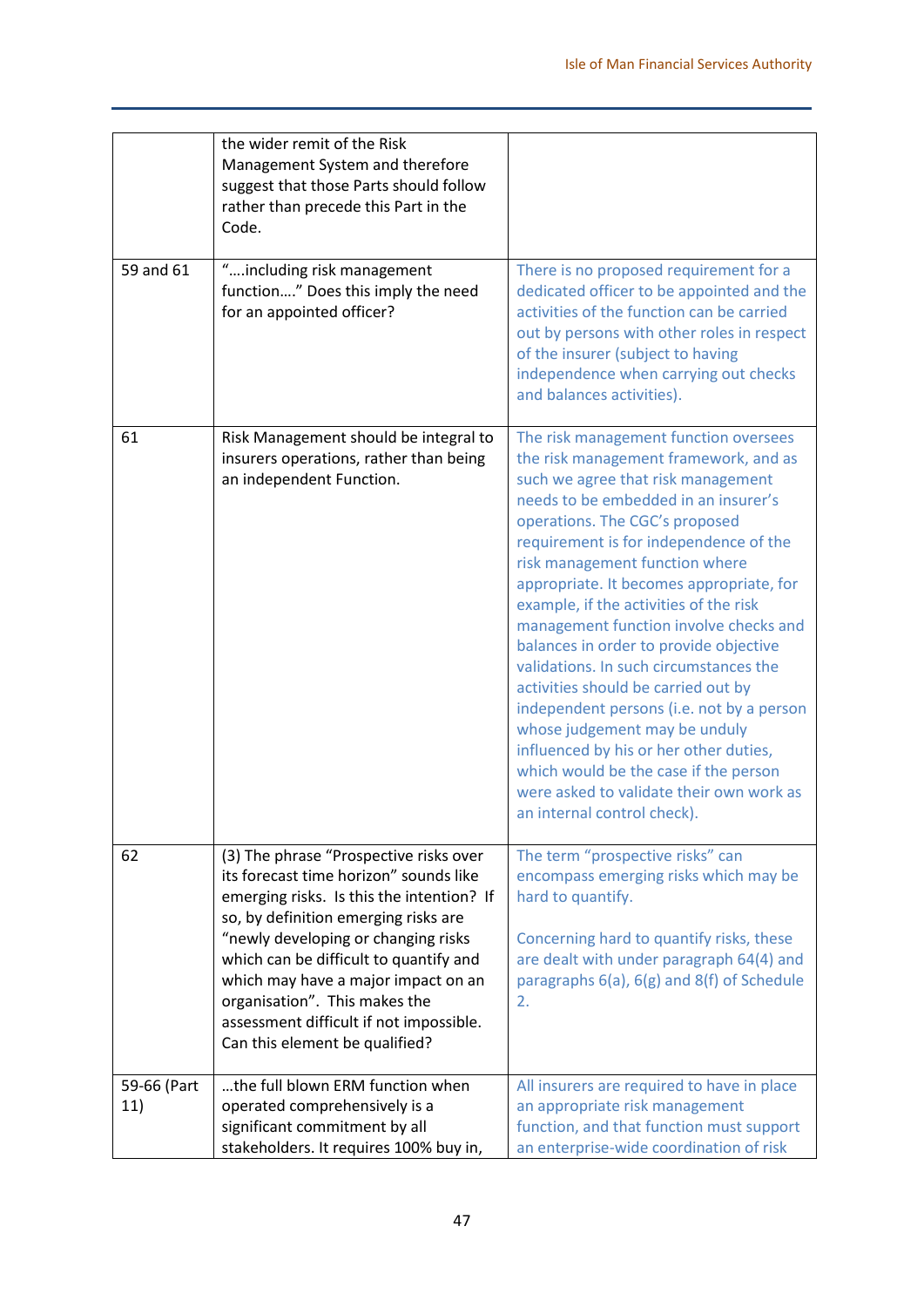|    | the key to which is an acceptance that<br>the process adds real value.                                                                                                                                                                                                                                                                                                                                                                         | and capital management for capital<br>adequacy purposes.                                                                                                                                                                                                                                                                                                                                                                         |
|----|------------------------------------------------------------------------------------------------------------------------------------------------------------------------------------------------------------------------------------------------------------------------------------------------------------------------------------------------------------------------------------------------------------------------------------------------|----------------------------------------------------------------------------------------------------------------------------------------------------------------------------------------------------------------------------------------------------------------------------------------------------------------------------------------------------------------------------------------------------------------------------------|
|    | [specific client example not included]                                                                                                                                                                                                                                                                                                                                                                                                         | The Authority intends to have further<br>engagement with the non-life sector                                                                                                                                                                                                                                                                                                                                                     |
|    | There is no question that the process<br>when functioning as intended will add<br>value, however particularly on simpler,<br>smaller captives it is highly<br>questionable whether that level of<br>commitment and engagement is viable<br>and will prove cost effective. Scope,<br>purpose and shape requires discussion<br>with IOMFSA.                                                                                                      | (including captives) concerning the<br>proportionality of the CGC in relation to<br><b>ERM/ORSA requirements.</b>                                                                                                                                                                                                                                                                                                                |
| 67 | We note the inclusion of 'Actuarial<br>Function' under paragraph 1 b) and<br>refer the Authority to our comments in<br>respect of PART 7 above.                                                                                                                                                                                                                                                                                                | The Authority intends to have further<br>engagement with the non-life sector<br>concerning the proportionality of the CGC<br>in relation to actuarial requirements.                                                                                                                                                                                                                                                              |
| 69 | from a conceptual perspective I fail<br>to see why a section on fraud<br>prevention is needed. Fraud by its own<br>definition is a criminal matter and any<br>organisation should know how to deal<br>with this. If we go down this route is<br>there not real merit in having a section<br>on data protection and data integrity in<br>light of the issues one hears about data<br>breaches and failure of IT systems to<br>keep hackers out? | Fraud may be a criminal matter but this<br>does not limit the relevance of fraud<br>prevention in relation to risk<br>management, including internal control.<br>Therefore we do not agree that this is a<br>conceptual problem for a corporate<br>governance code.<br>Data protection and integrity are also<br>relevant areas. Data safeguards and<br>IT/communications risks are already<br>referred to elsewhere in the CGC. |
| 70 | Anti Money Laundering and Combating<br>the financing of terrorism is governed<br>by separate regulations.                                                                                                                                                                                                                                                                                                                                      | We are aware that this is the case but<br>also assert that it is appropriate to<br>recognise that AML/CFT are part of an<br>insurer's corporate governance<br>framework.                                                                                                                                                                                                                                                         |
| 71 | (b) "directly with the Authority"<br>presumably the Authority only wishes<br>to receive "whistle blowing" directly, if<br>it relates to breach (or possible breach)<br>of regulations.                                                                                                                                                                                                                                                         | Guidance on whistleblowing can be found<br>on our website under the heading<br>"Guidance on making a complaint about a<br>regulated entity" at:<br>https://www.iomfsa.im/consumers/<br>This includes more information on the<br>types of matters that may be appropriate<br>to report to the Authority.                                                                                                                          |
| 71 | We note the extension of paragraph b)<br>which requires persons to raise                                                                                                                                                                                                                                                                                                                                                                       | Guidance on whistleblowing can be found<br>on our website under the heading                                                                                                                                                                                                                                                                                                                                                      |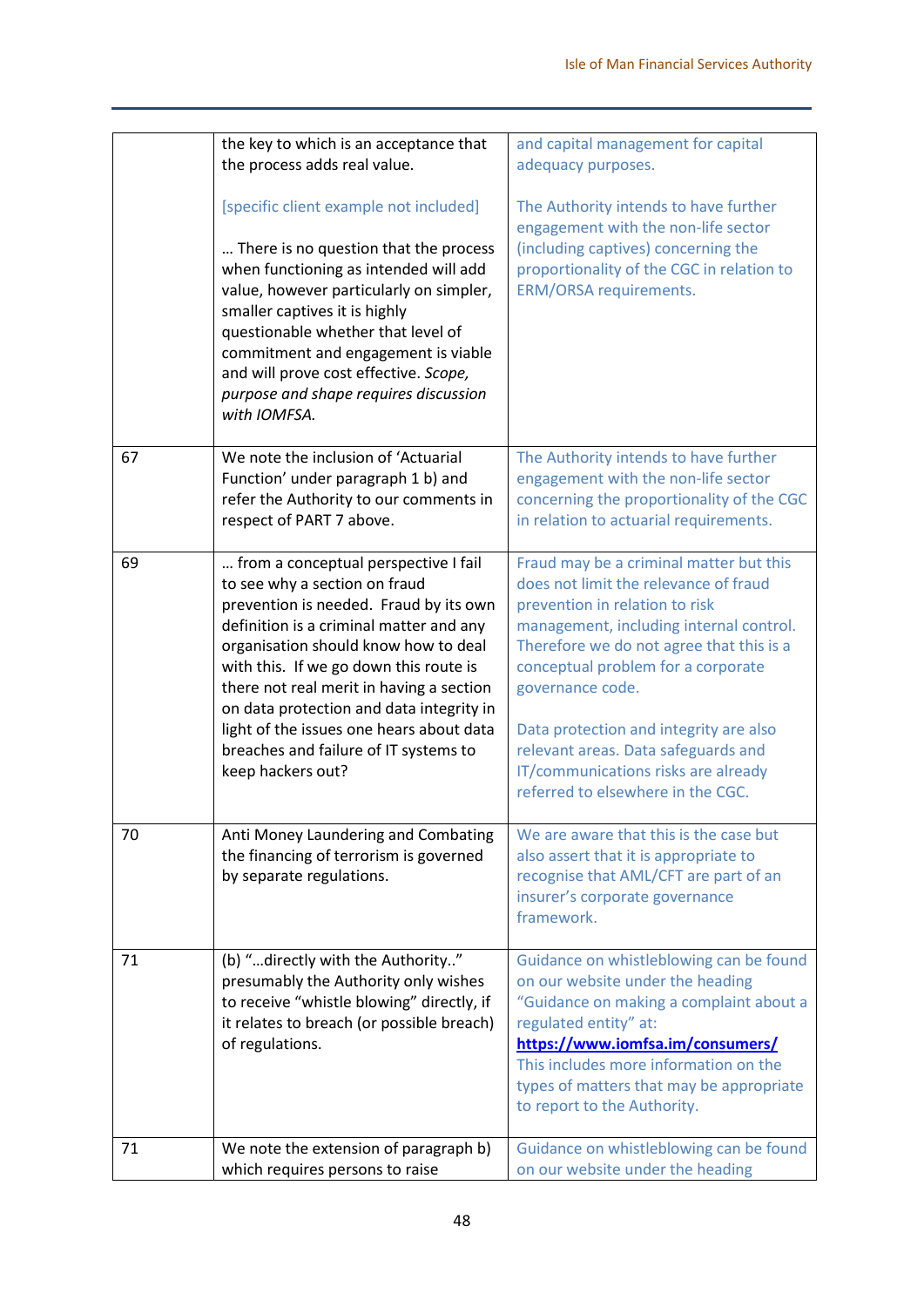| 72 and 73<br>(Part 14)      | concerns directly with the Authority. As<br>most companies adopt Group whistle-<br>blowing policies which allow for<br>anonymity in such cases, how does the<br>Authority propose to address this?<br>Sections 72 and 73 of the CGC deal with<br>treating customers fairly. In light of the<br>consultation on Conduct of Business for<br>non-life insurance, we would ask for<br>clarification on whether it is the<br>intention that these sections also apply<br>to non-life captives?                                                                                                                                        | "Guidance on making a complaint about a<br>regulated entity" at:<br>https://www.iomfsa.im/consumers/<br>This includes more information relating<br>to the anonymity of whistleblowers.<br>The Authority intends to have further<br>engagement with the captive sector<br>concerning the proportionality of the CGC<br>in relation to market conduct/fair<br>treatment of policyholders requirement. |
|-----------------------------|----------------------------------------------------------------------------------------------------------------------------------------------------------------------------------------------------------------------------------------------------------------------------------------------------------------------------------------------------------------------------------------------------------------------------------------------------------------------------------------------------------------------------------------------------------------------------------------------------------------------------------|-----------------------------------------------------------------------------------------------------------------------------------------------------------------------------------------------------------------------------------------------------------------------------------------------------------------------------------------------------------------------------------------------------|
|                             | We understand the need for robust<br>consumer protections and the Insurer's<br>role and responsibilities in this area,<br>however, these requirements are not<br>easily adapted and applied to some<br>non-life (re)insurers and especially<br>captives.                                                                                                                                                                                                                                                                                                                                                                         |                                                                                                                                                                                                                                                                                                                                                                                                     |
|                             | For example, "ensuring that<br>information is sought from the<br>policyholder that is appropriate in order<br>to assess the policyholder's relevant<br>needs before giving advice or<br>conducting a contract." should not<br>apply to captive arrangements where a<br>fellow subsidiary approaches the<br>group's captive for insurance.<br>Complying with this requirement, to<br>the letter, would increase cost and<br>complexity unnecessarily and<br>potentially expose the captive to new<br>regulatory risks, such as providing<br>insurance advice in another jurisdiction<br>without a licence (in that jurisdiction). |                                                                                                                                                                                                                                                                                                                                                                                                     |
| 72                          | With regard to Captive the<br>Policyholder, the Captive and the<br>Shareholder are within the same Group<br>- this relationship needs to be<br>recognised.                                                                                                                                                                                                                                                                                                                                                                                                                                                                       | The Authority intends to have further<br>engagement with the captive sector<br>concerning the proportionality of the CGC<br>in relation to market conduct/fair<br>treatment of policyholders requirement.                                                                                                                                                                                           |
| $72(2)(c)$ (d)<br>and $(f)$ | [Concerning (2)(c) and (d)] Presumably<br>this is intended to extend direct sales<br>and tied agents but not independent<br>financial intermediaries. Can this be<br>clarified?                                                                                                                                                                                                                                                                                                                                                                                                                                                  | Paragraph 72(2)(c) would not apply in<br>respect of a policy sold purely through an<br>independent intermediary acting for the<br>prospective policyholder and not the<br>insurer. This is given effect by virtue of                                                                                                                                                                                |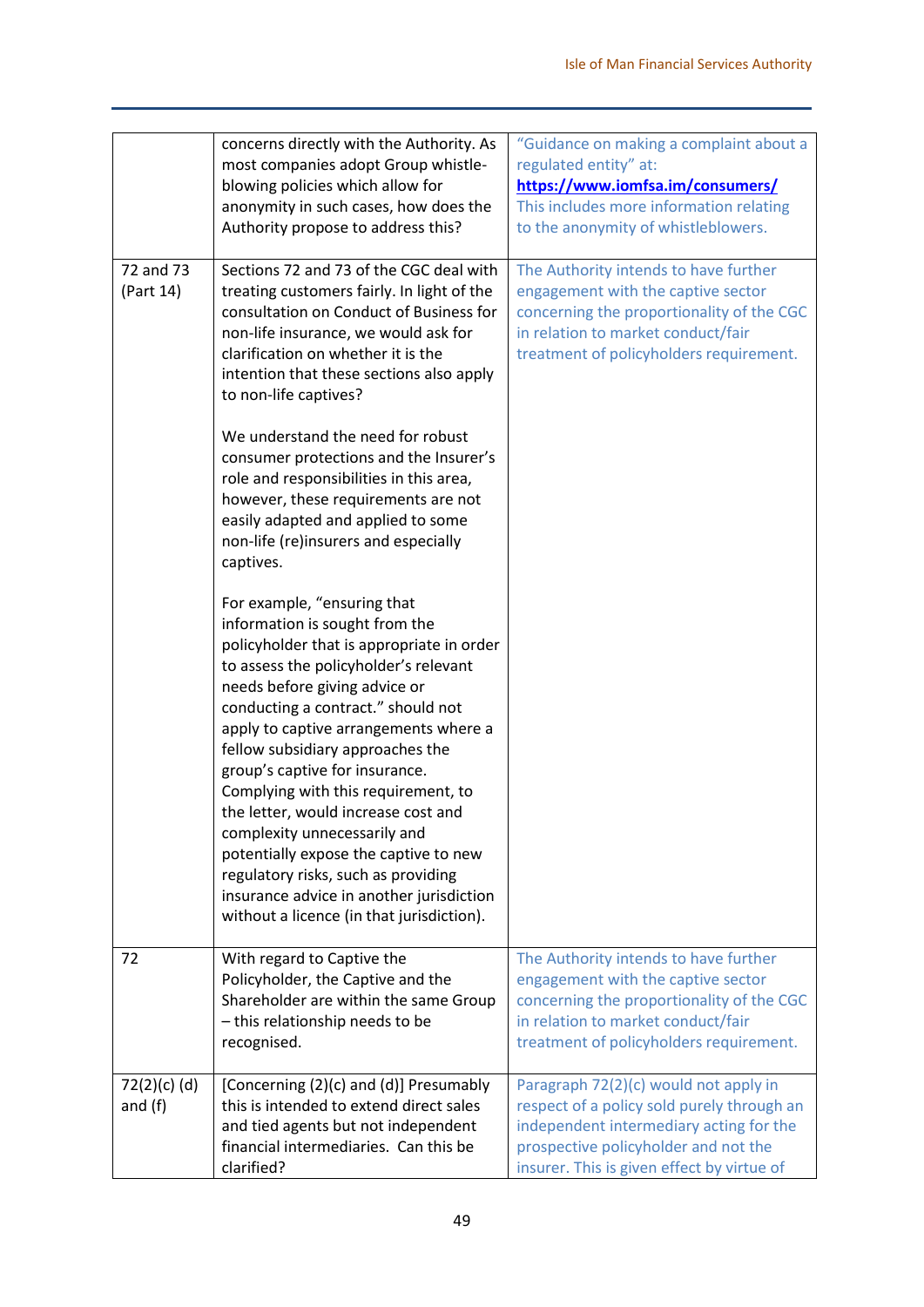|    |                                                                                                                                                                                                                                                                          | the wording which limits it to advice<br>given by or on behalf of the insurer.                                                                                                                                                                                                                                                                                                                                                                                                                     |
|----|--------------------------------------------------------------------------------------------------------------------------------------------------------------------------------------------------------------------------------------------------------------------------|----------------------------------------------------------------------------------------------------------------------------------------------------------------------------------------------------------------------------------------------------------------------------------------------------------------------------------------------------------------------------------------------------------------------------------------------------------------------------------------------------|
|    |                                                                                                                                                                                                                                                                          | Paragraph 72(2)(d) applies to all sales of<br>insurance contracts as referred to in that<br>paragraph, including as it relates to a<br>"relevant person appointed to act on<br>behalf of the policyholder".                                                                                                                                                                                                                                                                                        |
|    | [(Concerning (2)(f)] The concept of<br>"private information" introduces<br>another element to data security. Does<br>it cover information relating to a<br>corporate entity? Can this be amended<br>to compliance with obligations under<br>Data Protection legislation? | Paragraph 72(2)(f) is a general guidance<br>principle which simply reinforces that an<br>insurer must comply with all relevant<br>legal and regulatory requirements<br>concerning private information, including<br>Data Protection legislation. However, for<br>the avoidance of any doubt, we will<br>amend paragraph 72(2)(f) as follows:<br>"ensuring that private information about<br>its policyholders is protected in<br>accordance with applicable legal and<br>regulatory requirements;" |
| 74 | in the context used I have no issue<br>with "honest"                                                                                                                                                                                                                     | Noted.                                                                                                                                                                                                                                                                                                                                                                                                                                                                                             |
| 74 | Interaction with the Authority                                                                                                                                                                                                                                           | We do not propose to provide formal                                                                                                                                                                                                                                                                                                                                                                                                                                                                |
|    |                                                                                                                                                                                                                                                                          | guidance in this area at this time.                                                                                                                                                                                                                                                                                                                                                                                                                                                                |
|    | "(2) An insurer must report to the                                                                                                                                                                                                                                       | However, as a general comment in the                                                                                                                                                                                                                                                                                                                                                                                                                                                               |
|    | Authority anything relating to the                                                                                                                                                                                                                                       | interim, and without limiting the                                                                                                                                                                                                                                                                                                                                                                                                                                                                  |
|    | insurer of which the Authority would                                                                                                                                                                                                                                     | generality of the proposed requirement,                                                                                                                                                                                                                                                                                                                                                                                                                                                            |
|    | reasonably expect notice, having regard                                                                                                                                                                                                                                  | the following are some examples of                                                                                                                                                                                                                                                                                                                                                                                                                                                                 |
|    | to its regulatory objectives as set out in                                                                                                                                                                                                                               | matters we would expect to be advised of                                                                                                                                                                                                                                                                                                                                                                                                                                                           |
|    | section 1 of the Insurance Act 2008,                                                                                                                                                                                                                                     | in relation to an insurer:                                                                                                                                                                                                                                                                                                                                                                                                                                                                         |
|    | including $-$                                                                                                                                                                                                                                                            | Change in its financial reporting                                                                                                                                                                                                                                                                                                                                                                                                                                                                  |
|    | (a) any change or incident that                                                                                                                                                                                                                                          | year end.                                                                                                                                                                                                                                                                                                                                                                                                                                                                                          |
|    | could materially impact,                                                                                                                                                                                                                                                 | Change in its reporting currency.                                                                                                                                                                                                                                                                                                                                                                                                                                                                  |
|    | currently or prospectively -<br>(i) its risk profile;                                                                                                                                                                                                                    | Change in its name or address.<br>Change in outsourcing                                                                                                                                                                                                                                                                                                                                                                                                                                            |
|    | (ii) its financial                                                                                                                                                                                                                                                       | arrangements for a significant                                                                                                                                                                                                                                                                                                                                                                                                                                                                     |
|    | condition, including its                                                                                                                                                                                                                                                 | function of the insurer.                                                                                                                                                                                                                                                                                                                                                                                                                                                                           |
|    | capital adequacy,                                                                                                                                                                                                                                                        | Criminal convictions or (as may                                                                                                                                                                                                                                                                                                                                                                                                                                                                    |
|    | liquidity adequacy or                                                                                                                                                                                                                                                    | be legally permitted) proceedings                                                                                                                                                                                                                                                                                                                                                                                                                                                                  |
|    | compliance with its                                                                                                                                                                                                                                                      | against the insurer or the persons                                                                                                                                                                                                                                                                                                                                                                                                                                                                 |
|    | regulatory capital                                                                                                                                                                                                                                                       | working for or on behalf of the                                                                                                                                                                                                                                                                                                                                                                                                                                                                    |
|    | requirements; or                                                                                                                                                                                                                                                         | insurer.                                                                                                                                                                                                                                                                                                                                                                                                                                                                                           |
|    | (iii) the fair treatment                                                                                                                                                                                                                                                 | Professional body investigation                                                                                                                                                                                                                                                                                                                                                                                                                                                                    |
|    | of its policyholders.                                                                                                                                                                                                                                                    | into conduct of any persons                                                                                                                                                                                                                                                                                                                                                                                                                                                                        |
|    | (b) where it $-$                                                                                                                                                                                                                                                         | working for or on behalf of the<br>insurer.                                                                                                                                                                                                                                                                                                                                                                                                                                                        |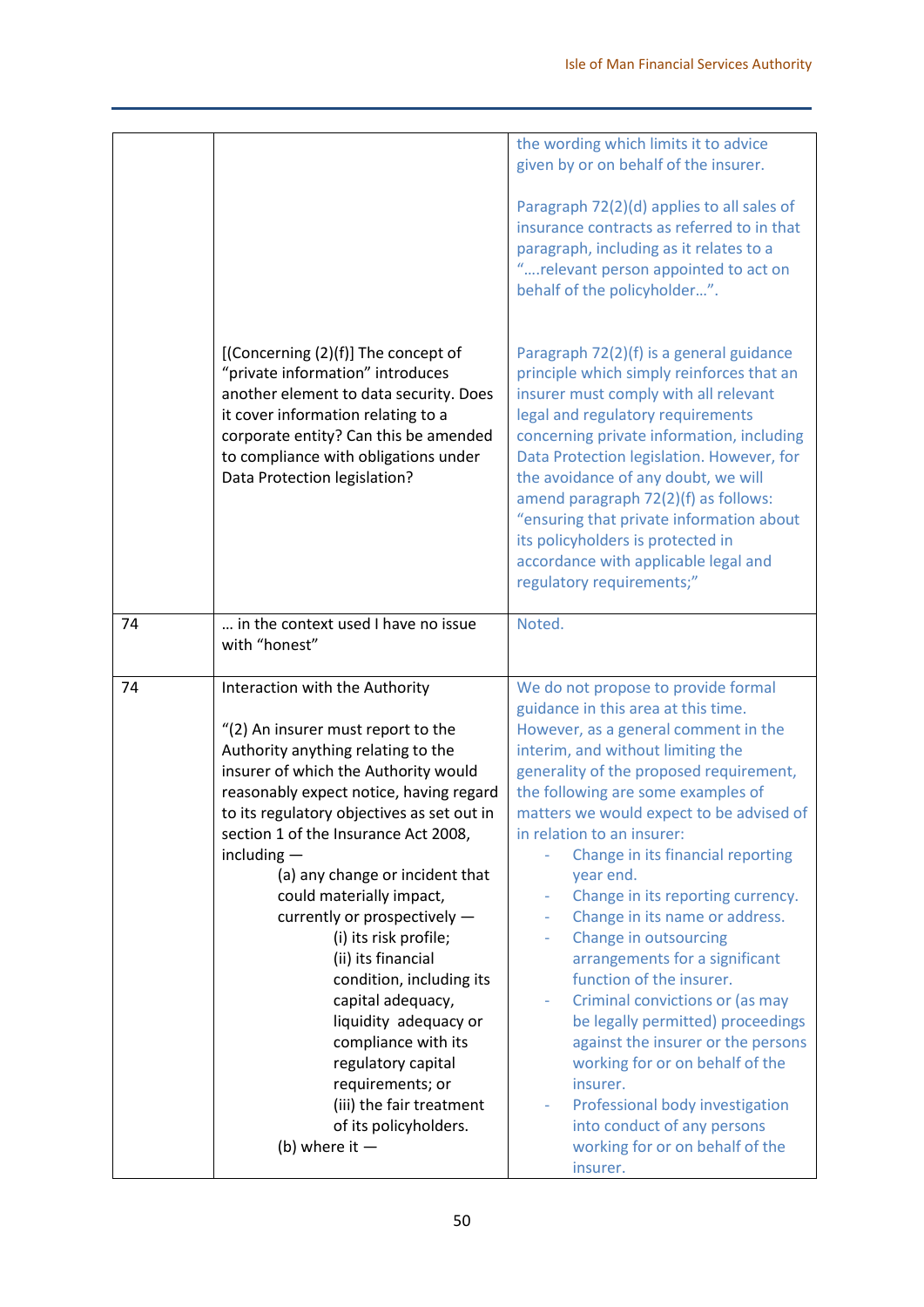|    | (i) has deviated or is<br>likely to deviate<br>significantly from the<br>requirements of the<br>CGC; or<br>(ii) has identified issues<br>concerning its financial<br>reporting process<br>which may have a<br>material impact on its<br>reporting externally or<br>to the Authority, as<br>soon as is practicable<br>after identifying any<br>such matter and advise,<br>at the same time or in a<br>timely manner<br>subsequently, the<br>background of the<br>matter, what action the<br>insurer proposes to<br>take (as applicable) and<br>relevant timeframe."<br>The above does not contain sufficient<br>clarity as any material impact could be<br>a positive material impact, also<br>following any negative material impact<br>the insurer could still be in compliance<br>with its regulatory requirements. On<br>this basis is there a requirement to<br>interact with the Authority?<br>Also if an insurer materially changes its<br>underwriting strategy (e.g. new lines of<br>business, risk retentions etc.) but | Material matters which, for<br>example, may arise due to<br>changes to business plans or<br>arrangements such as in relation<br>to the insurer's<br>capital/distribution strategy,<br>prospective business<br>acquisitions/disposals,<br>investment strategy or any plans<br>for closure.<br>Concerning 'positive impact' changes and<br>changes that do not cause any non-<br>compliance, we would not necessarily<br>exclude these from the reporting<br>requirement as they may have the<br>potential, for example, to materially<br>affect the risk assessment of the<br>Authority applicable to an insurer and<br>therefore influence the Authority in<br>deploying its supervisory resources.<br>Further to your last query, this would<br>include a change to underwriting strategy<br>which is not in breach of existing licence<br>permissions. |
|----|----------------------------------------------------------------------------------------------------------------------------------------------------------------------------------------------------------------------------------------------------------------------------------------------------------------------------------------------------------------------------------------------------------------------------------------------------------------------------------------------------------------------------------------------------------------------------------------------------------------------------------------------------------------------------------------------------------------------------------------------------------------------------------------------------------------------------------------------------------------------------------------------------------------------------------------------------------------------------------------------------------------------------------|----------------------------------------------------------------------------------------------------------------------------------------------------------------------------------------------------------------------------------------------------------------------------------------------------------------------------------------------------------------------------------------------------------------------------------------------------------------------------------------------------------------------------------------------------------------------------------------------------------------------------------------------------------------------------------------------------------------------------------------------------------------------------------------------------------------------------------------------------------|
|    | remains compliant with its regulatory<br>requirements is there a requirement to<br>interact with the Authority?                                                                                                                                                                                                                                                                                                                                                                                                                                                                                                                                                                                                                                                                                                                                                                                                                                                                                                                  |                                                                                                                                                                                                                                                                                                                                                                                                                                                                                                                                                                                                                                                                                                                                                                                                                                                          |
| 74 | We note that the Part and Paragraph<br>have the same heading. In light of the<br>inclusion of paragraph 2) we suggest<br>that 74 be re-named 'General' and that<br>paragraph 2) be entitled 'Specific<br>Matters' or some other similar<br>description.                                                                                                                                                                                                                                                                                                                                                                                                                                                                                                                                                                                                                                                                                                                                                                          | We note your comment and will amend<br>the heading at paragraph 74 to<br>"Communication and reporting".                                                                                                                                                                                                                                                                                                                                                                                                                                                                                                                                                                                                                                                                                                                                                  |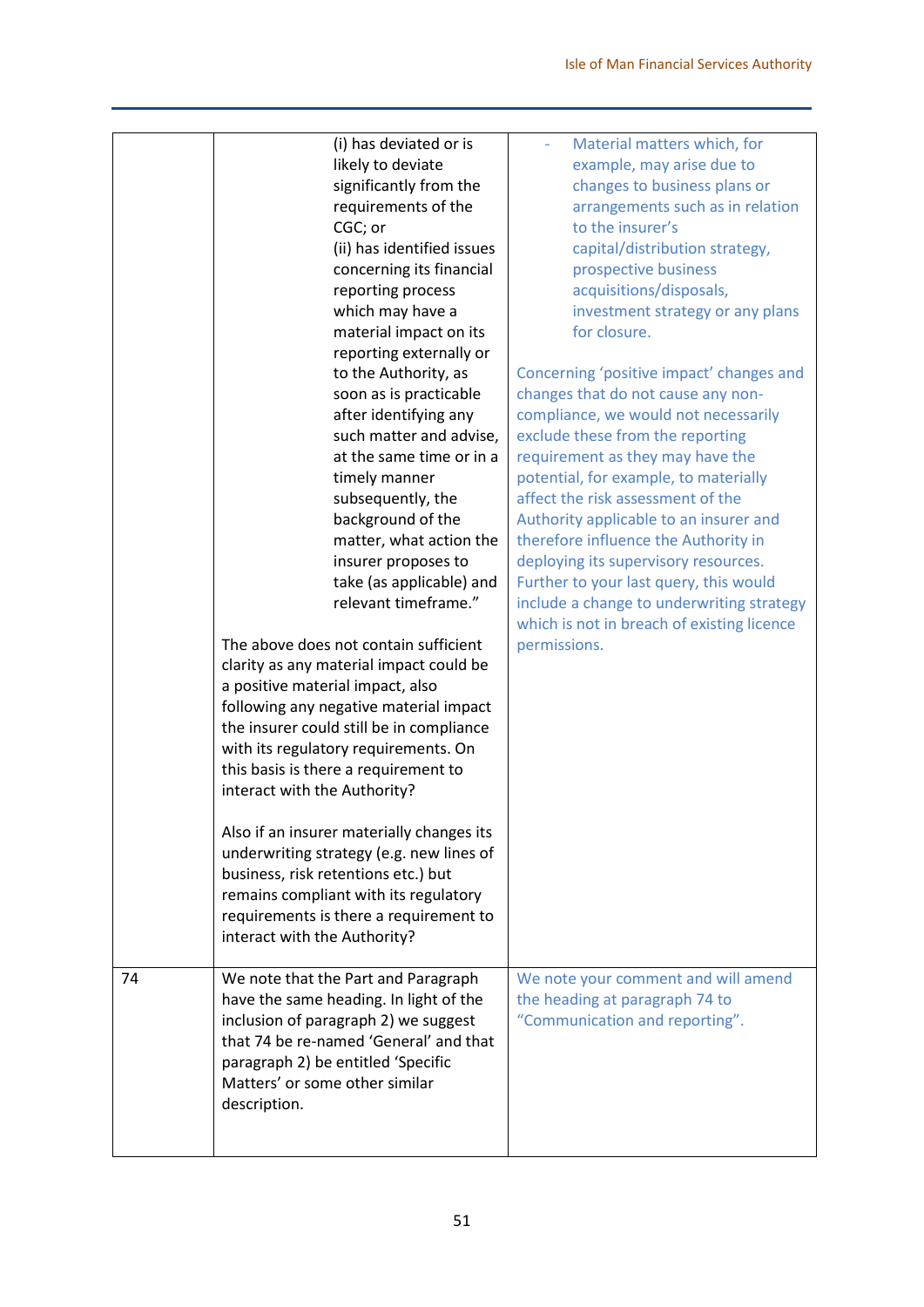|       | With regard to paragraph 2) the                                                   | The proposed requirement for more                                                       |
|-------|-----------------------------------------------------------------------------------|-----------------------------------------------------------------------------------------|
|       | requirements under b i) to report any                                             | immediate reporting of significant<br>deviations from the CGC is intended to            |
|       | deviation or the likelihood of significant<br>deviation from the CGC and for such |                                                                                         |
|       | reporting to be 'as soon as practicable'                                          | require this information, once identified,<br>to be provided to the Authority in a more |
|       | suggests that companies will need to                                              | timely fashion than might otherwise be                                                  |
|       | monitor compliance with the CGC                                                   | the case if reported by way of the                                                      |
|       |                                                                                   |                                                                                         |
|       | constantly which would be impractical.                                            | certification process (which could be<br>months after the event).                       |
|       | The annual certification requires the                                             |                                                                                         |
|       | board to sign off compliance with the                                             |                                                                                         |
|       | CGC with exceptions as the case may                                               | In terms of timely identification of                                                    |
|       | be. Any deviation is not the same as                                              | significant deviations, we would expect                                                 |
|       | significant deviation and the Authority                                           | any insurer which is subject to the CGC to                                              |
|       | has not defined what it intends by                                                | be sufficiently familiar with the CGC's                                                 |
|       | 'significant' so some clarification would                                         | requirements so that the insurer can                                                    |
|       | be welcome.                                                                       | ensure its compliance on an ongoing                                                     |
|       |                                                                                   | basis. Therefore the insurer should also                                                |
|       |                                                                                   | be aware if its circumstances represent,                                                |
|       |                                                                                   | or are likely to represent, a significant                                               |
|       |                                                                                   | deviation from the CGC.                                                                 |
|       |                                                                                   |                                                                                         |
| 75    | "actuarial function" does not appear                                              | This is a problem with how the mark-up                                                  |
|       | to be a complete sentence?                                                        | of changes to the document have                                                         |
|       |                                                                                   | appeared. The sentence reads:                                                           |
|       |                                                                                   | ""actuarial function", in relation to an                                                |
|       |                                                                                   | insurer, includes its appointed actuary                                                 |
|       |                                                                                   | (where applicable)"                                                                     |
| 75    | Under 'ERM' reference is made to                                                  | We note your comment and will amend                                                     |
|       | paragraph 61 e). There is no paragraph                                            | this.                                                                                   |
|       | 61 e). We suggest this should be 60 e).                                           |                                                                                         |
|       |                                                                                   |                                                                                         |
| Sch 1 | as stated earlier when this came out                                              | We note your comments. As referred to                                                   |
|       | in the original draft in 2010 this was a                                          | earlier, the draft Insurance (Conduct of                                                |
|       | very good document and remains so                                                 | <b>Business) (Long Term Business) Code</b>                                              |
|       | today. An observation is that this looks                                          | 2018 will include provisions for the                                                    |
|       | at it from the perspective of the insurer                                         | reduction of the risk of policyholder                                                   |
|       | and shareholder funds. Is there merit                                             | detriment, which will be applicable to                                                  |
|       | in looking at it from the policyholder as                                         | investment of policyholder funds.                                                       |
|       | well in a direct way rather than                                                  |                                                                                         |
|       | indirectly? I suppose what I am trying                                            |                                                                                         |
|       | to get to may never be achieved i.e. if it                                        |                                                                                         |
|       | were my premiums would I have                                                     |                                                                                         |
|       | chosen those funds or single fund (as in                                          |                                                                                         |
|       | many cases)! How one tries to manage                                              |                                                                                         |
|       | this risk is for others to answer -                                               |                                                                                         |
|       | however, one thing is clear in that if the                                        |                                                                                         |
|       | policyholder obtains a sensible return                                            |                                                                                         |
|       | there are no complaints. It's when they                                           |                                                                                         |
|       | do not $-$ and if this is a result of going                                       |                                                                                         |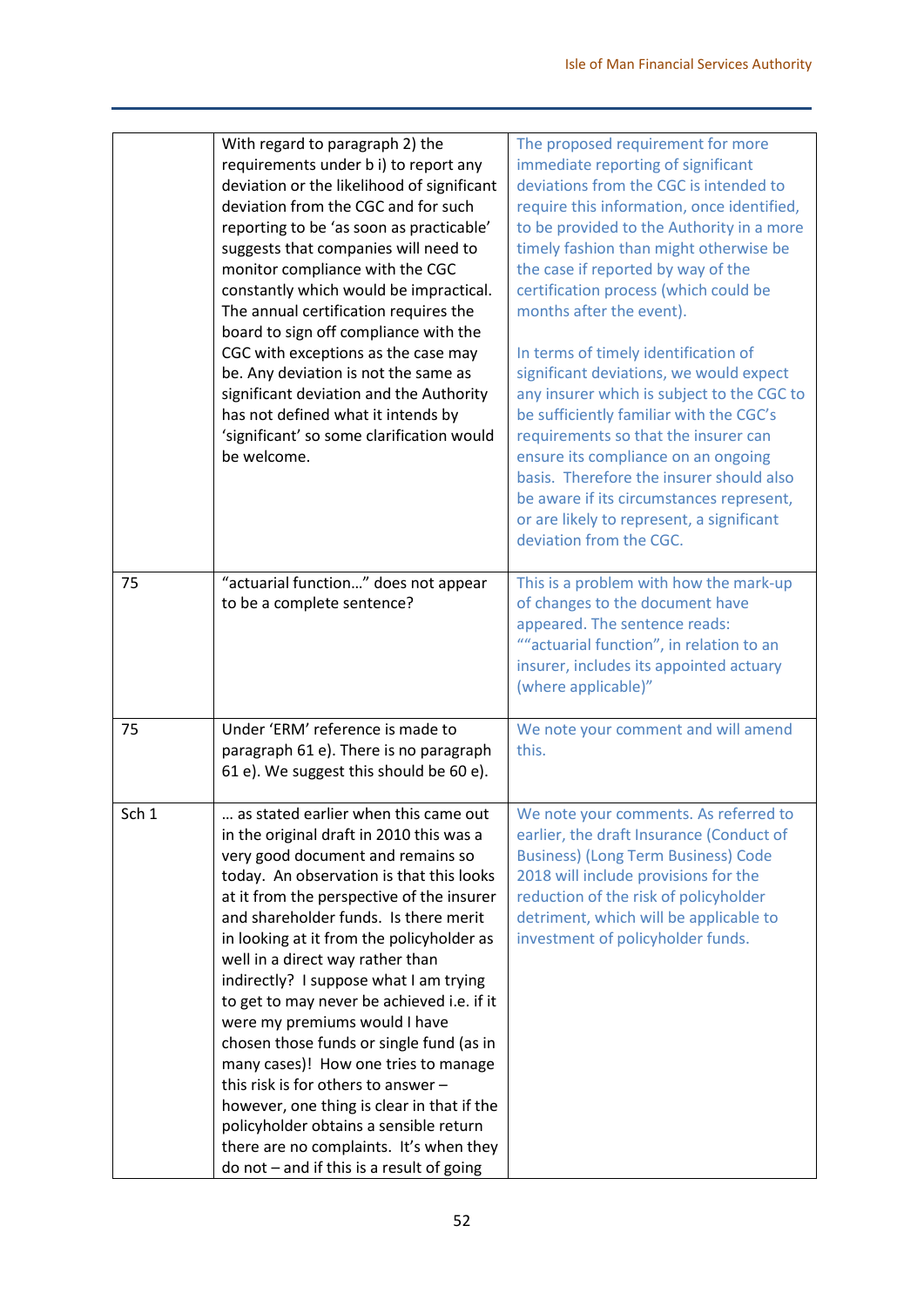|                  | into inappropriate funds - this is where<br>other issues come to the fore and has<br>an impact on the Isle of Man and its<br>reputation.                                                                                                                                                                                                                                                                                                                                               |                                                                                                                                                                                                                                                                                                                                                                                                                                                                                                                                                                                                                                                                                                                                                                                                                                                                                                                                         |
|------------------|----------------------------------------------------------------------------------------------------------------------------------------------------------------------------------------------------------------------------------------------------------------------------------------------------------------------------------------------------------------------------------------------------------------------------------------------------------------------------------------|-----------------------------------------------------------------------------------------------------------------------------------------------------------------------------------------------------------------------------------------------------------------------------------------------------------------------------------------------------------------------------------------------------------------------------------------------------------------------------------------------------------------------------------------------------------------------------------------------------------------------------------------------------------------------------------------------------------------------------------------------------------------------------------------------------------------------------------------------------------------------------------------------------------------------------------------|
| Sch 1, Para<br>2 | (8) " its risk transfer mechanisms"<br>should refer to "related to the<br>insurance business".                                                                                                                                                                                                                                                                                                                                                                                         | We do not think that this change is<br>required given that this paragraph, and<br>other relevant paragraphs such as (6) and<br>(7), are preceded by "In managing this<br>risk [i.e. underwriting risk] an insurer<br>must apply the following guidance".                                                                                                                                                                                                                                                                                                                                                                                                                                                                                                                                                                                                                                                                                |
| Sch 1, Para<br>4 | (1) "An insurer must only invest in<br>assets where the insurer is able to<br>properly manage the risks involved"<br>In practice this will typically be the case.<br>i.e. boards will prioritise capital<br>preservation over investment return,<br>however what exactly does this mean?<br>Once an investment is made whilst the<br>board has oversight of performance<br>etc. the insurers are not really able to<br>manage the risk (say of corporate bond<br>failing for example). | The proposed requirement to be able to<br>properly manage the risks associated<br>with a particular investment include<br>managing it throughout its whole<br>investment lifecycle and not just after the<br>investment has been made. For example,<br>in respect of the investment separately<br>and as part of the insurer's overall<br>portfolio of investments -<br>identifying and understanding<br>the relevant and material risks<br>associated with the investment;<br>determining appropriate limits<br>(e.g. limits of delegated authority<br>/ investment parameters) in<br>respect of the investment in line<br>with the insurer's risk appetite<br>and maintaining compliant with<br>its MCR/SCR requirements;<br>determining an appropriate<br>means by which the investment is<br>to be monitored; and<br>considering what management<br>actions might be taken in the<br>event of significant adverse<br>circumstances. |
| Sch 1, Para<br>4 | (2)(a) "How it complies such regulations<br>or guidance on investments" What<br>does this mean? Surely this is purely<br>factual basis? i.e. it either complies or it<br>doesn't?                                                                                                                                                                                                                                                                                                      | It means that the investment policy must<br>take account of relevant regulatory<br>requirements and be designed to prevent<br>non-compliance with the insurer's<br>MCR/SCR.                                                                                                                                                                                                                                                                                                                                                                                                                                                                                                                                                                                                                                                                                                                                                             |
| Sch 1, Para<br>4 | (4) "functions responsible for<br>measuringseparate from the<br>insurer's front office functions".<br>Notwithstanding the obvious point<br>about captive managers not being                                                                                                                                                                                                                                                                                                            | This provision is not about reinforcing<br>insurance manager activity restrictions<br>(which remain unchanged).                                                                                                                                                                                                                                                                                                                                                                                                                                                                                                                                                                                                                                                                                                                                                                                                                         |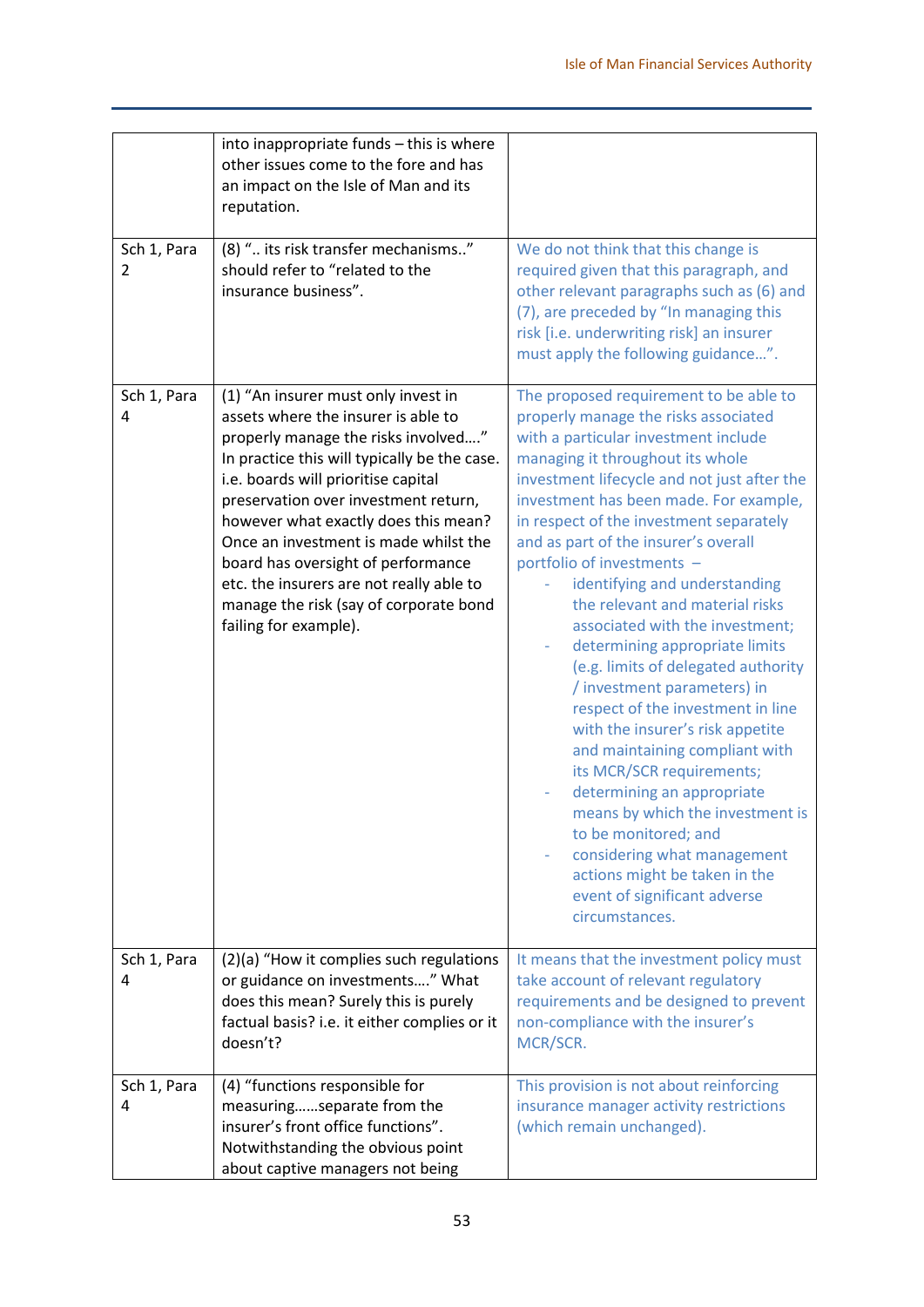|                  | licenced to provide investment advice,<br>how practical is this requirement for<br>captive managers? Is the point here<br>simply reiterating that qualified fund<br>managers should manage funds rather<br>than the captive manager? i.e.<br>reinforcing that captive managers<br>should not provide investment advice? | This provision is about separating back<br>office and front office functions in<br>respect of asset transactions "where<br>appropriate" to ensuring compliance with<br>internal investment policy as well as<br>applicable accounting, legal and<br>regulatory requirements.<br>The need for separation or lack of need<br>for separation is a matter of judgement<br>on the part of the board and senior<br>management of an insurer based on what<br>is proportionate for the insurer's<br>circumstances. |
|------------------|-------------------------------------------------------------------------------------------------------------------------------------------------------------------------------------------------------------------------------------------------------------------------------------------------------------------------|-------------------------------------------------------------------------------------------------------------------------------------------------------------------------------------------------------------------------------------------------------------------------------------------------------------------------------------------------------------------------------------------------------------------------------------------------------------------------------------------------------------|
|                  |                                                                                                                                                                                                                                                                                                                         | We note your comments are in respect of<br>what is appropriate for non-life captive<br>managers and we would agree that the<br>separation requirement would need to be<br>considered from a proportionality<br>perspective.                                                                                                                                                                                                                                                                                 |
|                  |                                                                                                                                                                                                                                                                                                                         | Typically, non-life captives might be<br>expected (in addition to not selling<br>investment products) to have, for<br>$example -$<br>a flat management structure;<br>a simple investment policy;<br>limited discretion given to<br>management in respect of<br>investment activities; and<br>relatively low transaction<br>numbers facilitating ease of<br>oversight.                                                                                                                                       |
|                  |                                                                                                                                                                                                                                                                                                                         | Such circumstances might mitigate risks<br>so that it is appropriate for a captive's<br>front and back office functions in respect<br>of asset transactions to be combined<br>subject to the operation of suitable<br>internal controls and oversight. However,<br>as previously indicated, this is a matter of<br>judgement in each case.                                                                                                                                                                  |
| Sch 1, Para<br>4 | (8). This is an added clause introducing<br>the requirement for a contingency plan<br>"to mitigate the effects of<br>deteriorating investment conditions"<br>what sort of scope and format can<br>realistically be written down i.e. other                                                                              | An investment policy would not<br>necessarily fulfil the role of a contingency<br>plan, but it is likely to influence the type,<br>level and/or complexity of investment<br>risks which might be reasonably expected<br>to arise. The contingency plan considers                                                                                                                                                                                                                                            |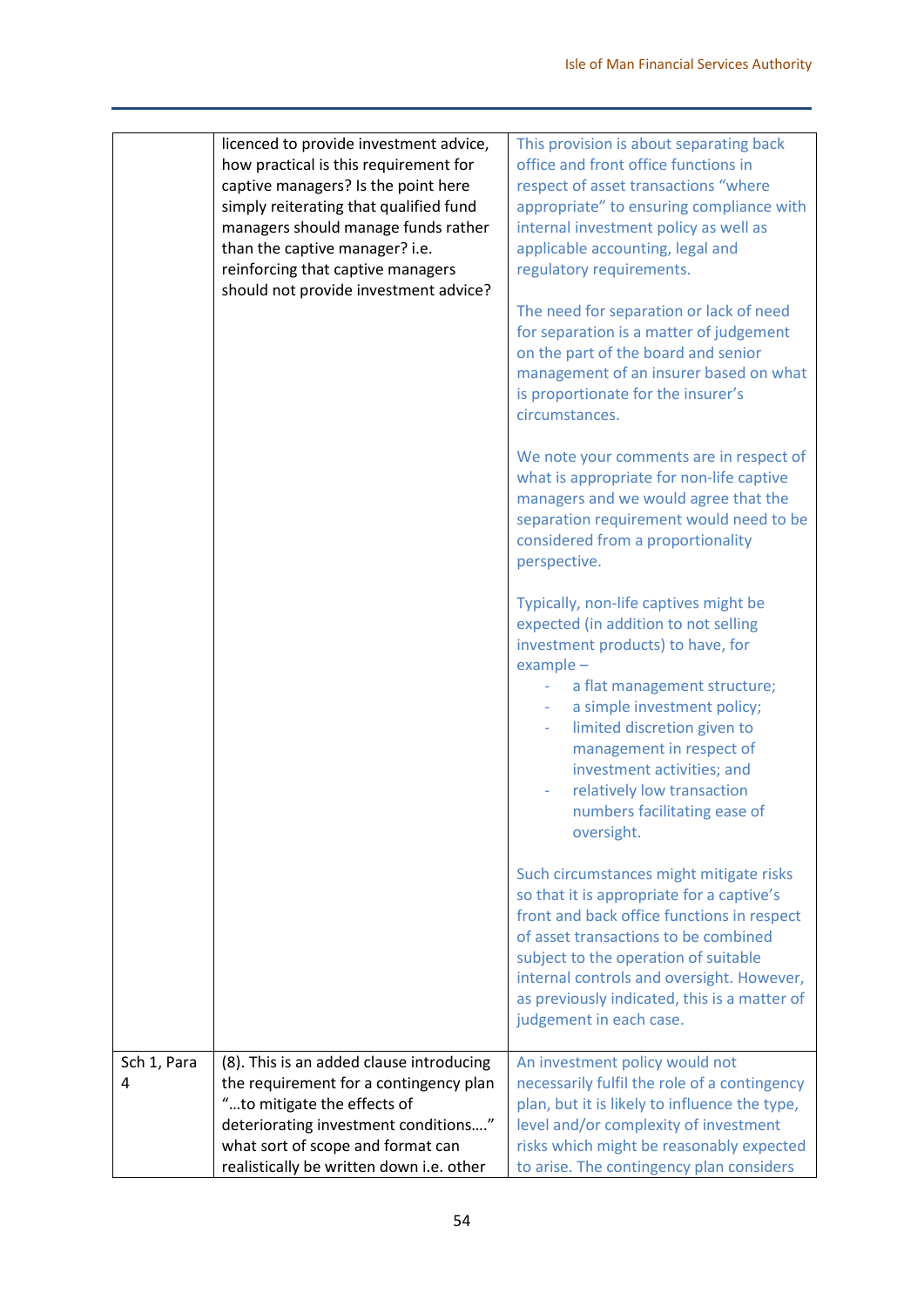|                   | than the board managing the situation<br>dependent on the prevailing context<br>and circumstances? Can it be argued<br>that the Investment Policy already<br>fulfils this role to a certain extent in<br>limiting the deposit takers utilised and<br>the length of time funds can be<br>invested etc. etc. Perhaps a paragraph<br>simply needs to be added to state that<br>the Managers will advise the Board (at<br>a certain point) if a deterioration in<br>performance of the investment occurs.<br>One would also expect to see relevant<br>inclusion of words pertaining to failure<br>of deposit takers within Risk Registers. | what can be done if those risks were to<br>crystallise to any material extent, or if<br>they were to become more likely to do<br>SO.<br>Contingency plans need to be<br>proportionate to the insurance company<br>involved. In the case of a captive insurer<br>with a simple investment policy involving<br>deposits with banks, it might be sufficient<br>to determine the type of event and<br>thresholds which will trigger<br>reporting/escalation processes and<br>determine what realistic management<br>actions could be taken in the event that<br>adverse circumstances arose. |
|-------------------|----------------------------------------------------------------------------------------------------------------------------------------------------------------------------------------------------------------------------------------------------------------------------------------------------------------------------------------------------------------------------------------------------------------------------------------------------------------------------------------------------------------------------------------------------------------------------------------------------------------------------------------|------------------------------------------------------------------------------------------------------------------------------------------------------------------------------------------------------------------------------------------------------------------------------------------------------------------------------------------------------------------------------------------------------------------------------------------------------------------------------------------------------------------------------------------------------------------------------------------|
|                   | There is also a sentence which refers to<br>not including speculative uses in<br>relation to the insurer's investments.<br>Are not all investments speculative to a<br>greater or lesser degree?                                                                                                                                                                                                                                                                                                                                                                                                                                       | Paragraph 6(2) states that "Appropriate<br>uses do not include speculative uses." As<br>part of the CGC, this is put forward in the<br>context of the sound and prudent<br>management of an insurance company. It<br>provides against excessive or reckless risk<br>taking that is inappropriate for the<br>investment risk appetite of an insurer<br>with obligations to policyholders and<br>statutory solvency requirements to<br>adhere to.                                                                                                                                          |
| Sch 1, Para<br>4  | Under paragraph 1 a) we note the<br>requirement for an insurer's<br>investment policy to comply, inter alia,<br>with the Authority's guidance on<br>investments in relation to the MCR and<br>SCR. When is the Authority likely to<br>issue such guidance?                                                                                                                                                                                                                                                                                                                                                                             | This was presented in a square bracket<br>and was a placeholder for a provision<br>requiring the investment policy to take<br>account of compliance with relevant<br>regulatory requirements in respect of<br>investments. Those proposed<br>requirements (in the form of capital<br>implications of holding certain assets) will<br>appear in separate consultations on<br>MCR/SCR regulations.                                                                                                                                                                                         |
| Sch 1, Para<br>11 | This risk has been defined more<br>granularly to include most features to<br>which a captive is subject to. Question<br>here is to what extent can a given<br>captive insurer proactively manage this<br>reality?                                                                                                                                                                                                                                                                                                                                                                                                                      | Clearly there are limits on the intra-group<br>risks which a captive can meaningfully<br>influence. However, a captive is still a<br>regulated business in its own right. As<br>such it is in charge of its own risk<br>management, including retaining<br>appropriate powers, agreeing<br>appropriate contractual terms and                                                                                                                                                                                                                                                             |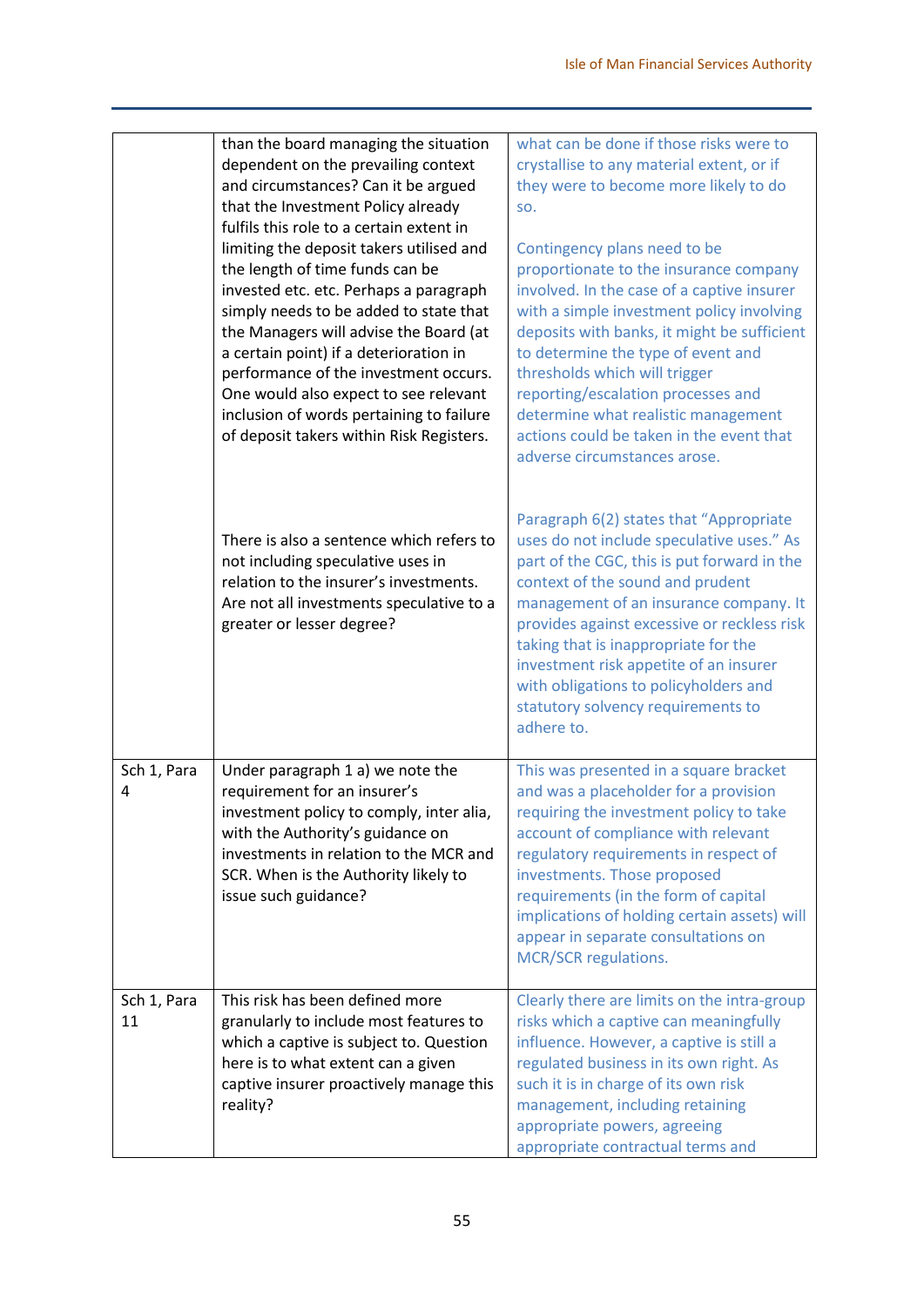|                   |                                                                                                                                                                                                                                                                                                                                                                                                                                                                                                                                                                                                                                        | entering into transactions with due<br>regard to the risks involved etc.                                                                                                                                                                     |
|-------------------|----------------------------------------------------------------------------------------------------------------------------------------------------------------------------------------------------------------------------------------------------------------------------------------------------------------------------------------------------------------------------------------------------------------------------------------------------------------------------------------------------------------------------------------------------------------------------------------------------------------------------------------|----------------------------------------------------------------------------------------------------------------------------------------------------------------------------------------------------------------------------------------------|
| Sch 1, Para<br>11 | As Captives underwrite insurance risks<br>for its Group, this should be recognised<br>in this section.                                                                                                                                                                                                                                                                                                                                                                                                                                                                                                                                 | We do not think this is necessary as a<br>captive's underwriting risk is<br>encapsulated within other, more specific,<br>risk headings such as "underwriting risk".                                                                          |
| Sch 1, Para<br>19 | We note the inclusion of this new risk in<br>the Schedule.                                                                                                                                                                                                                                                                                                                                                                                                                                                                                                                                                                             | <b>Noted</b>                                                                                                                                                                                                                                 |
| <b>ORSA</b>       | (Overview of ORSA and its rationale)<br>talks about a "bedding-in time and<br>potential further discussion between<br>industry and the Authority in relation to<br>the requirements and their<br>proportionate implementation". It<br>would be useful to have an idea of what<br>sort of timeframes we are looking at.<br>The suggestion of further discussion is<br>helpful. In that regard it would be<br>useful to create practical workshops<br>involving industry members from<br>IOMCA and IOMFSA to design / agree<br>on perhaps a couple of proportionate<br>templates depending on the complexity<br>of a particular captive. | The Authority intends to have further<br>engagement with the non-life sector<br>(including captives) concerning the<br>proportionality of the CGC in relation to<br><b>ORSA requirements.</b>                                                |
| <b>ORSA</b>       | We note the addition of this Schedule<br>and the various references to it<br>throughout the draft CGC. Our view is<br>that the way this is articulated is as<br>close as can be to Solvency II ORSA<br>guidance and we therefore repeat the<br>point expressed under Part 7<br>concerning the supposed bifurcated<br>approach to Solvency II equivalence.                                                                                                                                                                                                                                                                              | The Authority intends to have further<br>engagement with the non-life sector<br>(including captives) concerning the<br>proportionality of the CGC in relation to<br><b>ORSA requirements.</b>                                                |
| <b>ORSA</b>       | We note and very much welcome the<br>emphasis that is placed on the principle<br>of proportionality throughout the code.<br>We think it be would be helpful to also<br>include this in the section that deals<br>with the ORSA.                                                                                                                                                                                                                                                                                                                                                                                                        | To avoid any doubt we will add to<br>paragraph 1 of Schedule 2 the words "<br>which is adequate and appropriate to the<br>nature, scale and complexity of the<br>insurer, its activities and the risks to<br>which it is or may be exposed." |
| Sch 2, Para<br>3  | (3) What is the FSA's expectation in<br>terms of communication to "all of the<br>insurer's relevant staff"? Does this<br>extend beyond decision makers?                                                                                                                                                                                                                                                                                                                                                                                                                                                                                | The intention is to require<br>communication of ORSA information with<br>any person working for or on behalf of<br>the insurer where it is relevant and                                                                                      |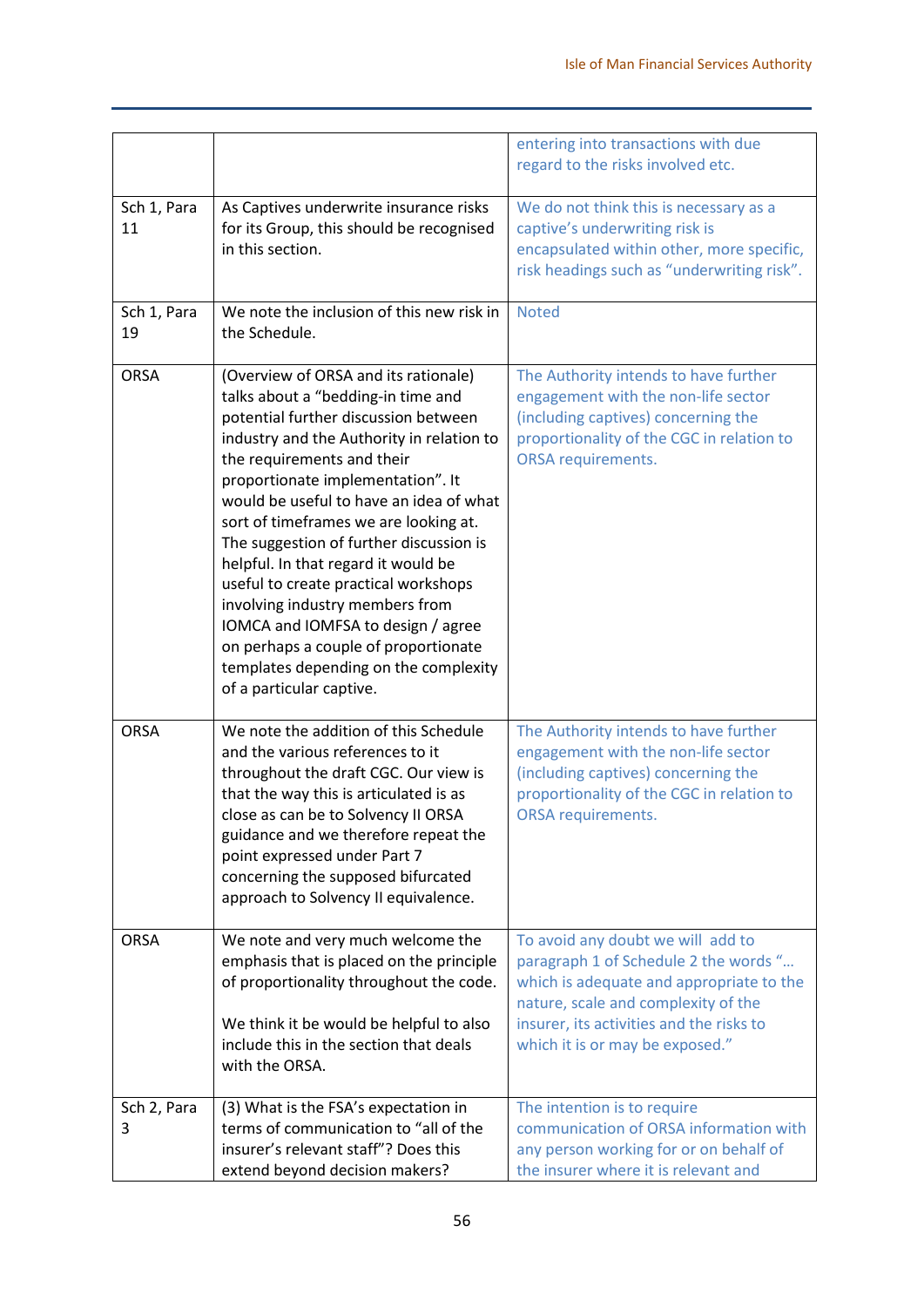|                                                                                                                                                                                                 | meaningful to that person's role and<br>responsibilities (i.e. a sensible sharing of<br>information with those who need the<br>information in order to carry out their<br>duties and responsibilities).<br>By way of example we would expect<br>communication to $-$<br>internal audit function where<br>needed to help that function plan<br>and focus its work programme;<br>risk management and financial<br>planning functions (which are in<br>any event expected to be integral<br>to the ORSA process); and<br>any decision makers where an up<br>to date ORSA-level understanding<br>of the risk and financial<br>consequence of important<br>decisions is needed in order to<br>act on a well-informed basis.<br>In considering your comments we believe<br>that an amendment is needed in order to<br>clarify that this provision should also<br>apply to outsourced providers of services<br>where appropriate. We will therefore<br>change the wording from "all of the<br>insurer's relevant staff" to "all<br>relevant persons working for or on behalf<br>of the insurer". |
|-------------------------------------------------------------------------------------------------------------------------------------------------------------------------------------------------|-------------------------------------------------------------------------------------------------------------------------------------------------------------------------------------------------------------------------------------------------------------------------------------------------------------------------------------------------------------------------------------------------------------------------------------------------------------------------------------------------------------------------------------------------------------------------------------------------------------------------------------------------------------------------------------------------------------------------------------------------------------------------------------------------------------------------------------------------------------------------------------------------------------------------------------------------------------------------------------------------------------------------------------------------------------------------------------------|
| (4) Noted. The experience in other<br>jurisdictions has been that insurers<br>write the ORSA with the regulator in<br>mind rather than to inform decision<br>making by directors and managers.  | The ORSA process has business as well as<br>regulatory uses.<br>From a business perspective, ORSA-style<br>concepts have been around for many<br>years and represent a process, for                                                                                                                                                                                                                                                                                                                                                                                                                                                                                                                                                                                                                                                                                                                                                                                                                                                                                                       |
| This has changed the emphasis and<br>content of the ORSA. Often large<br>swathes of the ERM which can be found<br>elsewhere have been incorporated into<br>the ORSA. Can clarity be provided on | example, to aid with planning and inform<br>decision making.<br>From a regulatory perspective, the ORSA<br>(similar to current requirements under                                                                                                                                                                                                                                                                                                                                                                                                                                                                                                                                                                                                                                                                                                                                                                                                                                                                                                                                         |
| the primary purpose of the ORSA? Our<br>early drafts contain a high level view of<br>say the Enterprise Risk Management<br>Framework but the detail is contained                                | existing CGC paragraph 5.5) will be a<br>mechanism by which the Authority can<br>consider the management and risk<br>profiles of insurers for regulatory<br>purposes.                                                                                                                                                                                                                                                                                                                                                                                                                                                                                                                                                                                                                                                                                                                                                                                                                                                                                                                     |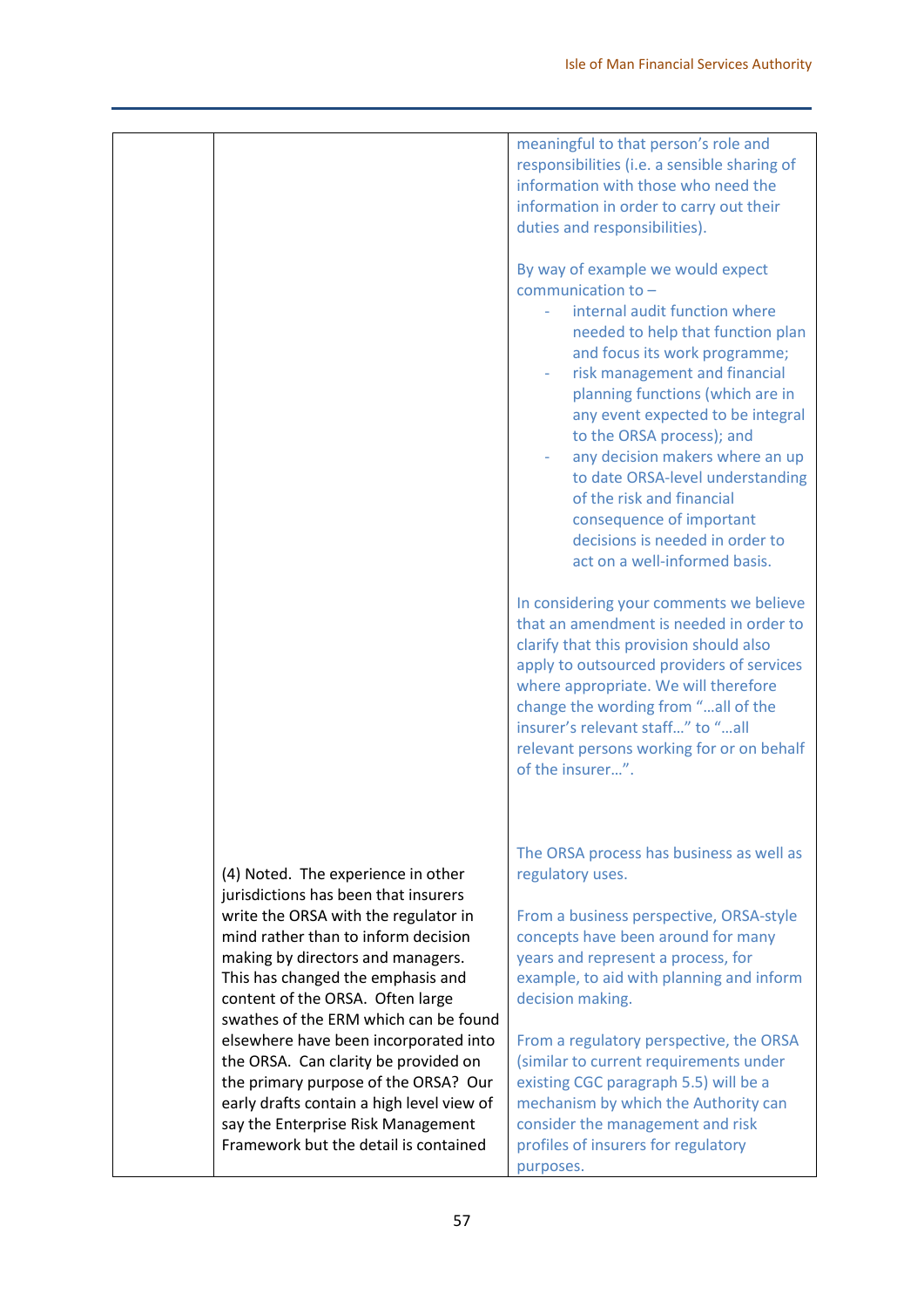|                  | in another document which is known to<br>the Directors.                                                                                                                                                                                                                                                                                                                                                                                                                                                                                                                                                                                                                                           | The Authority intends to have further<br>engagement with the non-life sector<br>(including captives) concerning the<br>proportionality of the CGC in relation to<br><b>ERM/ORSA requirements.</b>                                             |
|------------------|---------------------------------------------------------------------------------------------------------------------------------------------------------------------------------------------------------------------------------------------------------------------------------------------------------------------------------------------------------------------------------------------------------------------------------------------------------------------------------------------------------------------------------------------------------------------------------------------------------------------------------------------------------------------------------------------------|-----------------------------------------------------------------------------------------------------------------------------------------------------------------------------------------------------------------------------------------------|
| Sch 2, Para<br>3 | 2(2)(b) the forecast time horizon should<br>be set by an insurer in line with the<br>timescale of the insurance policies<br>underwritten and re-assessed when<br>new policies are written or renewed.<br>"at least three years" appears a long<br>time horizon for short tailed business<br>(i.e. for those insurers with Annual (or<br>shorter) policies. Captive do not usually<br>underwrite retail business which may<br>automatically renewal.                                                                                                                                                                                                                                               | The Authority intends to have further<br>engagement with the non-life sector<br>(including captives) concerning the<br>proportionality of the CGC in relation to<br><b>ERM/ORSA requirements, including</b><br>minimum forecast time horizon. |
|                  | 3 (4) our response will follow in<br>conjunction with the separate<br>consultation in relation to the ORSA                                                                                                                                                                                                                                                                                                                                                                                                                                                                                                                                                                                        | Noted.                                                                                                                                                                                                                                        |
| Sch 2, Para<br>3 | (4) Inform the Authority of the results<br>of each ORSA. Discussion required<br>around:<br>Volume, resource and review<br>a)<br>timeframes by IOMFSA.<br>b) Expected scale and scope of<br>ORSA.<br>There is no question that the<br>c)<br>process adds value by helping<br>to manage risk in a structured<br>fashion, however needs to be<br>fit for purpose. The risk of being<br>overly complex is that it<br>becomes less effective.<br>d) Realistic, objective and candid<br>assessment of current relevant<br>skillset within captive<br>management sector to roll this<br>out. Risk vs Reward? How cost<br>effective will the full blown<br>process be (for relatively simple<br>captives) | The Authority intends to have further<br>engagement with the non-life sector<br>(including captives) concerning the<br>proportionality of the CGC in relation to<br><b>ORSA requirements.</b>                                                 |
| Sch 2, Para<br>3 | We note that the Authority has not yet<br>determined the specific reporting<br>requirements.                                                                                                                                                                                                                                                                                                                                                                                                                                                                                                                                                                                                      | As indicated in the consultation, ORSA<br>reporting will be covered in a separate                                                                                                                                                             |